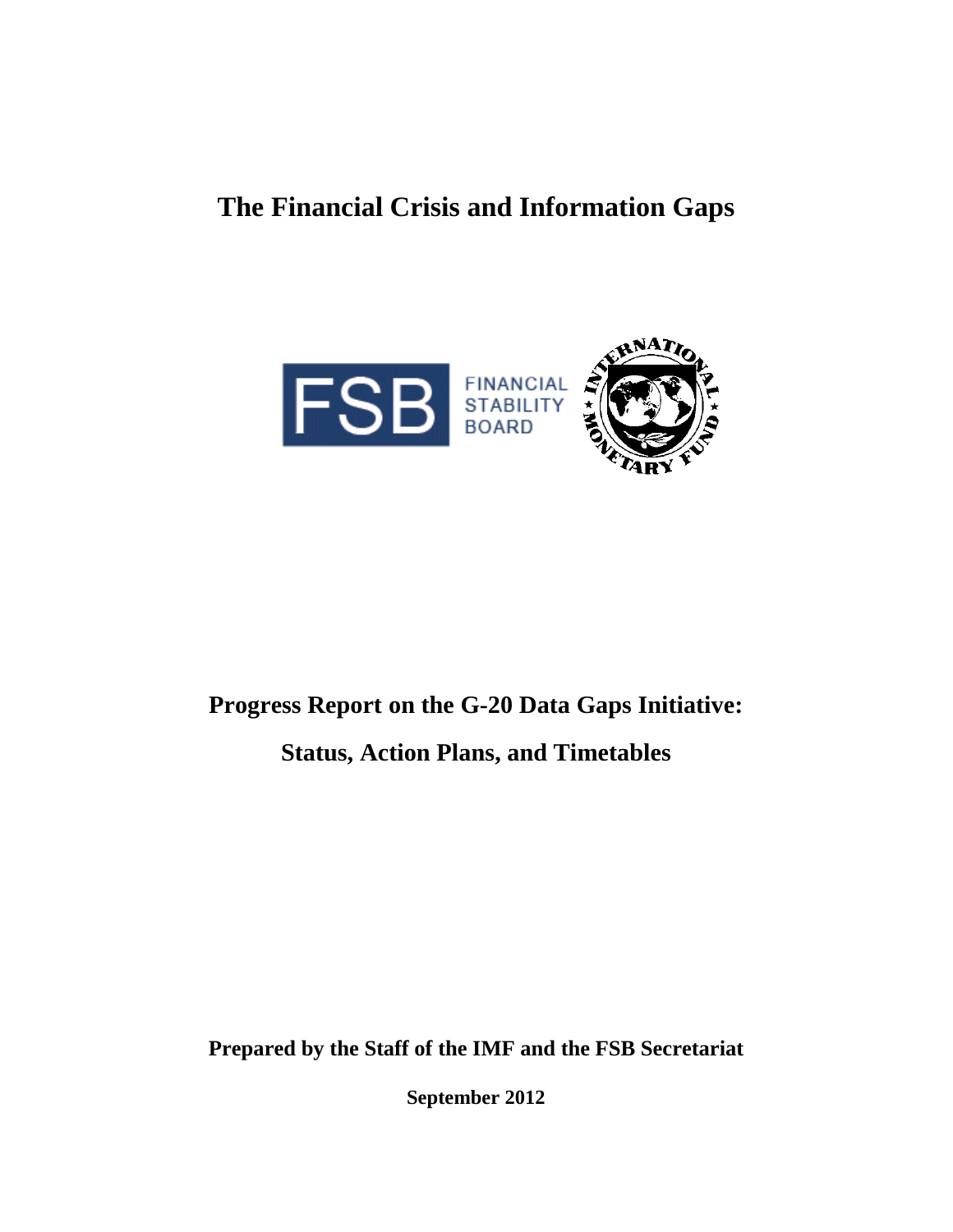# **Contents Page**

| Box 1. Summary of Points Emerging from the Global Conference in Basel, June 201214 |  |
|------------------------------------------------------------------------------------|--|
| Tables                                                                             |  |
|                                                                                    |  |
|                                                                                    |  |
| 3. Implementation Schedule of DGI Recommendations: Key Milestones Ahead29          |  |
| Figure                                                                             |  |
|                                                                                    |  |
| Annex I                                                                            |  |
|                                                                                    |  |
|                                                                                    |  |
|                                                                                    |  |
|                                                                                    |  |
| Annex II                                                                           |  |
|                                                                                    |  |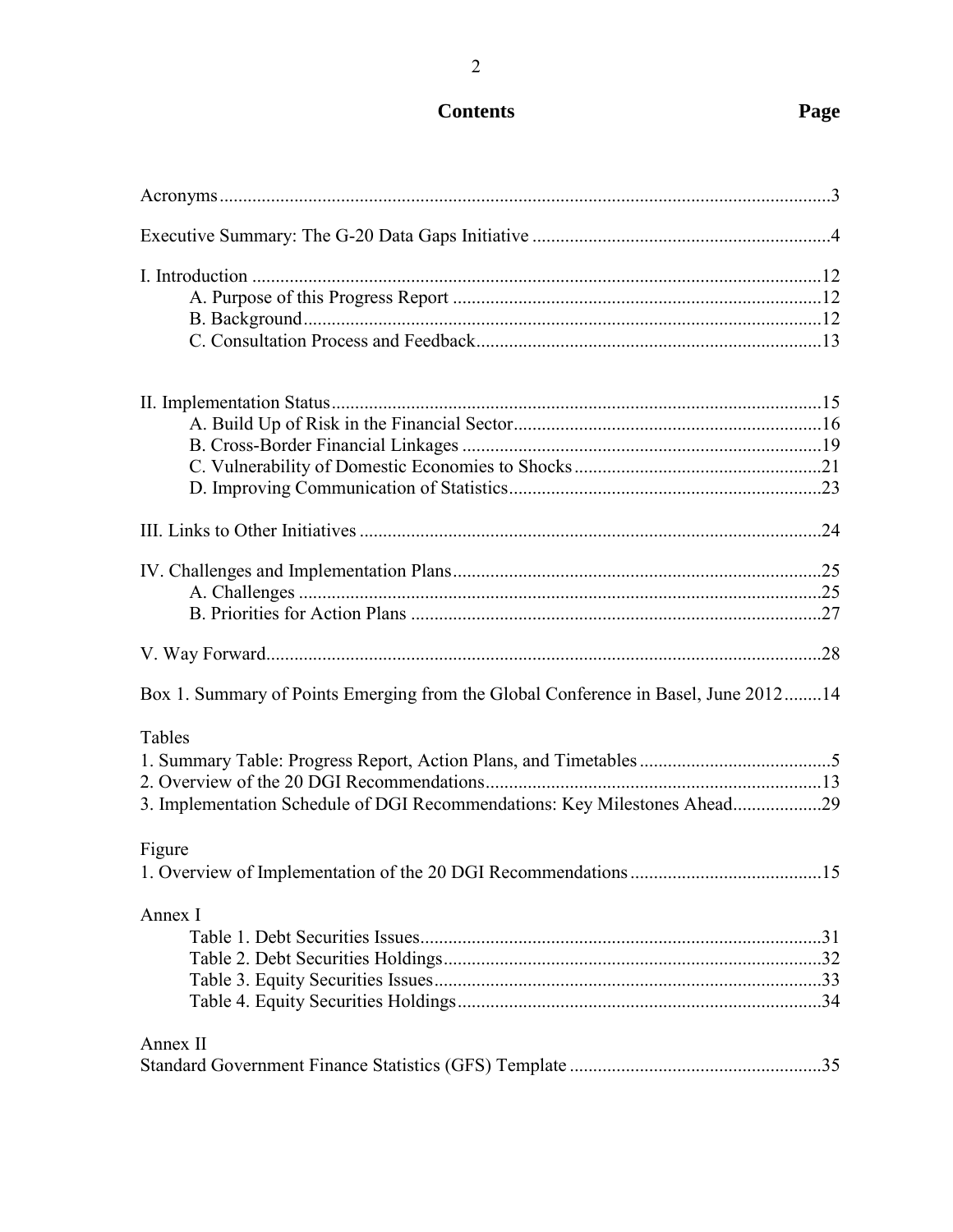#### **ACRONYMS**

| 2008 SNA         | <b>System of National Accounts 2008</b>                          |
|------------------|------------------------------------------------------------------|
| <b>ABS</b>       | <b>Asset Backed Securities</b>                                   |
| <b>BCBS</b>      | Basel Committee on Banking Supervision                           |
| <b>BIS</b>       | <b>Bank for International Settlements</b>                        |
| <b>BOPCOM</b>    | <b>IMF</b> Committee on Balance of Payments Statistics           |
| <b>BPM6</b>      | <b>Balance of Payments and International Investment Position</b> |
|                  | Manual, sixth edition                                            |
| <b>BSA</b>       | Balance-Sheet Approach                                           |
| <b>CDS</b>       | Credit Default Swaps                                             |
| <b>CGFS</b>      | Committee on the Global Financial System                         |
| <b>CPIS</b>      | Coordinated Portfolio Investment Survey                          |
| <b>CPPI</b>      | <b>Commercial Property Price Indicators</b>                      |
| DGI              | The G-20 Data Gaps Initiative                                    |
| <b>DSD</b>       | Data Structure Definition                                        |
| ECB              | European Central Bank                                            |
| <b>EGDNA</b>     | <b>Expert Group on Disparities on National Accounts</b>          |
| EU               |                                                                  |
| <b>FSIs</b>      | European Union<br><b>Financial Soundness Indicators</b>          |
|                  |                                                                  |
| <b>FSB</b>       | <b>Financial Stability Board</b>                                 |
| $G-20$           | The Group of Twenty                                              |
| <b>GDP</b>       | <b>Gross Domestic Product</b>                                    |
| <b>GFS</b>       | <b>Government Finance Statistics</b>                             |
| <b>GFSM 2001</b> | Government Finance Statistics Manual 2001                        |
| GGO              | <b>General Government Operations</b>                             |
| G-SIFIs          | Global Systemically Important Financial Institutions             |
| <b>HSS</b>       | <b>BIS-ECB-IMF Handbook on Securities Statistics</b>             |
| <b>IAG</b>       | Inter-Agency Group on Economic and Financial Statistics          |
| <b>IBS</b>       | <b>International Banking Statistics</b>                          |
| $I-A$            | Institution to Aggregate                                         |
| $I-I$            | Institution to Institution                                       |
| $\mathbf{IIP}$   | <b>International Investment Position</b>                         |
| <b>IMF</b>       | <b>International Monetary Fund</b>                               |
| <b>IMFC</b>      | International Monetary and Financial Committee                   |
| <b>IOSCO</b>     | International Organization of Securities Commissions             |
| <b>ISWGPS</b>    | Inter-Secretariat Working Group on Price Statistics              |
| <b>LCBM</b>      | <b>Local Currency Bonds Markets</b>                              |
| LEI              | Legal Entity Identifiers                                         |
| <b>OECD</b>      | Organisation for Economic Co-operation and Development           |
| <b>OTC</b>       | Over the Counter                                                 |
| PGI              | Principal Global Indicators                                      |
| <b>RPPI</b>      | <b>Residential Property Price Indices</b>                        |
| <b>SDDS</b>      | <b>Special Data Dissemination Standard</b>                       |
| <b>SDDS Plus</b> | <b>Special Data Dissemination Standard Plus</b>                  |
| <b>SDMX</b>      | <b>Statistical Data and Metadata Exchange</b>                    |
| <b>STA</b>       | <b>IMF's Statistics Department</b>                               |
| <b>TFFS</b>      | <b>Task Force on Finance Statistics</b>                          |
| <b>UNSD</b>      | <b>United Nations Statistics Division</b>                        |
| <b>WEO</b>       | World Economic Outlook                                           |
| WGSD             | <b>Working Group on Securities Databases</b>                     |
|                  |                                                                  |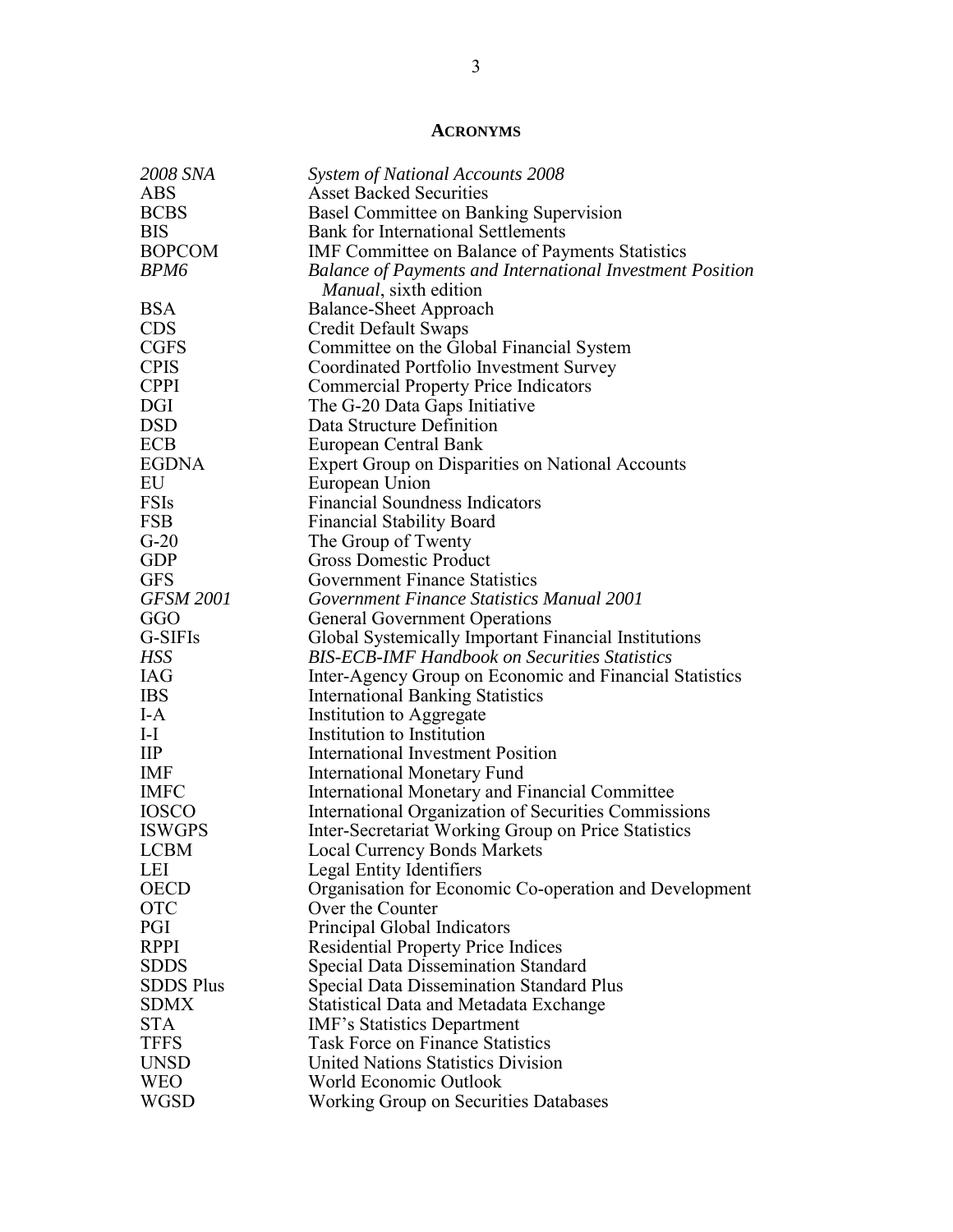#### **Executive Summary: The G-20 Data Gaps Initiative**

**Background:** The G-20 Data Gaps Initiative (DGI) aims at closing information gaps highlighted by the crisis. It focuses on the implementation of 20 recommendations contained in the report *The Financial Crisis and Information Gaps* prepared by the staffs of the Financial Stability Board (FSB) Secretariat and the International Monetary Fund (IMF) and endorsed by the *Group of Twenty* (G-20) Finance Ministers and Central Bank Governors in November 2009. This is the third progress report on the implementation of the DGI.

**The Objectives:** Work under the DGI contributes to improving the identification and monitoring of the buildup of risk in the financial sectors, the cross-border interlinkages, the vulnerabilities and sectoral interconnections in domestic economies, and the communication of official statistics. The ultimate goal is to create a global information system suitable to monitor global financial and nonfinancial flows and positions comprehensively.

**Consultation Process:** The DGI involves close collaboration among international institutions under the auspices of the Inter-Agency Group on Economic and Financial Statistics (IAG). Consultation with the G-20 economies involves FSB/IMF Senior Officials Conferences, IMF bilateral consultations with national authorities and regional conferences, and FSB/IMF periodic reporting to the G-20 Finance Ministers and Central Bank Governors. Outreach and communication efforts included presentations on the DGI at the United Nations Statistical Commission, high-level seminars at the IMF Annual Meetings, and the establishment of a website (the Principal Global Indicators-PGI website) for the G-20 economies plus five non-G-20 economies members of the FSB.

**Feedback:** The consultation process has confirmed strong support for the DGI and broad agreement on the identified data gaps that need to be addressed. The datasets being enhanced and developed under the DGI are seen as key for analysis and policymaking, including on financial stability, external vulnerability, fiscal sustainability, and domestic and global interconnectedness. The DGI is also seen to have contributed significantly to fostering closer coordination among domestic statistics-producing agencies. The IAG coordination is very much appreciated.

**Progress to Date:** In the framework of the DGI, good progress is being made both at the international and national levels in implementing the recommendations for which statistical frameworks exist. A great deal of work is in progress in G-20 economies to implement enhancements to existing datasets. Significant enhancements to data availability are coming on stream and this will continue particularly in the 2012/2013 period. In addition, analytical and developmental work on new statistical frameworks and datasets is in progress in international institutions and the G-20 economies. Data flows among international institutions continue to be improved.

**Links to Other Initiatives:** The DGI proved relevant for other G-20 initiatives and has influenced other policy/institutional initiatives that were implemented in response to the crisis. These include the FSB work on shadow banking and legal entity identifiers, and the G-20 Action Plan on Local Currency Bond Markets. The DGI has underpinned the 2011 IMF's Triennial Surveillance Review and the strengthening of the IMF's Data Standards Initiatives, including the broad endorsement for the establishment of the Special Data Dissemination Standard Plus (SDDS Plus).

**Challenges:** Maintaining the pace of progress that has been achieved to date, ensuring the countries' continued implementation of the enhancements to existing datasets, completing the work on the new conceptual/statistical frameworks being developed, and maintaining close collaboration and coordination at the national and international levels remain important challenges ahead. There is a need to ensure adequate resources to continue implementing actions plans and timetables going forward and to coordinate the efforts to complete the implementation of the 20 recommendations with the statistical requirements from emerging analytical and regulatory needs.

**Seeking Endorsement:** This report provides an update of progress on the DGI and seeks endorsement by the G-20 Finance Ministers and Central Bank Governors of the action plans and timetables going forward as described in Table 1 of this report. In particular, the support of the G-20 Finance Ministers and Central Bank Governors is requested to ensure adequate resources for continued implementation of the DGI, as well as sustained collaboration and coordination at the national and international levels.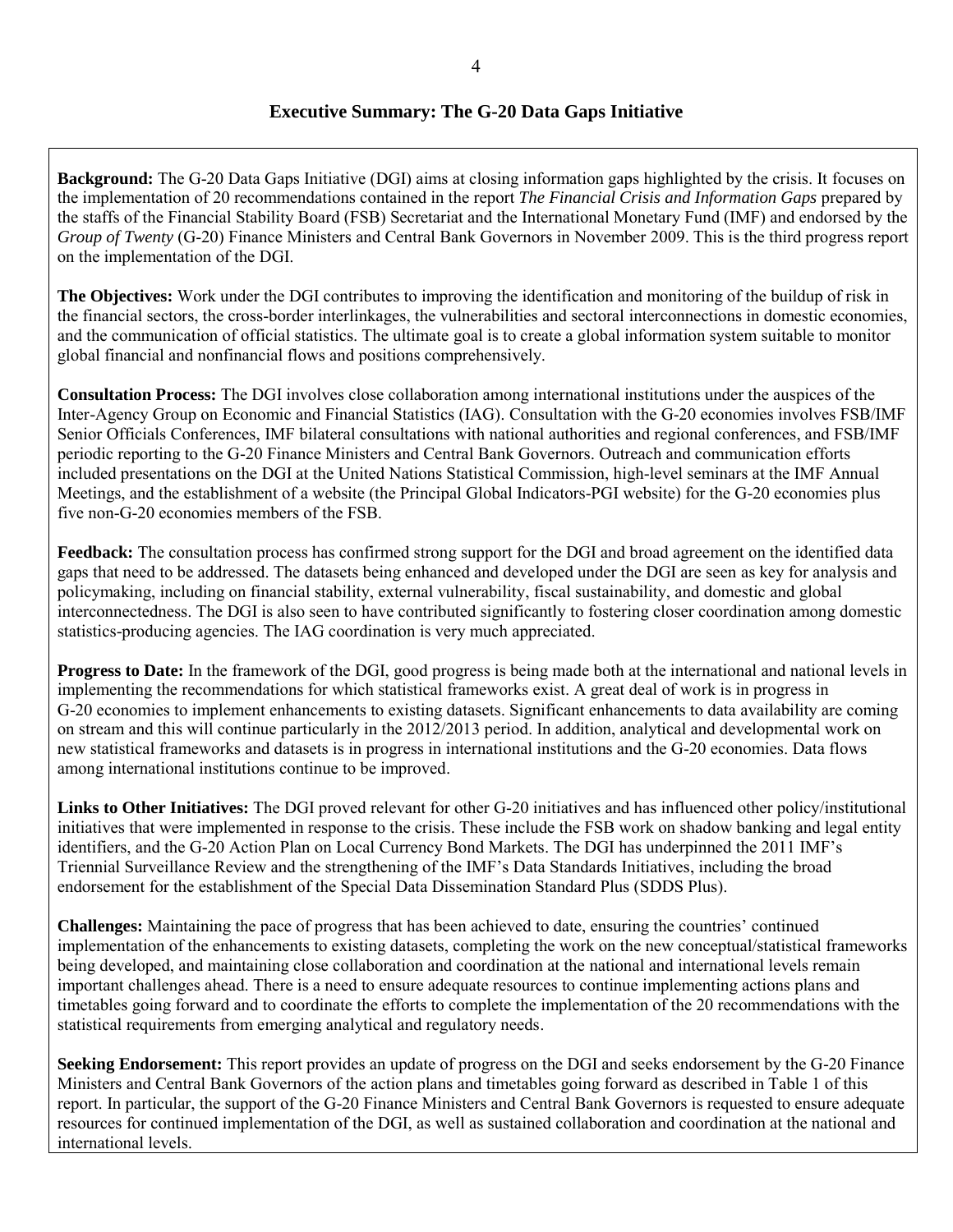## **Table 1. Summary Table: Progress Report, Action Plans, and Timetables**

|                                                | Recommendation                                                                                                                                                                                                                                                                                                                                                                                                                                                                                | Status*                                                                                                                                                                                                                                                                                                                                                                                                                                                                                                                                                                                                                      | <b>Action Plans and Timetables</b>                                                                                                                                                                                                                                                                                                                                                                                                                                                                                                                                                                                                                                                                                                             |
|------------------------------------------------|-----------------------------------------------------------------------------------------------------------------------------------------------------------------------------------------------------------------------------------------------------------------------------------------------------------------------------------------------------------------------------------------------------------------------------------------------------------------------------------------------|------------------------------------------------------------------------------------------------------------------------------------------------------------------------------------------------------------------------------------------------------------------------------------------------------------------------------------------------------------------------------------------------------------------------------------------------------------------------------------------------------------------------------------------------------------------------------------------------------------------------------|------------------------------------------------------------------------------------------------------------------------------------------------------------------------------------------------------------------------------------------------------------------------------------------------------------------------------------------------------------------------------------------------------------------------------------------------------------------------------------------------------------------------------------------------------------------------------------------------------------------------------------------------------------------------------------------------------------------------------------------------|
| 1.                                             | Staff of the FSB and the IMF report<br>back to G-20 Finance Ministers and<br>Central Bank Governors by June 2010<br>on progress, with a concrete plan of<br>action, including a timetable, to address<br>each of the outstanding<br>recommendations. Thereafter, staff of<br>the FSB and IMF to provide updates on<br>progress once a year. Financial stability<br>experts, statisticians, and supervisors<br>should work together to ensure that the<br>program is successfully implemented. | As requested in June 2011, the present report, prepared by the FSB<br>Secretariat and IMF staff, is provided to the G-20 Finance Ministers<br>and Central Bank Governors by September 2012.                                                                                                                                                                                                                                                                                                                                                                                                                                  | The FSB Secretariat and IMF staff to provide the<br>next progress report by September 2013. This<br>report will include an assessment on whether the<br>DGI needs to be fine-tuned going forward to take<br>on board emerging data needs and, in that case,<br>provide a proposal on how it should be modified<br>or expanded. IMF staff intends to undertake<br>further consultations, including by conducting a<br>conference with G-20 senior officials in 2013 to<br>follow up on progress in implementing the DGI<br>recommendations. The IMF staff set up procedures<br>to monitor progress through annual updates of<br>country notes on the DGI implementation that<br>have been prepared in collaboration with the G-20<br>economies. |
| <b>Monitoring Risk in the Financial Sector</b> |                                                                                                                                                                                                                                                                                                                                                                                                                                                                                               |                                                                                                                                                                                                                                                                                                                                                                                                                                                                                                                                                                                                                              |                                                                                                                                                                                                                                                                                                                                                                                                                                                                                                                                                                                                                                                                                                                                                |
| 2.                                             | The IMF to work on increasing the<br>number of countries disseminating<br>Financial Soundness Indicators (FSIs),<br>including expanding country coverage to<br>encompass all G-20 members, and on<br>other improvements to the FSI website,<br>including preferably quarterly reporting.<br>FSI list to be reviewed.                                                                                                                                                                          | Over the past year the total number of countries reporting FSIs to the<br>IMF has increased to 75 (up from 45 in 2009), of which 18 are<br>G-20 members (up from 14 in 2009). Twelve G-20 countries report<br>on a quarterly frequency. Dissemination of seven FSIs is encouraged<br>under the IMF's Special Data Dissemination Standard (SDDS). Also,<br>the IMF Executive Board broadly endorsed a new higher tier of the<br>IMF's Data Standards Initiatives, the SDDS Plus. <sup>1</sup> Countries adhering<br>to the SDDS Plus will be expected to disseminate seven FSIs with<br>quarterly periodicity and timeliness. | Most of the G-20 economies have plans for further<br>S<br>improvement in reporting and disseminating the<br>core and encouraged FSIs. An objective is for<br>G-20 economies to report, by end-2014, the seven<br>FSIs that countries adhering to the SDDS Plus will<br>be expected to disseminate on a quarterly<br>frequency.                                                                                                                                                                                                                                                                                                                                                                                                                 |
|                                                |                                                                                                                                                                                                                                                                                                                                                                                                                                                                                               | In November 2011, STA organized a FSI reference group meeting<br>with representatives from 32 countries and 10 international<br>organizations to (1) review the current list of core and encouraged<br>FSIs in the context of the DGI, and (2) jointly develop a work<br>program on FSIs.                                                                                                                                                                                                                                                                                                                                    | The development of the work program on FSIs<br>discussed at the November 2011 reference group<br>meeting will culminate with the production of a<br>revised list of FSIs and an updated Compilation<br>Guide in 2013/2014.                                                                                                                                                                                                                                                                                                                                                                                                                                                                                                                     |

\* A more detailed account of progress under the DGI is presented in Section II of this report.

<sup>&</sup>lt;sup>1</sup> [http://www.imf.org/external/np/pp/eng/2012/013112.pdf.](http://www.imf.org/external/np/pp/eng/2012/013112.pdf) The IMF Executive Board broadly endorsed the establishment of the SDDS Plus in February 2012. The official launching of this new tier of the IMF Data Standards Initiatives will take place only after the IMF Executive Board approves the related legal text which is envisaged for later in the year.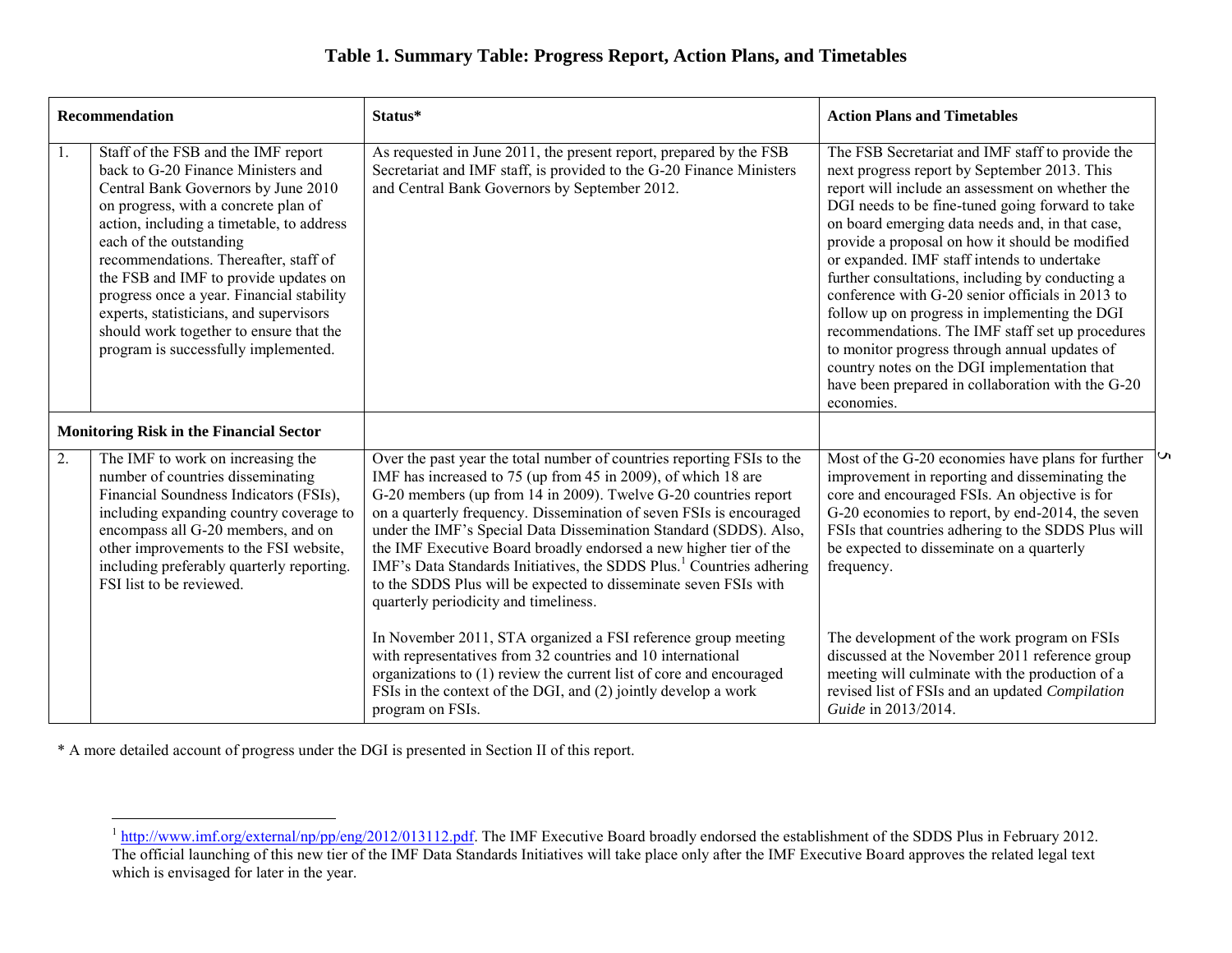| 3. | In consultation with national authorities, and  | At the FSI reference group meeting, participants agreed that           | Measures of concentration and dispersion of FSIs   |          |
|----|-------------------------------------------------|------------------------------------------------------------------------|----------------------------------------------------|----------|
|    | drawing on the Financial Soundness Indicators   | concentration and dispersion measures for the whole population         | were discussed and encouraged at the November      |          |
|    | Compilation Guide, the IMF to investigate,      | can be meaningful and useful for financial sector analysis.            | 2011 FSIs Reference Group meeting.                 |          |
|    | develop, and encourage implementation of        | However, publishing dispersion measures on quartiles can face          |                                                    |          |
|    | standard measures that can provide information  | confidentiality problems.                                              |                                                    |          |
|    | on tail risks, concentrations, variations in    |                                                                        |                                                    |          |
|    | distributions, and the volatility of indicators | The IMF is producing a conceptual overview paper on tail risks         | IMF staff to finalize the conceptual paper on tail |          |
|    | over time.                                      | that will draw on, among other approaches, new and existing            | risks during the second half of 2012.              |          |
|    |                                                 | work in the IMF on stress testing, early warnings, tail risk           |                                                    |          |
|    |                                                 | complexity, and near-coincident indicators.                            |                                                    |          |
| 4. | Further investigation of the measures of        | The BIS has completed its work on this recommendation, which           | No further BIS work is required on the             |          |
|    | system-wide macroprudential risk to be          | has proceeded at two levels. One level is conceptual, as               | conceptual framework. Improved data on             |          |
|    | undertaken by the international community. As   | highlighted by the BIS's work on system-level measures of              | maturity mismatches on banks' international        |          |
|    | a first step, the BIS and the IMF should        | maturity mismatches ("funding gaps") on banks' international           | balance sheets will become available with the      |          |
|    | complete their work on developing measures of   | balance sheets, based on the BIS International Banking Statistics      | planned implementation of enhancements to the      |          |
|    | aggregate leverage and maturity mismatches in   | (IBS). The other is statistical focusing on enhancements of the        | BIS IBS (see recommendations $# 10$ and $# 11$     |          |
|    | the financial system, drawing on inputs from    | BIS IBS that will improve the usefulness of this dataset for the       | below).                                            |          |
|    | the Committee on the Global Financial System    | construction of maturity mismatch and leverage measures.               |                                                    |          |
|    | (CGFS) and the Basel Committee on Banking       |                                                                        |                                                    |          |
|    |                                                 |                                                                        |                                                    |          |
|    | Supervision (BCBS).                             | The IMF is conducting conceptual work on maturity mismatch             | The FSB is continuing to work to collect data on   |          |
|    |                                                 | and leverage data in conjunction with the FSB. An FSB task             | maturity and liquidity for shadow banking          | $\sigma$ |
|    |                                                 | force was established following the request to the FSB by the          | institutions and markets as part of its remit.     |          |
|    |                                                 | G-20 leaders in November 2010 to develop recommendations to            |                                                    |          |
|    |                                                 | strengthen the oversight and regulation of the shadow banking          |                                                    |          |
|    |                                                 | system.                                                                |                                                    |          |
| 5. | The CGFS and the BIS to undertake further       | The BIS and CGFS have completed their work on this                     | This recommendation is completed.                  |          |
|    | work in close cooperation with central banks    | recommendation, based on expansions of the BIS CDS statistics          |                                                    |          |
|    | and regulators on the coverage of statistics on | decided in September 2009. Reporting central banks have                |                                                    |          |
|    | the credit default swaps (CDS) markets for the  | provided more detailed data on the type of counterparties from         |                                                    |          |
|    | purpose of improving understanding of risk      | June 2010, and more detail on the geography of counterparties          |                                                    |          |
|    | transfers within this market.                   | and underlying instruments from June 2011. In total,                   |                                                    |          |
|    |                                                 | 13 economies report semi-annual CDS data of which eight are            |                                                    |          |
|    |                                                 | G-20 economies.                                                        |                                                    |          |
| 6. | Securities market regulators working through    | In April 2010, IOSCO published a report on Asset Backed                | This recommendation is completed.                  |          |
|    | IOSCO to further investigate the disclosure     | Securities (ABS) Disclosure Principles providing guidance to           |                                                    |          |
|    | requirements for complex structured products,   | securities regulators who are developing or reviewing their            |                                                    |          |
|    | including public disclosure requirements for    | regulatory disclosure regimes for public offerings and listings of     |                                                    |          |
|    | financial reporting purposes, and make          | ABS. <sup>2</sup> In April 2011, IOSCO held the first meeting of a new |                                                    |          |
|    | recommendations for additional improvements     | Standing Committee on Risk and Research with the intention of          |                                                    |          |
|    | if necessary, taking account of work by         | creating a methodology for securities regulators undertaking           |                                                    |          |

 $^{2}$  [http://www.iosco.org/news.](http://www.iosco.org/news)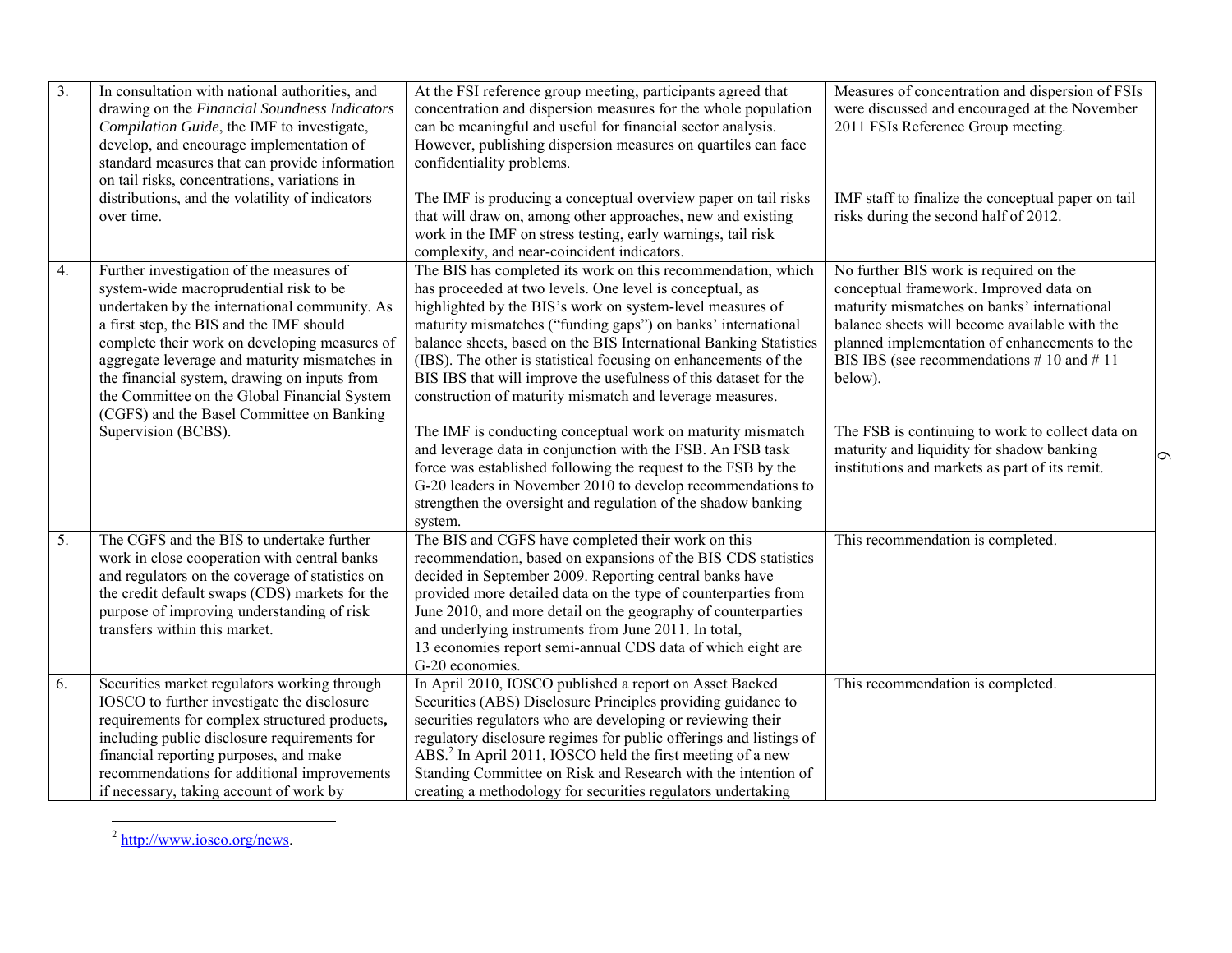|    | supervisors and other relevant bodies.                                                                                                                                                                                                                                                                                                                                                                                                                                             | research into systemic risk. In February 2012, IOSCO published<br>a consultation report (Principles for Ongoing Disclosure for<br>Asset Backed Securities) as a complement to the April 2010<br>document.                                                                                                                                                                                                                                                                                                                                                                                                                                                                                                                     |                                                                                                                                                                                                                                                                                                                                                                                                                                                                                                                                                                      |  |
|----|------------------------------------------------------------------------------------------------------------------------------------------------------------------------------------------------------------------------------------------------------------------------------------------------------------------------------------------------------------------------------------------------------------------------------------------------------------------------------------|-------------------------------------------------------------------------------------------------------------------------------------------------------------------------------------------------------------------------------------------------------------------------------------------------------------------------------------------------------------------------------------------------------------------------------------------------------------------------------------------------------------------------------------------------------------------------------------------------------------------------------------------------------------------------------------------------------------------------------|----------------------------------------------------------------------------------------------------------------------------------------------------------------------------------------------------------------------------------------------------------------------------------------------------------------------------------------------------------------------------------------------------------------------------------------------------------------------------------------------------------------------------------------------------------------------|--|
| 7. | Central banks and, where relevant, statistical<br>offices, particularly those of the G-20<br>economies, to participate in the BIS data<br>collection on securities and contribute to the<br>further development of the BIS-ECB-IMF<br>Handbook on Securities Statistics (HSS). The<br>Working Group on Securities Databases<br>(WGSD) to develop and implement a<br>communications strategy for the HSS.                                                                           | Part 1 of the HSS on debt securities issues was published in May<br>2009; Part 2 on debt securities holdings was published in<br>August 2010; and Part 3 on equity securities is very close to<br>finalization and is expected to be published in September 2012.<br>The BIS is collecting available data on securities issues from<br>56 member central banks, including from 17 G-20 economies.<br>A website has been established to promote the work of the<br>WGSD. <sup>3</sup>                                                                                                                                                                                                                                          | Part 3 of the HSS is scheduled for publication in<br>September 2012. The BIS will publish by<br>end-2012 revised quarterly securities issuance<br>data using the presentational concept in the HSS.<br>The WGSD will issue a communication on the<br>implementation of the HSS before end-2012.<br>Once these tasks are finalized, and all the G-20<br>economies participate in the BIS data collection,<br>this recommendation will be considered<br>completed.                                                                                                     |  |
|    |                                                                                                                                                                                                                                                                                                                                                                                                                                                                                    | Data by issuer and holder on a from-whom-to-whom basis<br>permit the analysis of relationships between institutional sectors<br>and sub-sectors within an economy and also between these<br>sectors and sub-sectors and nonresidents. Such an analysis sheds<br>light on sectoral compositions of assets and liabilities, and on<br>potential strengths and vulnerabilities in portfolios. Countries<br>adhering to the SDDS Plus will be expected to provide data on<br>the stocks of securities by issuer and holder on a<br>from-whom-to-whom basis, as outlined in Part 2 of the HSS<br>(Section 5, especially the time series presentation in Table 5.2.)<br>with quarterly periodicity and timeliness.                  | An objective is for G-20 economies to<br>disseminate data on quarterly securities on a<br>from-whom-to-whom basis. The more<br>comprehensive templates developed in<br>coordination with the work on sectoral accounts,<br>and consistent with national accounts based data<br>as presented in the HSS (see Annex I of this<br>report), provide a framework to achieve that<br>objective in the longer term. The noted<br>requirements on securities data for countries<br>adhering to the SDDS Plus can be seen as an<br>intermediate objective for G-20 economies. |  |
|    | <b>International Network Connections</b>                                                                                                                                                                                                                                                                                                                                                                                                                                           |                                                                                                                                                                                                                                                                                                                                                                                                                                                                                                                                                                                                                                                                                                                               |                                                                                                                                                                                                                                                                                                                                                                                                                                                                                                                                                                      |  |
| 8. | The FSB to investigate the possibility of<br>improved collection and sharing of information<br>on linkages between individual financial<br>institutions, including through supervisory<br>college arrangements and the information<br>exchange being considered for crisis<br>management planning. This work must take<br>due account of the important confidentiality<br>and legal issues that are raised, and existing<br>information sharing arrangements among<br>supervisors. | The FSB Working Group on Data Gaps and Systemic Linkages<br>was set up to take forward the work on recommendations $# 8$<br>and $# 9$ . It completed its work, including developing a common<br>draft template, and reported to the FSB Plenary in April 2011.<br>The latter approved the proposals to progress work on a<br>common data template on global systemically important<br>financial institutions (G-SIFIs) to improve the data collection,<br>and sharing among relevant authorities. In May 2012, the FSB<br>Plenary agreed to launch Phase I of the project in March 2013<br>which involves the creation of the data hub at the BIS and the<br>sharing among supervisors of the bilateral credit exposures data | Implementation of G-SIFIs work is moving in a<br>phased approach. Phase 1 is on schedule to be<br>launched in March 2013. Early in 2013, key<br>decisions are expected to be taken by the FSB<br>Plenary on the establishment of the final form of<br>the common data template for G-SIFIs, both on a<br>I-I and an institution to aggregate (I-A) basis, and<br>on broader data sharing among the official sector.<br>The initial focus of the work on a common<br>template for G-SIFIs has been banks.                                                             |  |

<sup>&</sup>lt;sup>3</sup> [http://www.imf.org/external/np/sta/wgsd/index.htm.](http://www.imf.org/external/np/sta/wgsd/index.htm)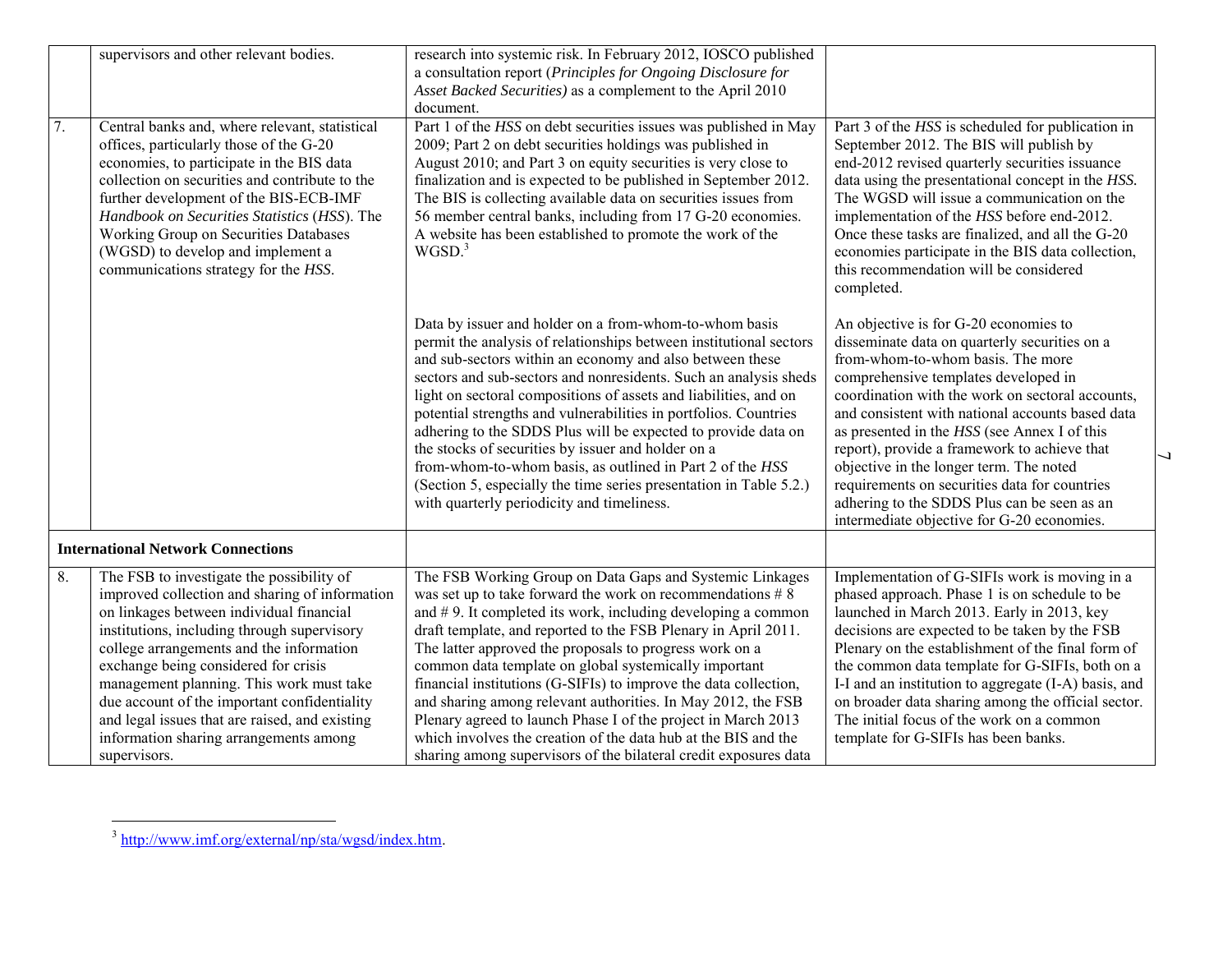| $\overline{9}$ . | The FSB, in close consultation with the IMF, to   | on an institution to institution (I-I) basis and the existing data |                                                     |          |
|------------------|---------------------------------------------------|--------------------------------------------------------------------|-----------------------------------------------------|----------|
|                  | convene relevant central banks, national          | reported to the BIS IBS by G-SIFIs.                                |                                                     |          |
|                  | supervisors, and other international financial    |                                                                    |                                                     |          |
|                  | institutions, to develop by end-2010 a common     |                                                                    |                                                     |          |
|                  | draft template for systemically important global  |                                                                    |                                                     |          |
|                  | financial institutions for the purpose of better  |                                                                    |                                                     |          |
|                  | understanding the exposures of these              |                                                                    |                                                     |          |
|                  | institutions to different financial sectors and   |                                                                    |                                                     |          |
|                  | national markets. This work should be             |                                                                    |                                                     |          |
|                  | undertaken in concert with related work on the    |                                                                    |                                                     |          |
|                  | systemic importance of financial institutions.    |                                                                    |                                                     |          |
|                  | Widespread consultation would be needed, and      |                                                                    |                                                     |          |
|                  | due account taken of confidentiality rules,       |                                                                    |                                                     |          |
|                  | before any reporting framework can be             |                                                                    |                                                     |          |
|                  | implemented.                                      |                                                                    |                                                     |          |
| 10.              | All G-20 economies are encouraged to              | Coverage of significant financial centers and of other             | Both the BIS and the IMF to continue working to     |          |
|                  | participate in the IMF's Coordinated Portfolio    | economies, including G-20 economies, in the BIS IBS and the        | increase country participation in their surveys,    |          |
|                  | Investment Survey (CPIS) and in the BIS's         | IMF CPIS has continued to improve. For the BIS IBS, there are      | including by G-20 economies. The BIS and IMF        |          |
|                  | international banking statistics (IBS). The IMF   | four G-20 economies that do not report data on either a            | are working with member countries, particularly     |          |
|                  | and the BIS are encouraged to continue their      | locational or consolidated basis. For the CPIS, there are two      | with the G-20 economies, to implement the           |          |
|                  | work to improve the coverage of significant       | G-20 economies that do not report data; and there are a            | enhancements agreed.                                |          |
|                  | financial centers in the CPIS and IBS,            | significant number of offshore centers that do not report.         |                                                     |          |
|                  | respectively.                                     |                                                                    |                                                     | $\infty$ |
| 11.              | The BIS and the CGFS to consider, among           | For the CPIS, the IMF Committee on Balance of Payments             | The IMF will start conducting the CPIS Survey       |          |
|                  | other improvements, the separate identification   | Statistics (BOPCOM) agreed from the June 2013 reference date       | on a semi-annual periodicity beginning with the     |          |
|                  | of nonbank financial institutions in the          | to increase the frequency (from annual to semi annual),            | June 2013 reference date (annual data are           |          |
|                  | consolidated banking data, as well as             | accelerate the timeliness (a dissemination lag of less than nine   | presently collected). Countries adhering to the     |          |
|                  | information required to track funding patterns    | months) and enhance the scope by collecting data on the            | SDDS Plus will be expected to participate in the    |          |
|                  | in the international financial system. The IMF,   | institutional sector of the foreign debtor and on short negative   | CPIS.                                               |          |
|                  | in consultation with the IMF's BOPCOM, to         | positions, on an encouraged basis.                                 |                                                     |          |
|                  | strive to enhance the frequency and timeliness    |                                                                    |                                                     |          |
|                  | of the CPIS data, and consider other possible     | The CGFS has completed its work on IBS enhancements, which         | Stage 1 enhancements are currently being            |          |
|                  | enhancements, such as the institutional sector    | will be implemented in two stages. Stage 1 enhancements will       | implemented by the BIS and central banks. The       |          |
|                  | of the foreign debtor.                            | focus on the locational statistics. Stage 2 enhancements extend    | first set of data will be for the Q2 2012 reporting |          |
|                  |                                                   | both the locational and the consolidated statistics to close key   | period. Stage 2 enhancements are expected to be     |          |
|                  |                                                   | data gaps.                                                         | implemented from Q4 2013 reporting quarter.         |          |
| 12.              | The IMF to continue to work with countries to     | All G-20 economies collect and report IIP data to the IMF's        | IMF staff is working with economies to              |          |
|                  | increase the number of International              | Statistics Department (STA). In March 2010, the IMF Executive      | implement the Executive Board decision on IIP       |          |
|                  | Investment Position (IIP) reporting countries,    | Board decided to prescribe for subscribers to the IMF SDDS,        | reporting in the SDDS by September 2014 and to      |          |
|                  | as well as the quarterly reporting of IIP data.   | after a four-year transition period, quarterly reporting (from     | encourage economies to report IIP data, including   |          |
|                  | The Balance of Payments and International         | annual) of the IIP data, with a maximum lag of one quarter         | the enhancements, on a BPM6 basis. The              |          |
|                  | <b>Investment Position Manual</b> , sixth edition | (quarterly timeliness). Among the G-20 economies, 12               | objective is for all G-20 economies to be able to   |          |
|                  | (BPM6) enhancements to the IIP should be          | economies plus the Euro area disseminate quarterly IIP data,       | report quarterly IIP with quarterly timeliness by   |          |
|                  | adopted by G-20 economies as soon as              | increasing from eight a year ago. Five additional G-20             | September 2014.                                     |          |
|                  | possible.                                         | economies have plans to introduce quarterly reporting. To assist   |                                                     |          |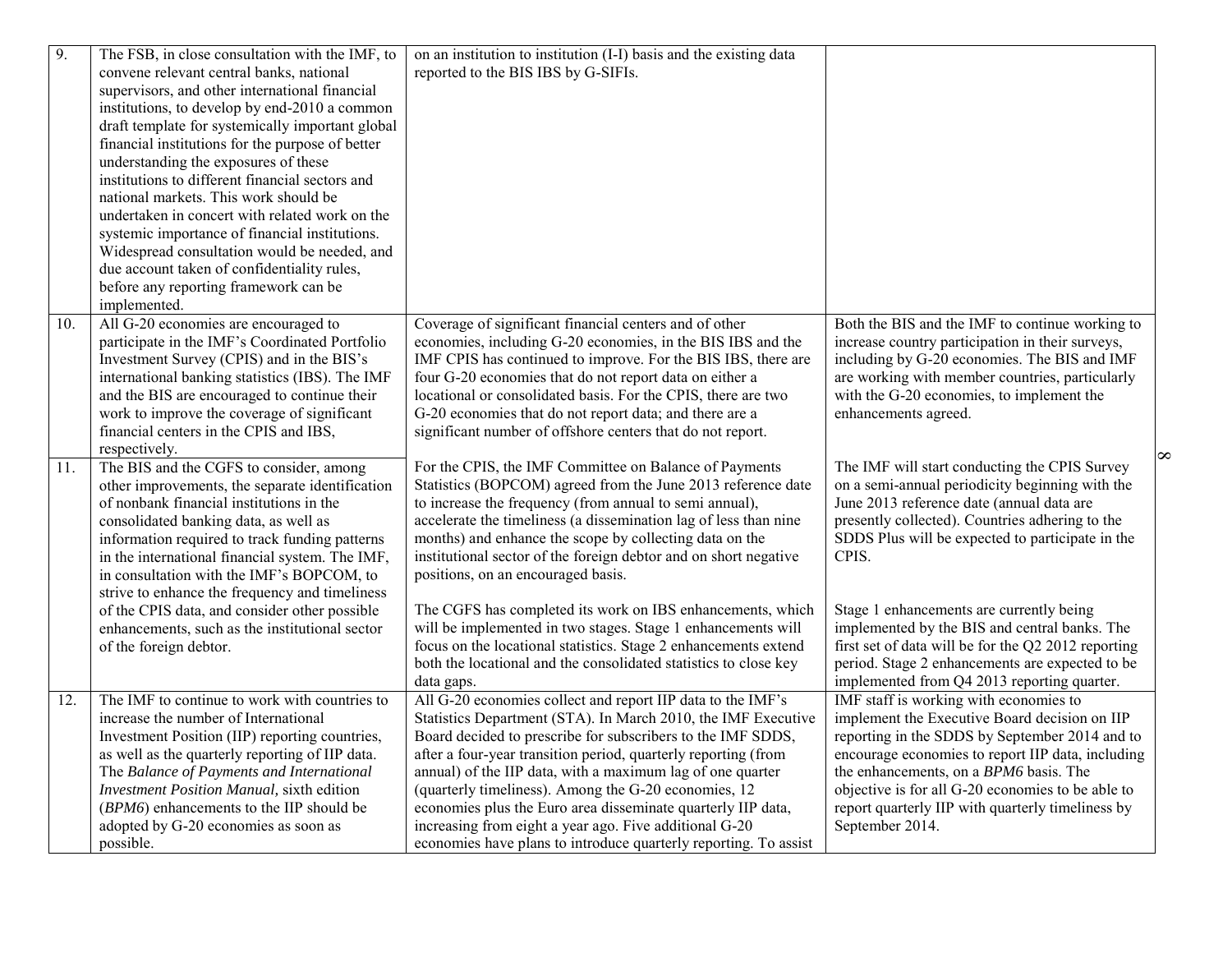|                                                                     |                                                                                                                                                                                                                                                                                                                                                                                                                                                                                                        | implementation, in March 2011 the IMF produced a pamphlet to<br>advise compilers on quarterly IIP compilation. <sup>4</sup> It is now<br>available in six languages on the IMF's website. IMF staff has<br>introduced the new specific requirements for reporting data<br>consistent with BPM6 standards in consultation with the<br>BOPCOM.                                                                                                                                                                                                                                                                                         |                                                                                                                                                                                                                                                                                                                                                                                                                                                                                                                                                                   |           |
|---------------------------------------------------------------------|--------------------------------------------------------------------------------------------------------------------------------------------------------------------------------------------------------------------------------------------------------------------------------------------------------------------------------------------------------------------------------------------------------------------------------------------------------------------------------------------------------|--------------------------------------------------------------------------------------------------------------------------------------------------------------------------------------------------------------------------------------------------------------------------------------------------------------------------------------------------------------------------------------------------------------------------------------------------------------------------------------------------------------------------------------------------------------------------------------------------------------------------------------|-------------------------------------------------------------------------------------------------------------------------------------------------------------------------------------------------------------------------------------------------------------------------------------------------------------------------------------------------------------------------------------------------------------------------------------------------------------------------------------------------------------------------------------------------------------------|-----------|
| 13.                                                                 | The Interagency Group on Economic and<br>Financial Statistics (IAG) to investigate the<br>issue of monitoring and measuring<br>cross-border, including foreign exchange,<br>derivatives, exposures of nonfinancial and<br>financial corporations with the intention of<br>promoting reporting guidance and the<br>dissemination of data.                                                                                                                                                               | To address recommendations $# 13$ and $# 14$ , a task force has<br>been created under the auspices of the IAG and led by the BIS.<br>With respect to recommendation $# 13$ , a workshop was<br>conducted in early 2011, in cooperation with the Irving Fisher<br>Committee on Central Bank Statistics, in order to compare<br>residence-based data with data on a globally consolidated basis<br>by nationality. The proceedings of the workshop were published<br>in April 2012.                                                                                                                                                    | On the basis of the feedback on the report<br>published after the January 2011 workshop, a<br>draft reference document on consolidation<br>concepts on a nationality basis will be developed<br>by end-2012, and circulated for comments to the<br>various groups working with these concepts.                                                                                                                                                                                                                                                                    |           |
| 14.                                                                 | The IAG, consulting with the FSB, to revisit<br>the recommendation of the G-20 to examine<br>the feasibility of developing a standardized<br>template covering the international exposures<br>of large nonbank financial institutions, draws<br>on the experience with the BIS's IBS data,<br>other existing and prospective data sources, and<br>consulting with relevant stakeholders.                                                                                                               | As a first step in the work on improving data availability on the<br>international exposures of financial and nonfinancial<br>corporations (recommendation $# 14$ ), an inventory of existing<br>data on cross-border positions has been developed. The<br>inventory is available on the PGI website. A draft template has<br>been developed for pooling data from various sources<br>mentioned in the inventory on cross-border positions,<br>particularly with regard to nonbank financial institutions. The<br>template is being piloted using data from two G-20 economies.                                                      | The pilot exercise on cross-border position is<br>expected to be completed by end-2012. If<br>successful, the template will be populated with<br>data from other G-20 economies and posted on<br>the PGI website.                                                                                                                                                                                                                                                                                                                                                 | $\bullet$ |
| <b>Sectoral and Other Financial and Economic</b><br><b>Datasets</b> |                                                                                                                                                                                                                                                                                                                                                                                                                                                                                                        |                                                                                                                                                                                                                                                                                                                                                                                                                                                                                                                                                                                                                                      |                                                                                                                                                                                                                                                                                                                                                                                                                                                                                                                                                                   |           |
| 15.                                                                 | The IAG, which includes all agencies<br>represented in the Inter-Secretariat Working<br>Group on National Accounts, to develop a<br>strategy to promote the compilation and<br>dissemination of the balance-sheet approach<br>(BSA), flow-of-funds, and sectoral data more<br>generally, starting with the G-20 economies.<br>Data on nonbank financial institutions should<br>be a particular priority. The experience of the<br>ECB and Eurostat within Europe and the<br>OECD should be drawn upon. | A working group has been created under the auspices of the<br>IAG and led by the IMF. An IMF/OECD Conference of Sectoral<br>Accounts Experts was conducted on February 28-March 2, 2011<br>in Washington D.C., which agreed on the basic outline of a<br>reporting template, and the timeframe and priorities for<br>implementation. The data template on sectoral accounts was<br>finalized in June 2012 and posted on the IMF/OECD conference<br>website hosted by the IMF and linked to the SNA webpage<br>hosted by the UNSD. <sup>5</sup> Available sectoral accounts data from the<br>OECD are hyperlinked to the PGI website. | The IAG working group has started and will<br>continue outreach, training, and technical<br>assistance activities during 2012/2013, with the<br>objective of encouraging G-20 economies and<br>other countries to implement the agreed data<br>templates by end-2014. As far as possible the<br>work will be integrated with the implementation<br>of the 2008 SNA occurring in many economies at<br>the same time. The reporting templates for<br>recommendations # 7 and # 17 (see Annexes I<br>and II) are consistent with the sectoral accounts<br>framework. |           |

<sup>&</sup>lt;sup>4</sup> [http://www.imf.org/external/np/sta/iip/2011/030111.htm.](http://www.imf.org/external/np/sta/iip/2011/030111.htm)

 $<sup>5</sup>$  The agreed templates, which countries are expected to aim at completing in the coming years, are posted at:</sup> <http://www.imf.org/external/np/sta/templates/sectacct/index.htm>and [http://unstats.un.org/unsd/nationalaccount/imp.asp.](http://unstats.un.org/unsd/nationalaccount/imp.asp)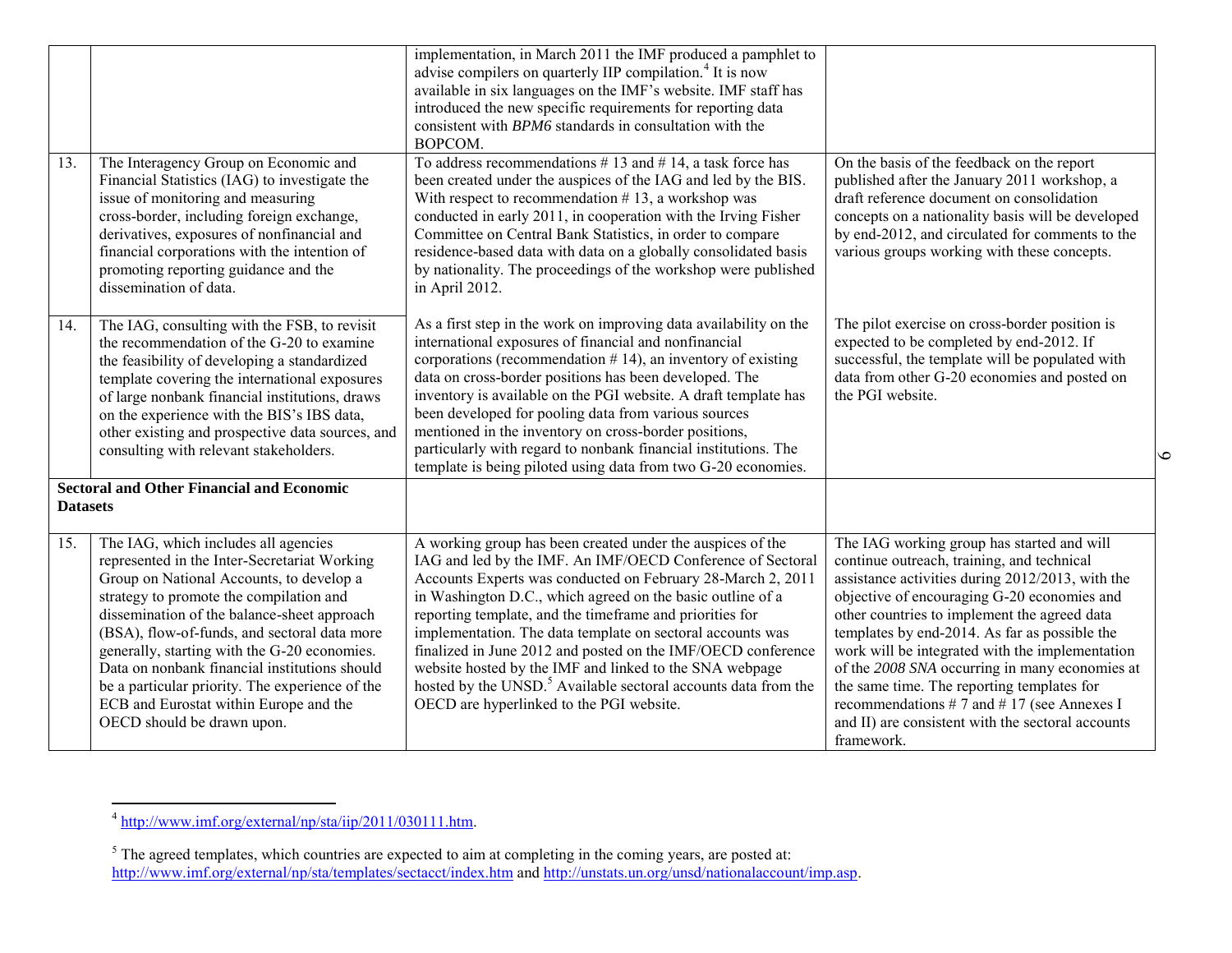|     | In the medium term, including more sectoral<br>balance-sheet data in the data categories of the<br>SDDS could be considered.                                                                                                                                                                                                                                                                                                                                                                                     | The IMF Executive Board broadly endorsed the inclusion of<br>sectoral balance sheets in the SDDS Plus and included them in<br>the SDDS on an encouraged basis. Countries adhering to the<br>SDDS Plus would be expected to disseminate a minimum set of<br>internationally comparable sectoral balance sheets, for financial<br>assets and liabilities with a focus on the sub-sector details of the<br>financial corporations, and standard System of National<br>Accounts 2008 (2008 SNA) instrument classification. <sup>6</sup><br>Countries adhering to the SDDS Plus would be expected to<br>disseminate quarterly data within one quarter after the end of the<br>reference period.                                                                                                                                                                                                      |                                                                                                                                                                                                                                                                                                                                                                                         |                    |
|-----|------------------------------------------------------------------------------------------------------------------------------------------------------------------------------------------------------------------------------------------------------------------------------------------------------------------------------------------------------------------------------------------------------------------------------------------------------------------------------------------------------------------|-------------------------------------------------------------------------------------------------------------------------------------------------------------------------------------------------------------------------------------------------------------------------------------------------------------------------------------------------------------------------------------------------------------------------------------------------------------------------------------------------------------------------------------------------------------------------------------------------------------------------------------------------------------------------------------------------------------------------------------------------------------------------------------------------------------------------------------------------------------------------------------------------|-----------------------------------------------------------------------------------------------------------------------------------------------------------------------------------------------------------------------------------------------------------------------------------------------------------------------------------------------------------------------------------------|--------------------|
| 16. | As the recommended improvements to data<br>sources and categories are implemented,<br>statistical experts to seek to compile<br>distributional information (such as ranges and<br>quartile information) alongside aggregate<br>figures, wherever this is relevant. The IAG is<br>encouraged to promote production and<br>dissemination of these data in a frequent and<br>timely manner. The OECD is encouraged to<br>continue in its efforts to link national accounts<br>data with distributional information. | The OECD and Eurostat set up two expert groups in early 2011<br>with member country participation. One group focused on<br>investigating the measurement of disparities in a national<br>accounts framework (micro-macro); and the other group the<br>joint distribution of income, consumption, and wealth (micro).<br>Work has started and is progressing well.                                                                                                                                                                                                                                                                                                                                                                                                                                                                                                                               | The micro-macro group defined a common<br>methodology and is implementing pilot studies<br>with results expected by the end of 2012. The<br>micro group is undertaking methodological work<br>on the joint distribution of income, consumption,<br>and wealth with results expected also by the end<br>of 2012.                                                                         |                    |
| 17. | The IMF to promote timely and cross-country<br>standardized and comparable government<br>finance data based on the accepted international<br>standard, the Government Finance Statistics<br>Manual 2001 (GFSM 2001).                                                                                                                                                                                                                                                                                             | From May 2011, IMF staff reports adopted a standardized<br>presentation of fiscal data following the GFSM 2001. Such<br>presentations are now incorporated in over 100 IMF staff<br>reports, including for most G-20 economies. In addition, the<br>fiscal data of the IMF World Economic Outlook (WEO) now<br>follows the GFSM 2001 format. Among the G-20 economies,<br>seven economies compile quarterly general government<br>operations and two quarterly general government cash flow. The<br>IAG has developed and agreed on a common reporting template<br>for GFS data (see Annex II in this report).<br>Countries adhering to the SDDS Plus would be expected to<br>disseminate general government operations (GGO) data<br>presented in the GFSM 2001 format. The SDDS Plus would<br>require quarterly data, disseminated within 12 months after the<br>end of the reference period. | The work program for 2013 will focus on<br>encouraging more G-20 economies and other<br>countries to disseminate quarterly general<br>government data under the GFSM 2001<br>framework, in particular the components listed in<br>the GFS template (Annex II). Once this template<br>is implemented and countries start reporting, this<br>recommendation will be considered completed. | $\overline{\circ}$ |
| 18. | The World Bank, in coordination with the IMF,<br>and consulting with the Inter-Agency Task<br>Force on Finance Statistics (TFFS), to launch<br>the public sector debt database in 2010.                                                                                                                                                                                                                                                                                                                          | In December 2010, the World Bank jointly with the IMF<br>launched the quarterly public sector debt database initially for<br>developing and emerging-market countries.                                                                                                                                                                                                                                                                                                                                                                                                                                                                                                                                                                                                                                                                                                                          | This recommendation is close to completion. The<br>remaining G-20 economies will be encouraged to<br>participate.                                                                                                                                                                                                                                                                       |                    |

<sup>&</sup>lt;sup>6</sup> See Annex III in:<http://www.imf.org/external/np/pp/eng/2012/013112.pdf>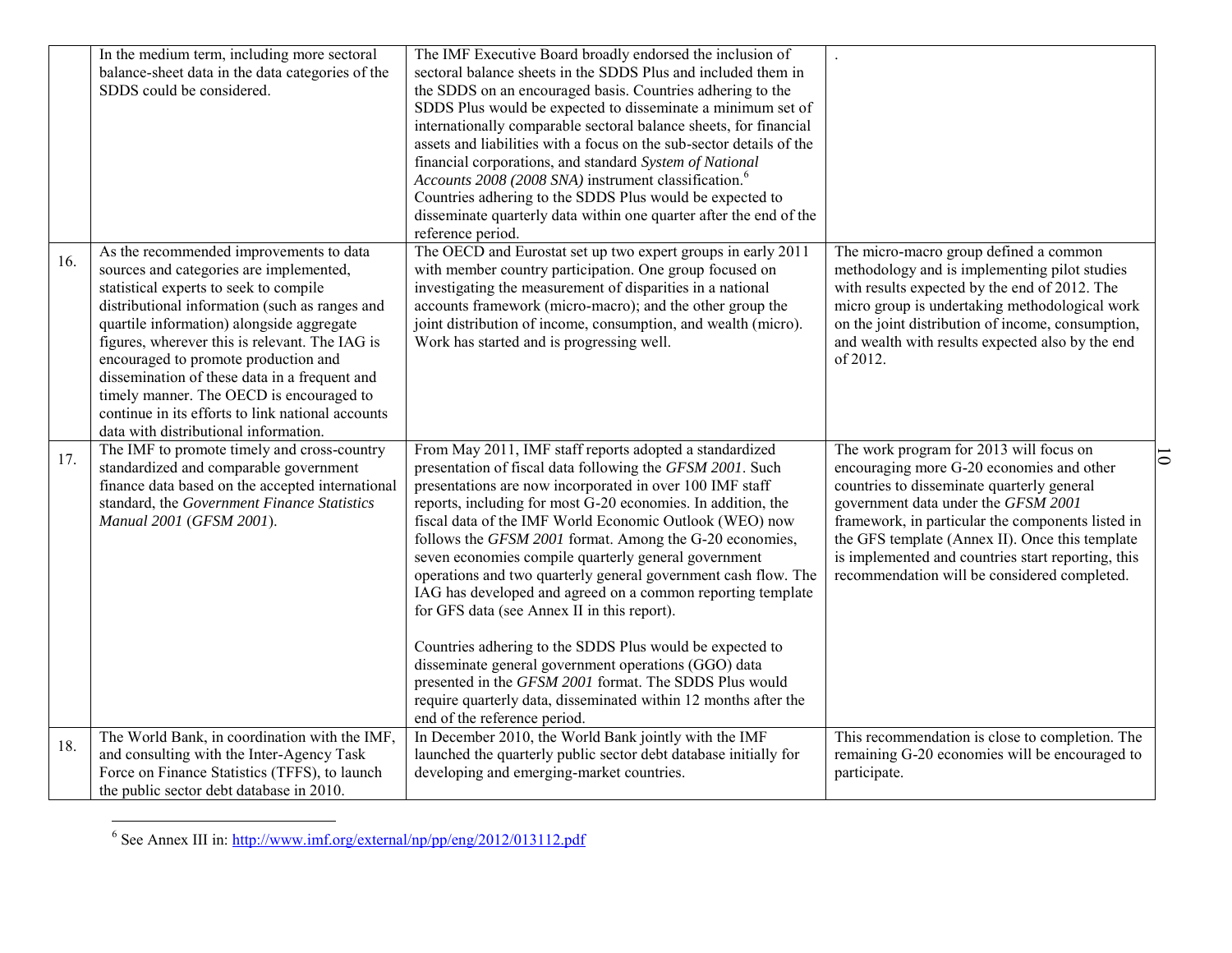| 19. | The Inter-Secretariat Working Group on Price<br>Statistics to complete the planned handbook on<br>real estate price indices. The BIS and member<br>central banks to investigate dissemination on<br>the BIS website of publicly available data on<br>real estate prices. The IAG to consider<br>including real estate prices (residential and<br>commercial) in the Principal Global Indicators<br>(PGI) website. | In March 2012, in collaboration with the OECD, the public<br>sector debt database was expanded to the advanced economies.<br>Among the G-20 economies 15 have agreed to participate and<br>14 are reporting. In total around 85 countries have agreed to<br>participate. The TFFS has published a Public Sector Debt<br>Statistics Guide which provides the methodological guidance for<br>compiling these data.<br>Countries adhering to the SDDS Plus would be expected to<br>disseminate data on general government total gross debt<br>consistent with the quarterly public sector debt template <sup>7</sup> with<br>dissemination within four months after the end of the reference<br>period.<br>Under the auspice of the Inter-Secretariat Working Group on<br>Price Statistics (ISWGPS), and led by Eurostat, the work on the<br>Handbook on Residential Property Price Indices (RPPI) is well<br>advanced and expected to be completed in late 2012. A<br>conference to launch a Handbook on Commercial Property<br>Price Indicators was conducted at the ECB in May 2012.<br>The BIS, with the assistance of its member central banks (and,<br>in certain cases, also of statistical offices), started in 2010 to<br>disseminate real estate price statistics on its website. Fifteen<br>G-20 economies and the Euro area currently provide data to the<br>BIS. These data are also available through the PGI website. | The ISWGPS to complete its work on the<br>RPPI Handbook in the second half of 2012. The<br>technical discussion to develop the<br>CPPI Handbook has started with the aim of<br>publishing it at the end of 2014. Once this<br>Handbook is finalized, this recommendation will<br>be considered completed.<br>At the EU level, a draft regulation on providing<br>data on residential real estate prices to the<br>European institutions has been prepared which<br>could be enacted by November 2012.                                                                                                        |  |
|-----|-------------------------------------------------------------------------------------------------------------------------------------------------------------------------------------------------------------------------------------------------------------------------------------------------------------------------------------------------------------------------------------------------------------------|-----------------------------------------------------------------------------------------------------------------------------------------------------------------------------------------------------------------------------------------------------------------------------------------------------------------------------------------------------------------------------------------------------------------------------------------------------------------------------------------------------------------------------------------------------------------------------------------------------------------------------------------------------------------------------------------------------------------------------------------------------------------------------------------------------------------------------------------------------------------------------------------------------------------------------------------------------------------------------------------------------------------------------------------------------------------------------------------------------------------------------------------------------------------------------------------------------------------------------------------------------------------------------------------------------------------------------------------------------------------------------------------------------------------------------------|--------------------------------------------------------------------------------------------------------------------------------------------------------------------------------------------------------------------------------------------------------------------------------------------------------------------------------------------------------------------------------------------------------------------------------------------------------------------------------------------------------------------------------------------------------------------------------------------------------------|--|
|     | <b>Communication of Official Statistics</b>                                                                                                                                                                                                                                                                                                                                                                       |                                                                                                                                                                                                                                                                                                                                                                                                                                                                                                                                                                                                                                                                                                                                                                                                                                                                                                                                                                                                                                                                                                                                                                                                                                                                                                                                                                                                                                   |                                                                                                                                                                                                                                                                                                                                                                                                                                                                                                                                                                                                              |  |
| 20. | The G-20 economies to support enhancement<br>of the PGI website, and close the gaps in the<br>availability of their national data. The IAG<br>should consider making longer runs of<br>historical data available.                                                                                                                                                                                                 | The PGI website was significantly enhanced in March 2011,<br>when five non-G-20 economies that are FSB members were<br>added, along with cross-country comparable government<br>finance data. Also, the range of ways by which the PGI website<br>could be accessed was increased with new smart phone<br>applications, and the release of a Statistical Data and Metadata<br>eXchange (SDMX) web service to facilitate<br>computer-to-computer access. Data on the aggregate G-20 GDP<br>growth rate, as compiled by the OECD, were released for the<br>first time in March 2012, and tables on balance sheets and<br>transactions by economic sector and CPIS data, were made<br>available starting in August 2012. Also, from August 2012<br>balance of payments and IIP data starting in 2005 are presented<br>in the BPM6 format. The PGI website is now accessible through<br>the G-20 official website. <sup>8</sup>                                                                                                                                                                                                                                                                                                                                                                                                                                                                                                       | Priorities for enhancing the PGI website are to<br>close gaps in the availability of national data,<br>improve data timeliness and quality, and establish<br>a new PGI database infrastructure. Ways of<br>improving the efficiencies in data supply will<br>continue to be investigated, including the<br>continued promotion of the SDMX standards for<br>the dissemination and sharing of official<br>statistics, and the set up of common Data<br>Structure Definitions (DSDs) by statistical<br>domain. Data-sharing arrangements are to be<br>reviewed from both a supplier and a user<br>perspective. |  |

<sup>&</sup>lt;sup>7</sup> See Annex IV in  $\frac{http://www.imf.org/external/np/pp/eng/2012/013112.pdf.}$ 

<sup>&</sup>lt;sup>8</sup> Se[e http://www.g20.org/index.php/en/numeralia.](http://www.g20.org/index.php/en/numeralia)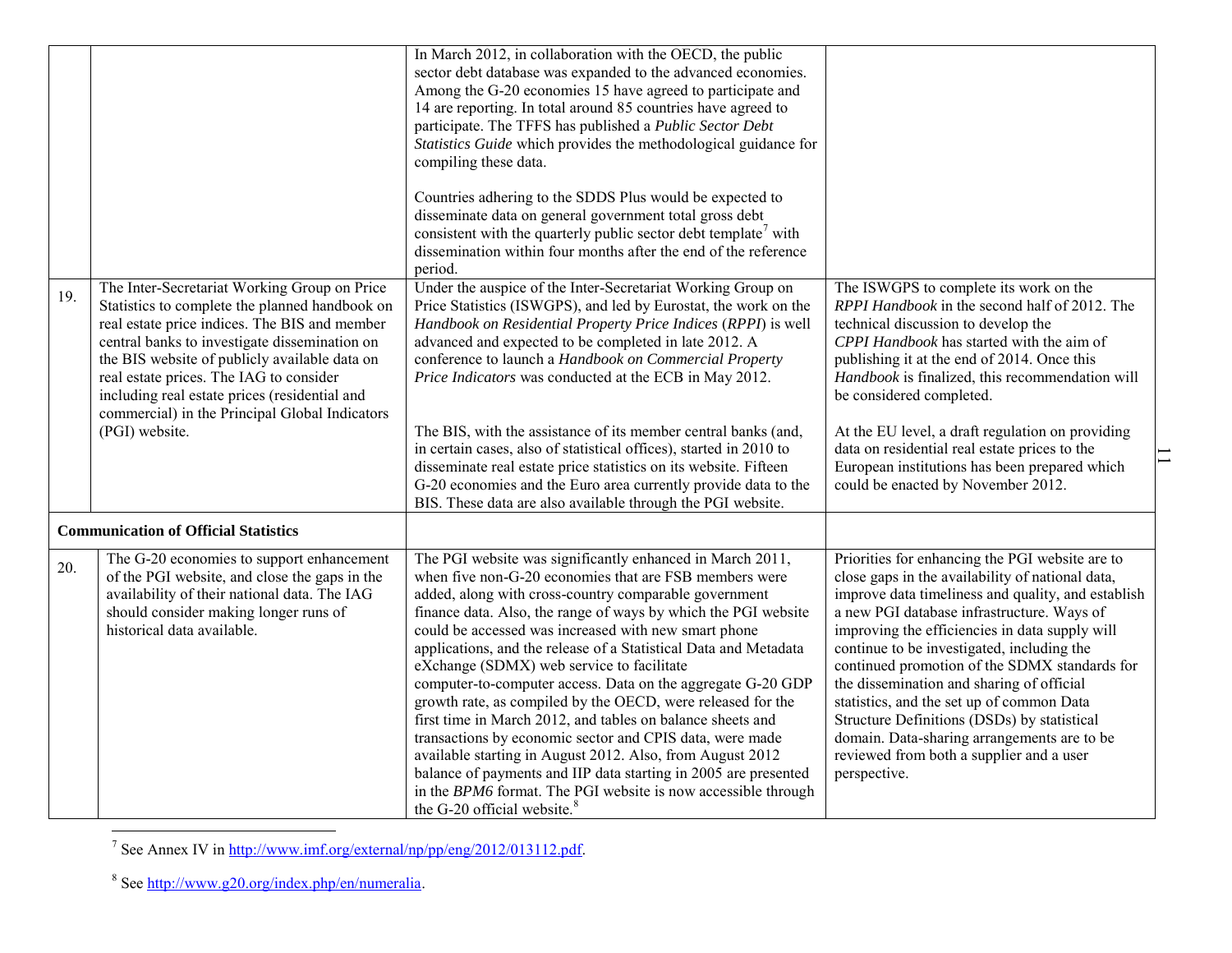#### **I. INTRODUCTION**

#### **A. Purpose of this Progress Report**

1. **The present report takes stock of progress to date in implementing the recommendations in the G-20 Data Gaps Initiative (DGI), and elaborates on implementation issues, challenges, and priority actions going forward**. A detailed description of progress on each recommendation, as well as action plans and timetables, are provided in Table 1.

#### **B. Background**

2. This progress report provides an update on the status of the DGI that aims at closing information gaps highlighted by the ongoing crisis. It focuses on the implementation of the 20 recommendations in the report *The Financial Crisis and Information Gaps***<sup>1</sup>** endorsed by the G-20 Finance Ministers and Central Bank Governors in November 2009 and by the International Monetary and Financial Committee  $(MFC)$ .<sup>2</sup> The 20 recommendations aim to close data gaps relevant to identifying and monitoring the buildup of risk in the financial sectors, the cross-border interlinkages, and the vulnerabilities and sectoral interconnections in domestic economies as well as to improving the communication of official statistics. The resulting data enhancements and new statistical frameworks are key to improve analysis and policymaking to foster financial and macroeconomic stability. The ultimate goal is to create a global information system suitable to monitor global financial and nonfinancial flows and positions comprehensively.

3. **Table 2 presents a stylized overview of the 20 recommendations, organized in a matrix form.** The rows reflect the four main areas of data gaps highlighted by the global financial crisis and the columns reflect their broad status in terms of whether reporting/conceptual frameworks exist or need to be developed.<sup>3</sup>

 $\overline{a}$  $1 \frac{\text{http://www.imf.org/external/np/g20/pdf/102909.pdf}}{$ 

<sup>&</sup>lt;sup>2</sup> Following the initial report on the DGI presented for the November 2009 G-20 Finance Ministers and Central Bank Governors meeting, two progress reports on the implementation of this Initiative were submitted (in May 2010 and June 2011): [http://www.imf.org/external/np/g20/pdf/053110.pdf;](http://www.imf.org/external/np/g20/pdf/053110.pdf) and [http://www.imf.org/external/np/g20/pdf/063011.pdf,](http://www.imf.org/external/np/g20/pdf/063011.pdf) respectively.

 $3$  The numbers in the matrix refer to the recommendation numbers in the DGI. Recommendation  $\#$  1 is not included as it states the need for the FSB Secretariat and IMF staff to report periodically to the G-20 Finance Ministers and Central Bank Governors.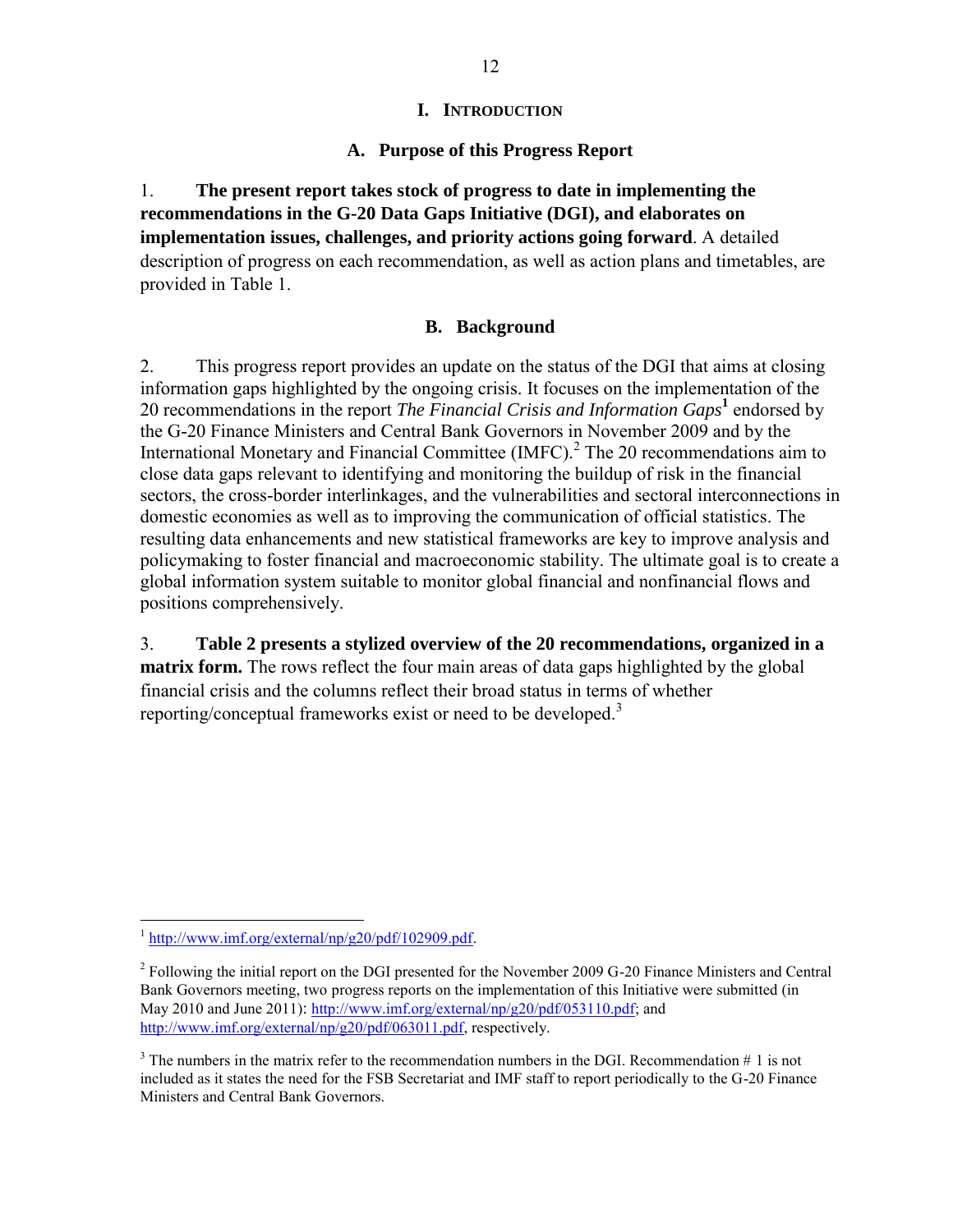|                                                               | <b>Conceptual/statistical framework</b><br>needs development                                                                                                                                                    | <b>Conceptual/statistical</b><br>frameworks exist and ongoing<br>collection needs enhancement                                                                                     |
|---------------------------------------------------------------|-----------------------------------------------------------------------------------------------------------------------------------------------------------------------------------------------------------------|-----------------------------------------------------------------------------------------------------------------------------------------------------------------------------------|
| <b>Build-up of risk</b><br>in the financial<br>sector         | $# 3$ (Tail risk in the financial system<br>and variations in distributions of,<br>and concentrations in, activity)<br>$#4$ (Aggregate Leverage and<br><b>Maturity Mismatches)</b><br># 6 (Structured products) | # 2 (Financial Soundness Indicators<br>(FSIs))<br># 5 (Credit Default Swaps)<br># 7 (Securities data)                                                                             |
| <b>Cross-border</b><br>financial linkages                     | # 8 and # 9 (Global network<br>connections and systemically<br>important global financial<br>institutions)<br># 13 and # 14 (Financial and<br>Nonfinancial Corporations<br>cross-border exposures)              | # 10 and # 11 (International<br>Banking Statistics (IBS) and the<br><b>Coordinated Portfolio Investment</b><br>Survey (CPIS))<br>#12 (International Investment<br>Position (IIP)) |
| <b>Vulnerability of</b><br>domestic<br>economies to<br>shocks | #16 (Distributional Information)                                                                                                                                                                                | #15 (Sectoral Accounts)<br>#17 (Government Finance<br>Statistics)<br>#18 (Public Sector Debt)<br># 19 (Real Estate Prices)                                                        |
| <b>Improving</b><br>communication of<br>official statistics   |                                                                                                                                                                                                                 | #20 (Principal Global Indicators)                                                                                                                                                 |

#### **Table 2. Overview of the 20 DGI Recommendations**

#### **C. Consultation Process and Feedback**

4. **The implementation process of the DGI involves broad consultation with national authorities on their views on action plans, modalities, timelines, and challenges to enhance existing datasets and implement new ones.** The DGI is underpinned by sustained coordination and collaboration efforts among the members of the Inter-Agency Group on Economic and Financial Statistics  $(IAG)$ ,<sup>4</sup> and close consultation with G-20 economies' officials. This implementation approach has resulted in significant progress, strong support, and commitment from national authorities and other stakeholders to implement the action plans and timetables of the DGI in the G-20 economies. Going forward,

<sup>&</sup>lt;sup>4</sup> The members of the IAG are the Bank for International Settlements (BIS), the European Central Bank (ECB), Eurostat, the IMF (chair), the Organization for Economic Co-operation and Development (OECD), the United Nations, and the World Bank.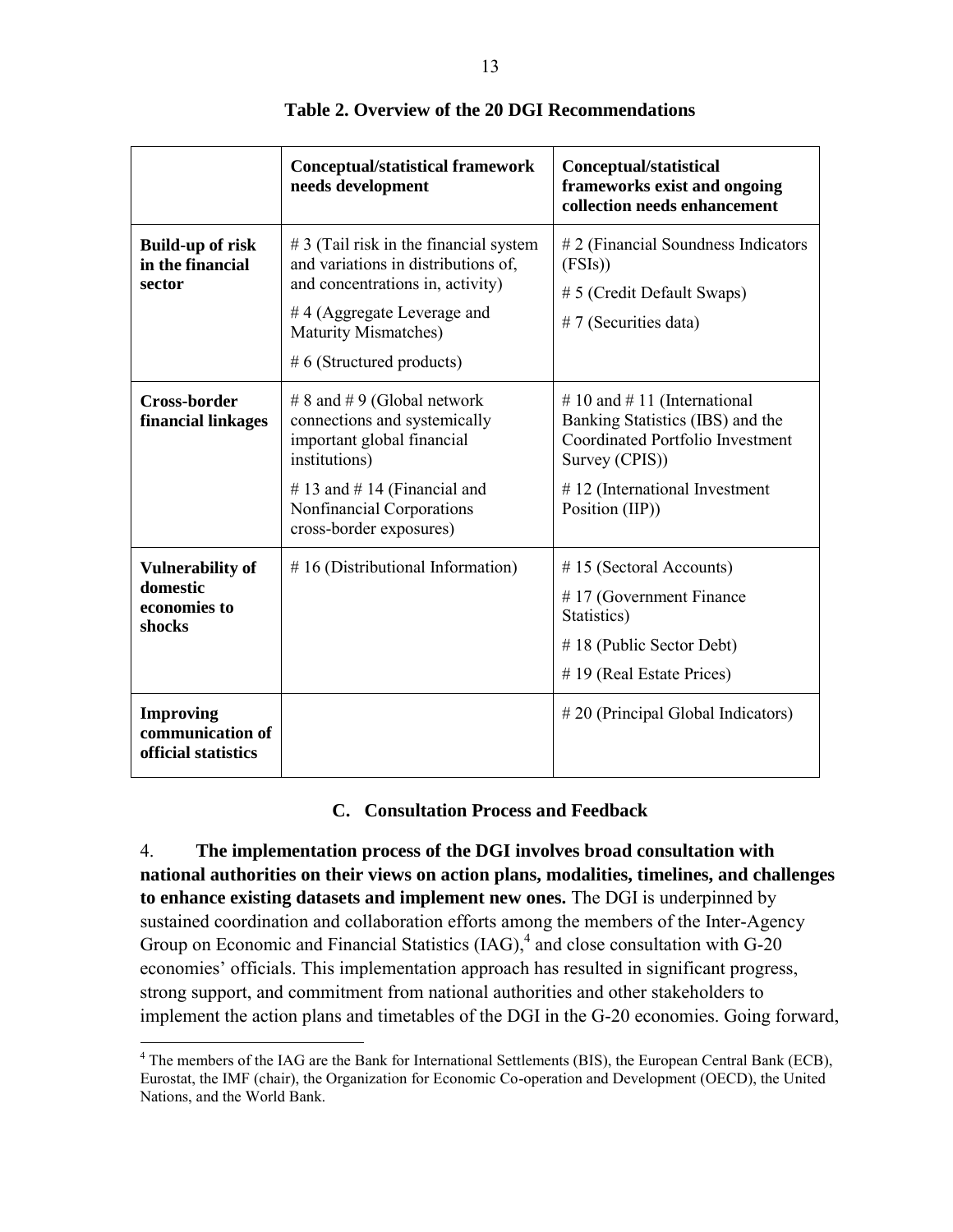addressing remaining challenges requires continuing high-level support, including ensuring adequate resources for this work.

5. **As part of the continuing consultation process, the IMF's Statistics Department, in collaboration with the FSB Secretariat and the members of the IAG, organized four regional conferences and one global conference for G-20 senior officials during the first half of 2012.** The regional conferences were hosted by the Bank of Mexico (March 2012), the Undersecretariat of the Treasury of Turkey (April 2012), the Banque de France (April 2012), and the People's Bank of China (May 2012), while the global conference was hosted by the FSB at the BIS headquarters in Basel, Switzerland (June 2012).

6. **The consultation process has confirmed strong support for the DGI and broad agreement on the identified data gaps that need to be addressed.** The datasets being enhanced and developed under the DGI are seen as key for analysis and policymaking, including on financial stability, external vulnerability, fiscal sustainability, and domestic interconnectedness. The DGI is also seen to have contributed significantly to foster closer coordination among domestic statistical agencies. The IAG coordination is very much appreciated. The key conclusions from the global conference are presented in Box 1.

#### **BOX 1. SUMMARY OF POINTS EMERGING FROM THE GLOBAL CONFERENCE IN BASEL, JUNE 2012**

- There is strong support for the DGI.
- Comprehensive and high-quality data are essential for good policies.
- The sharing of information relevant for early warning and policymaking, both within and across borders, needs improvement. In some cases, the legal framework needs to be revised to allow improved sharing of data between micro and macro supervisors (including international organizations).
- Complexity of the crisis means addressing data gaps is a global initiative, hence the need for outreach, networking, and a call for the G-20 to support the endeavor with resources.
- The datasets being enhanced and developed under the DGI are in high demand for analysis and policymaking, including for financial stability, external vulnerability, fiscal sustainability, and domestic interconnectedness.
- Data needs are increasing due to links with other G-20 initiatives and emerging data demands resulting from ongoing regulatory/supervisory work, including on: legal entity identifiers (LEI), work of the Basel Committee on Risk Concentration, IOSCO work on derivatives, and FSB work on shadow banking.
- The DGI has spurred closer coordination among domestic statistics-producing agencies.
- Work on global network connections and G-SIFIs is of high importance. Granular information on exposures and funding relations of G-SIFIs is essential for assessing financial stability and ensuring proper early warning and global surveillance.
- Sectoral accounts work is of high importance because of its links with several recommendations.
- There is demand for greater granularity of data.
- Filling some data gaps would take longer and require additional resources, hence the need to set priorities, action plans, and timelines.
- Data requirements for macro-prudential and micro-prudential analysis need to be aligned to reduce the reporting burden.
- Private sector disclosure of data should be encouraged.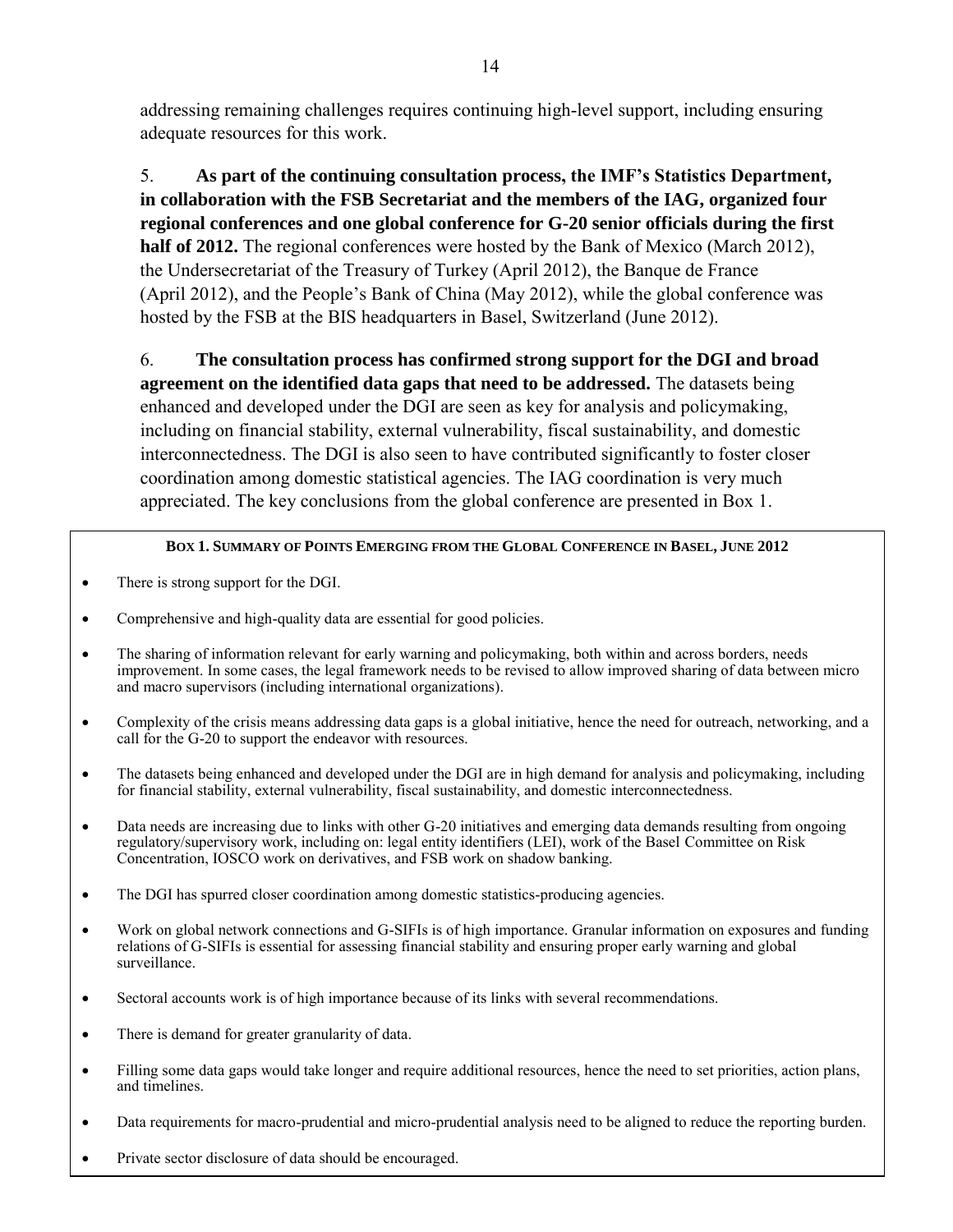#### **II. IMPLEMENTATION STATUS**

7. **Good progress is being made both at the international and national levels in implementing the 20 DGI recommendations.** Drawing on the discussions during the noted regional and global conferences and related material supplied by G-20 economies, Figure 1 illustrates in a nutshell the level of progress on a scale of 0 to 10, for each of the 20 recommendations. The rankings are based on the level of progress in developing conceptual frameworks (if not previously available), development of data reporting templates, the comprehensiveness of reported data (including, requirements regarding granularity, periodicity, and timeliness), and the number of G-20 economies reporting data. A rank of 5 implies that the conceptual framework is fully (or almost fully) developed, and the remaining work is to make progress to the outer shell by improving actual data reporting and dissemination.



**Figure 1: Overview of Implementation of the 20 DGI Recommendations** 

8. **As evident in Figure 1, substantial progress has been made in implementing most of the DGI recommendations.** In particular, implementation of enhancements to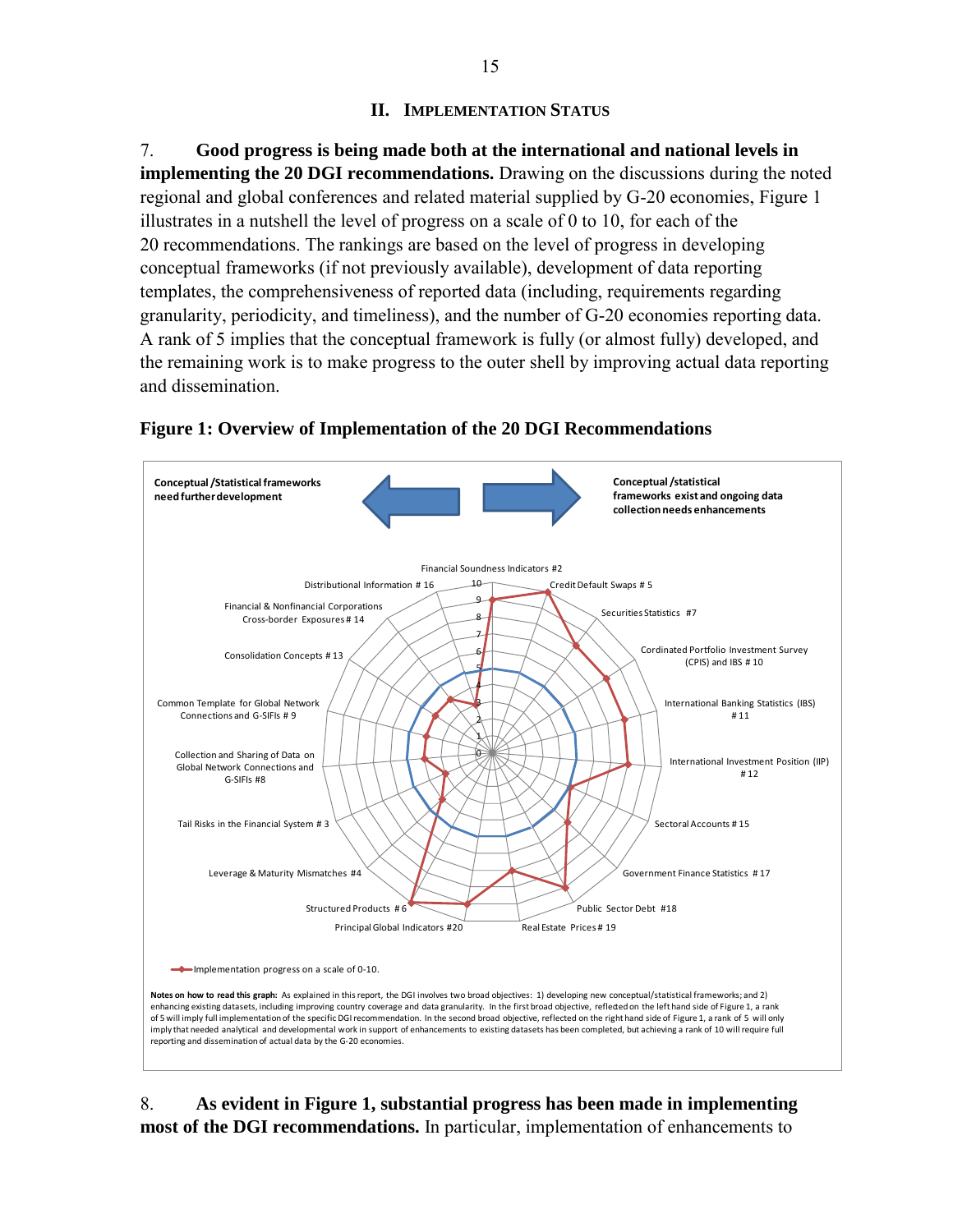existing datasets is advancing at a good pace. However, challenging work remains to be done to achieve full implementation and to complete developmental work and start reporting on new statistical frameworks.

## **A. Build Up of Risk in the Financial Sector**

9. **Considerable progress has been made in improving information on build up of risk in the financial sector**. For instance, work is complete or nearing completion for those recommendations where a conceptual/statistical framework is in place, in particular, financial soundness indicators (FSIs, recommendation # 2), and credit default swaps (CDS, recommendation # 5). Work on improving transparency of structured products (recommendation  $# 6$ ) is complete, and conceptual work on tail risk (recommendation  $# 3$ ) and leverage and maturity mismatches (recommendation # 4) is in progress.

## 10. **FSIs country coverage and periodicity has improved in the context of the DGI.**

FSIs are indicators of the current financial health and soundness of the financial institutions in a country and of their corporate and household counterparts. The development of FSIs responds to the need for better tools to assess the strengths and vulnerabilities of the financial system. Currently, 75 countries are reporting to the IMF core FSIs (up from 45 countries in 2009), as defined in the *Financial Soundness Indicators: Compilation Guide,<sup>5</sup>* including 18 G-20 economies (up from 14 G-20 economies in 2009). Of all reporting countries, 62 report data on a quarterly or more frequent basis (of which 12 are  $G$ -20 members).<sup>6</sup> Dissemination of seven FSIs is encouraged under the IMF's Special Data Dissemination Standard (SDDS). Also, countries adhering to the SDDS  $Plus<sup>7</sup>$  will be expected to disseminate seven FSIs. In November 2011, STA organized a FSI reference group meeting with representatives from 32 countries and 10 international organizations to review the current list of core and encouraged FSIs and develop a work program on FSIs. Work is underway on assessing the implication of Basel III on the core and encouraged list of FSIs, reviewing the list of FSIs, and updating the methodology to achieve greater consistency of data reported.

11. **Significant progress has been made in improving information on CDS.** The opacity of CDS about the location of exposures to failing financial institutions was seen as an important data gap and a factor which exacerbated the recent financial crisis. There was a shortage of information about the web of credit risk transfers through over-the-counter (OTC) derivatives. In response, the Committee on the Global Financial System (CGFS)

<sup>&</sup>lt;sup>5</sup> [http://www.imf.org/external/pubs/ft/fsi/guide/2006/index.htm.](http://www.imf.org/external/pubs/ft/fsi/guide/2006/index.htm)

<sup>&</sup>lt;sup>6</sup> Se[e http://fsi.imf.org/.](http://fsi.imf.org/)

<sup>&</sup>lt;sup>7</sup> Se[e http://www.imf.org/external/np/pp/eng/2012/013112.pdf.](http://www.imf.org/external/np/pp/eng/2012/013112.pdf.) The IMF Executive Board broadly endorsed the establishment of the SDDS Plus in February 2012. The official launching of this new tier of the IMF Data Standards Initiatives will take place only after the IMF Executive Board approves the related legal text which is envisaged for later in the year.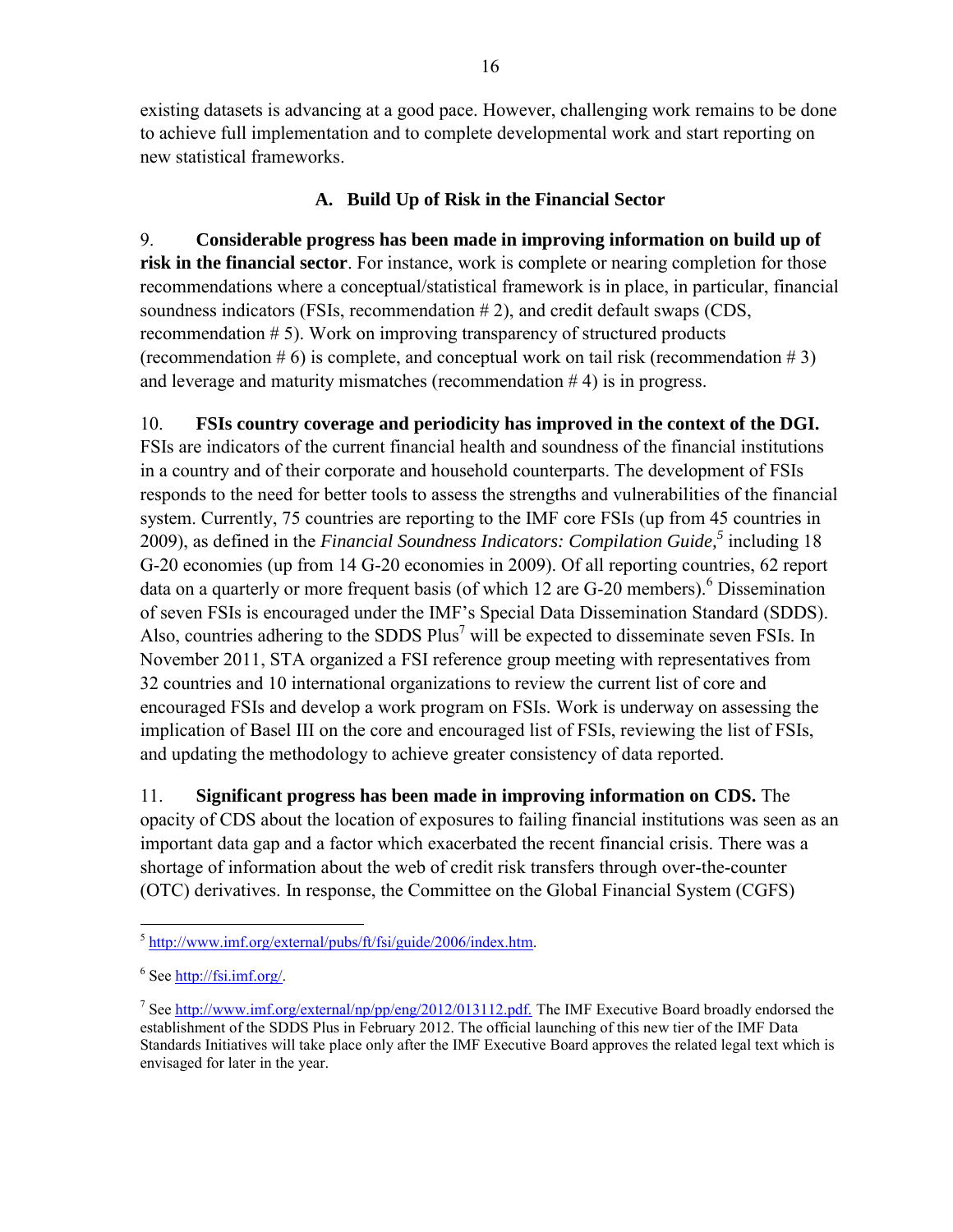adopted two sets of enhancements to the semi-annual CDS statistics compiled by the BIS. $8^8$ The first set of enhancements, introduced with the June 2010 data, provides a finer classification of the counterparties of reporting derivatives dealers. The new data showed net credit risk transfers from hedge funds to reporting dealers and from reporting dealers to all other sectors. The second set of enhancements, introduced with the June 2011 data, decomposes total credit risk transfers with each counterparty group according to characteristics of the underlying debt (sector, rating, and maturity), and also reveals the market values of credit risk transfers with counterparties in different sectors after the netting of any bilateral CDS positions with offsetting market values. This facilitates the identification of counterparty groups with net claims on dealers and vice versa. In total, 13 economies report semi-annual CDS data of which eight are G-20 economies, including all major markets for CDS contracts.

12. **The crisis highlighted also that there was room for improving securities statistics, and work is progressing to improve the related conceptual framework and data reporting.** The Working Group on Securities Databases (WGSD) has developed conceptual guidance in the *Handbook on Securities Statistics (HSS).* Part 1 of the *HSS* was published in May 2009 and provides a conceptual framework, including presentation tables, for the compilation and dissemination of statistics on debt securities issues. It is designed to encourage national and international statistics bodies to produce consistent and comparable securities data.<sup>9</sup> Part 2 of the *HSS*, published in September 2010, provides a conceptual framework, including presentation tables, for statistics on debt securities holdings. Part 3 of the *HSS* covers the issuance and holdings of equity securities. It is scheduled to be published in September 2012. The WGSD website<sup>10</sup> promotes the communication on the work of the WGSD and press statements are made to alert the public of the release of new or updated parts of the *HSS*. WGSD members regularly make presentations on the *HSS* and its implementation at international meetings, seminars, and workshops.

13. **The publication of the** *HSS* **is helping to improve the availability and quality of statistics on securities issuance and holdings**. The BIS has since the late 1980s published statistics on primary markets for debt securities and on issues of international debt securities by borrowers.<sup>11</sup> The statistics cover stocks and flows for money and bond markets worldwide. Since 2009 the BIS has been working with central banks to collect statistics

<sup>&</sup>lt;sup>8</sup> Se[e http://www.bis.org/statistics/derstats.htm.](http://www.bis.org/statistics/derstats.htm)

<sup>9</sup> The concepts and definitions are based on the *System of National Accounts 2008* (*2008 SNA*) and the IMF *Balance of Payments and International Investment Position Manual*, sixth edition (*BPM6*).

<sup>10</sup> See [http://www.imf.org/external/np/sta/wgsd/index.htm.](http://www.imf.org/external/np/sta/wgsd/index.htm) Part 1 of the *HSS* is available at <http://www.imf.org/external/np/sta/wgsd/pdf/051309.pdf>and Part 2 at [http://www.imf.org/external/np/sta/wgsd/pdf/090710.pdf.](http://www.imf.org/external/np/sta/wgsd/pdf/090710.pdf)

<sup>&</sup>lt;sup>11</sup> See [http://www.bis.org/statistics/secstats.htm.](http://www.bis.org/statistics/secstats.htm)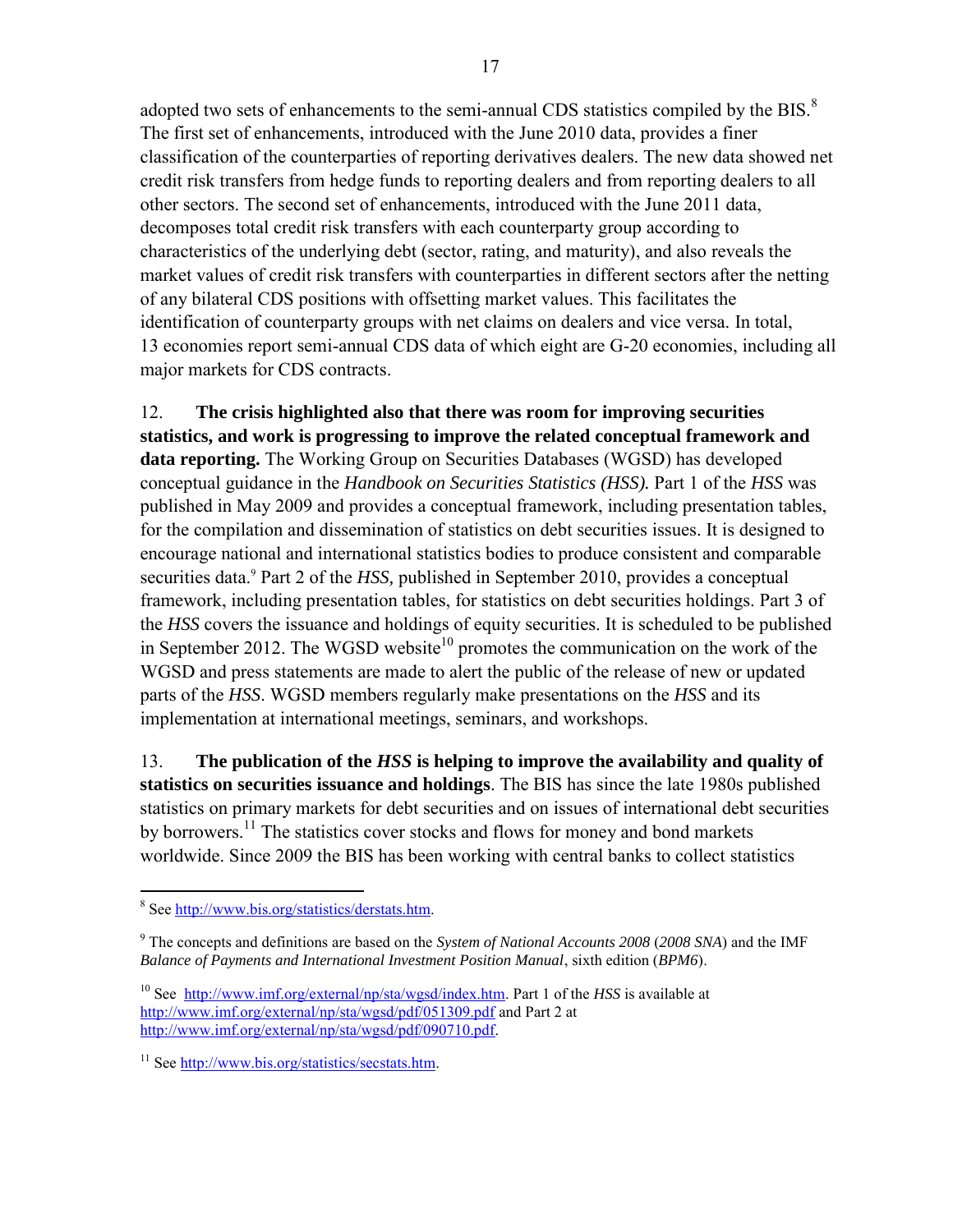reported according to the guidelines in the *HSS*. Most of the 56 countries contacted by the BIS now provide some or all of the requested data, of which 17 are G-20 economies. In December 2012, the BIS will implement three changes in its securities statistics based on the recommendations in the *HSS* (in particular, Part 1). The changes include revising the definition of an international issue, aligning breakdowns with the definitions in the *HSS,* and making greater use of debt securities statistics reported by central banks. Also, countries adhering to the SDDS Plus will be expected to provide data on the stocks of securities by issuer and holder on a from-whom-to-whom basis with quarterly periodicity and timeliness.<sup>12</sup>

14. **The G-20 DGI called for securities market regulators working through the International Organization of Securities Commission (IOSCO) to further investigate the disclosure requirements for complex structured products (recommendation # 6), and this work is complete**. IOSCO published its report on disclosure principles for public offerings and listings of asset backed securities (ABS) in April 2010.<sup>13</sup> The principles are designed to provide guidance to securities regulators who are developing or reviewing their regulatory disclosure regimes for public offerings and listings of ABS. They are based on the premise that the issuing entity will prepare a document used for a public offering or listing of ABS that will contain all material information, clearly presented, that is necessary for full and fair disclosure of the character of the securities being offered or listed in order to assist investors in making their investment decision. IOSCO published, in February 2012, a consultation report (*Principles for Ongoing Disclosure for Asset Backed Securities)* as a complement to the April 2010 document.<sup>14</sup>

15. **Progress has been made on developing a conceptual framework for the measurement of tail risk in the financial system (recommendation # 3) and particularly on leverage and maturity mismatches (recommendation # 4).** The IMF has worked on stress testing, has undertaken continual refinements to its early warning work, and is completing two working papers on standard measures of tail risks that are expected to be finalized by the third quarter of 2012. A brief conceptual overview paper will draw on these various strands. Once this paper is published, the conceptual part of this work will be considered complete. The BIS, drawing on its IBS data and work done by the CGFS and the Markets Committee on Disruptions in Cross-border Funding Markets During the Crisis, <sup>15</sup> has completed its conceptual work on measures of maturity mismatch and leverage on banks' international balance sheets, which has been documented in a number of publications.<sup>16</sup> The

 $\overline{a}$ <sup>12</sup> Consistent with Part 2 of the *HSS*.

<sup>13</sup> See [http://www.iosco.org/news/pdf/IOSCONEWS180.pdf.](http://www.iosco.org/news/pdf/IOSCONEWS180.pdf) 

<sup>&</sup>lt;sup>14</sup> See http://www.josco.org/news/pdf/IOSCONEWS224.pdf.

<sup>&</sup>lt;sup>15</sup> See http://www.bis.org/publ/cgfs37.pdf.

<sup>&</sup>lt;sup>16</sup> See, for example, [http://www.bis.org/publ/work309.htm,](http://www.bis.org/publ/work309.htm) [http://www.bis.org/publ/work291.htm,](http://www.bis.org/publ/work291.htm) and [http://www.bis.org/publ/qtrpdf/r\\_qt1006h.pdf.](http://www.bis.org/publ/qtrpdf/r_qt1006h.pdf)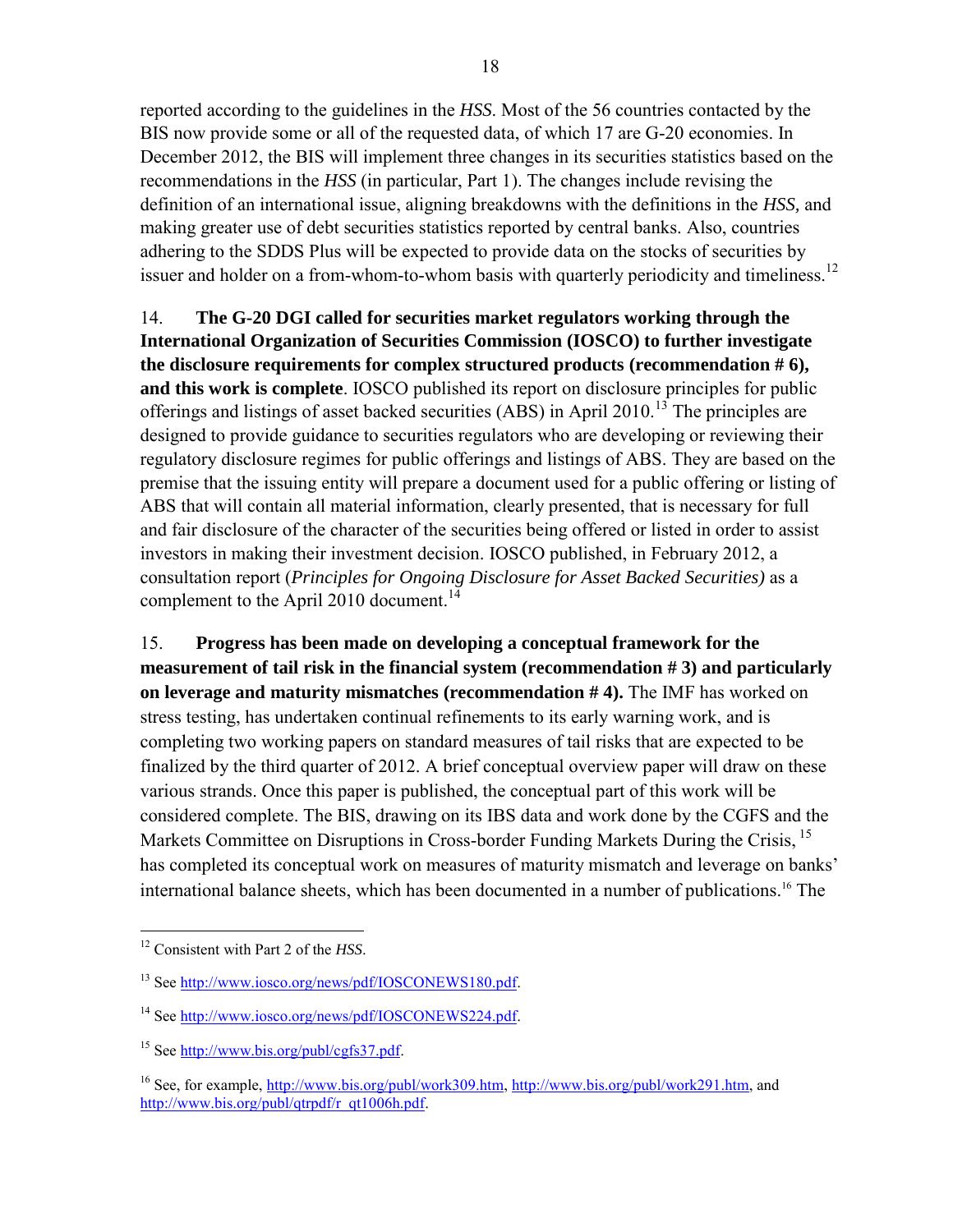FSB is continuing to work to collect data on maturity and liquidity mismatches for these institutions and markets as part of its remit.

### **B. Cross-Border Financial Linkages**

16. **Work on cross-border financial linkages is making good progress with significant ground covered on enhancements to the BIS IBS, the IMF's Coordinated Portfolio Investment Survey (CPIS), and the International Investment Position (IIP)**  (recommendations  $\# 10, \# 11$ , and  $\# 12$ ). At the same time, conceptual work is progressing regarding global systemically important financial institutions (G-SIFIs), consolidation concepts, and cross-border exposures of financial and nonfinancial corporations (recommendations #8 and #9, #13, and #14, respectively).

17. **The BIS is enhancing its IBS.<sup>17</sup>** The CGFS approved enhancements to the IBS that will be implemented in two stages. The first set of expanded data, based on Stage 1 enhancements, will be implemented starting with data for Q2 2012. The enhancements will focus on the locational statistics, with the key extensions being: (1) broadening the statistics to cover the entire financial claims and liabilities in balance sheets of reporting banks, not just their international activities. This involves adding banks' local currency positions vis-à-vis residents of the host country in the nationality and residency statistics, and refining the foreign currency breakdown (by adding pound sterling and Swiss franc positions) in the nationality statistics; and (2) adding a vis-à-vis country dimension in the nationality statistics so as to see a more granular geography of banks' assets and liabilities. With these enhancements users will be able to simultaneously see a bank's location, its nationality, the location of its counterparty, and the currency and type of claim.

18. **Stage 2 enhancements to the IBS extend both the locational and the consolidated statistics to close key data gaps.** They are focused around three key banking and financial stability issues: (1) better understanding banks' credit exposures to particular countries and counterparty sectors, including adding nonbank financial institutions as a required counterpart to be reported, (2) monitoring trends in the supply of bank credit (both cross-border and domestically sourced) from different types of banking offices to the different nonfinancial sectors of individual countries, and (3) assessing banks' funding risk, including monitoring currency (and to a lesser extent maturity) mismatches in the assets and liabilities of major banking systems, and tracking the broad composition of banks' liabilities and equity. Stage 2 recommendations are expected to be implemented starting in Q4 2013 reporting quarter.

19. **Enhancements to the IMF's CPIS aim at increasing economies' participation; improving frequency, timeliness, and scope; and facilitating data accessibility.** Currently, 18 G-20 economies participate in the CPIS. The CPIS report forms have been

 $\overline{a}$ <sup>17</sup> <http://www.bis.org/statistics/consbankstatsguide.pdf>an[d http://www.bis.org/statistics/locbankstatsguide.pdf.](http://www.bis.org/statistics/locbankstatsguide.pdf)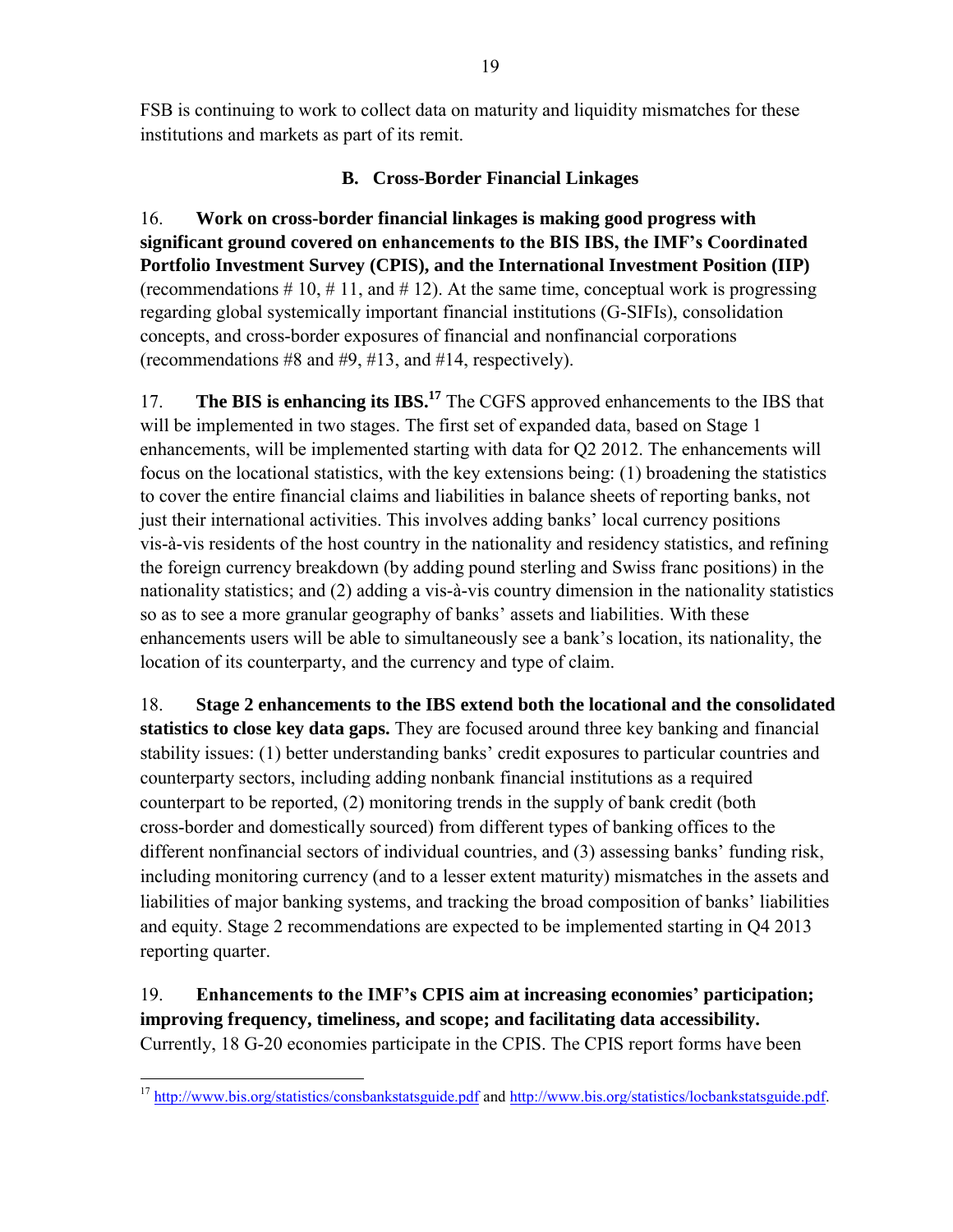revised changing the frequency of reporting from annual to semi-annual and increasing the scope to allow voluntary collection and reporting of data on the institutional sector of foreign debtor and on short positions. The purpose is to collect information on the stock of cross-border holdings of securities—equity securities and long- and short-term debt securities valued at market prices prevailing at the end of June and December, and broken down by the economy of residence of the issuer of the securities.<sup>18</sup> In addition to this core (i.e., required) set of data, the CPIS also encourages the reporting of supplementary information. The result is a global database of reported cross-border holdings of securities and derived portfolio investment liabilities with the capacity for showing bilateral and partner economy data from the creditor or debtor perspective.<sup>19</sup>

20. **The CPIS data are to be reported to the IMF within seven months after the end of the reference period (with a view to IMF dissemination well within 12 months from the reference period).** The sector of holder data are cross classified by sector of issuer and are initially applicable to the 25 issuer economies that are considered by the IMF to have systemically important financial centers. These enhancements are to be implemented beginning with the June 2013 measurement date. Most G-20 countries considered the increased frequency and timeliness to be a feasible objective in 2013/2014. On data accessibility, the IMF has focused on utilizing new technologies for presenting and exchanging data through the launch of the IMF e-Library,<sup>20</sup> complemented by applications for handheld devices. Countries adhering to the SDDS Plus will be expected to participate in the CPIS by providing at least the core (required) set of data on the semi-annual frequency beginning in 2015.

21. **Reporting of IIP data is improving in terms of country coverage and increased periodicity.** All G-20 economies disseminate IIP data, of which 12 economies (plus the Euro area) disseminate quarterly IIP data. Five additional G-20 economies have plans to introduce quarterly reporting. The total number of reporters of IIP data continues to increase and is now 132 (up from 116 in mid-2009), with 76 quarterly reporters. For SDDS subscribers, dissemination of IIP data is prescribed on a quarterly frequency from 2014.<sup>21</sup> Improving further the country coverage and quality of quarterly IIP remains a key objective going forward.

 $\overline{a}$ <sup>18</sup> See Notes and Definitions [http://www.imf.org/external/np/sta/pi/notes.htm.](http://www.imf.org/external/np/sta/pi/notes.htm)

 $19$  [http://cpis.imf.org/.](http://cpis.imf.org/)

<sup>20</sup> [http://www.elibrary.org.](http://www.elibrary.org/)

 $21$  For IMF member countries, the provision of IIP data to the IMF for surveillance purposes is also required under Article VIII. Section 5 of the IMF's Articles of Agreement.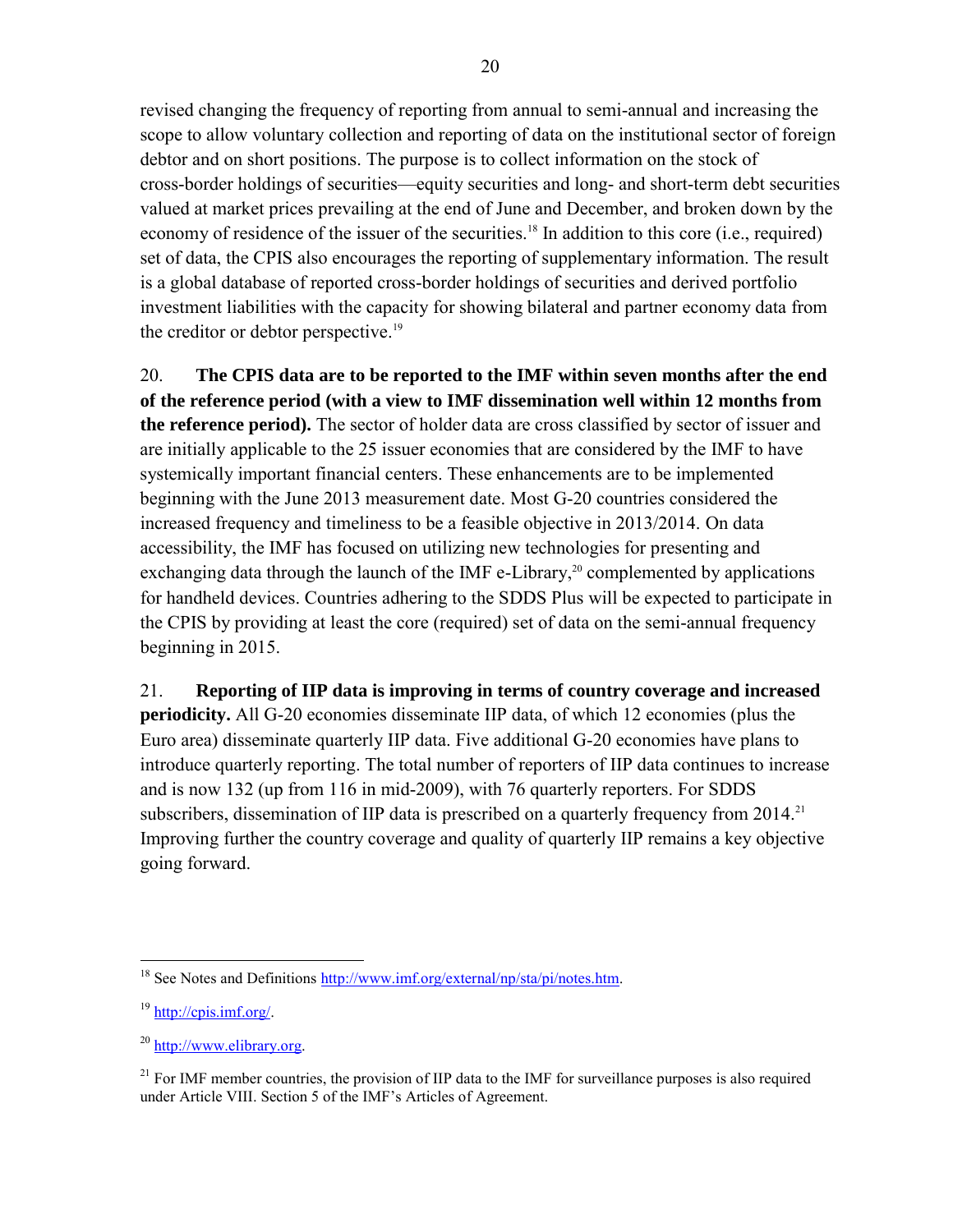22. **Progress is being made on recommendation # 14 by the development of a template that will allow users to navigate existing data on cross-border positions of financial and nonfinancial corporations.** The template is broadly an extension of the sectoral accounts framework and follows the same classification of assets and liabilities. The goal is to make available existing data on cross-border exposures of financial and nonfinancial corporations in a user friendly manner, targeting particularly the nonbank financial corporations sector. The navigation tool will be available on the PGI website by end-2012 (where the inventory of existing data from international organizations on which the navigation tool will be based is already available).

23. **Progress is being made on further developing conceptual/statistical frameworks (recommendations # 8, # 9, and # 13).** Going forward, work remains to be done to move from conceptual/statistical frameworks to actual data collection, reporting, and dissemination. Regarding the G-SIFIs (recommendations  $\# 8$  and  $\# 9$ ), agreement on Phase I activities has been approved by the FSB Plenary. These involve the pooling of data of individual G-SIFIs banks currently collected in the context of varied international initiatives to a centralized stand-alone BIS hub by March 2013. These data cover institution to institution (I-I) consolidated credit exposures and institutions to aggregate (I-A) international claims from the IBS consolidated balance sheet. In the initial phase starting in March 2013, information will be shared only with individual prudential supervisors (including central banks as appropriate) in the form of reports. Finalization of the reporting templates for the I-I and I-A data, and wider data sharing among the official sector, are expected to be decided by the FSB Plenary in early 2013.

24. **The BIS published a working paper<sup>22</sup> in early 2012 on cross-border exposures of financial and nonfinancial corporations based on the concept of nationality and global consolidation (recommendation # 13)**. Nationality and consolidation concepts are relevant in providing methodological guidance for the work on FSIs (recommendation  $\# 2$ ) and G-SIFIs (recommendations  $\# 8$  and  $\# 9$ ). The paper will be used to prepare a draft reference document by end-2012, which will be circulated for comments to the various groups working with these concepts.

# **C. Vulnerability of Domestic Economies to Shocks**

25. **Progress has been made over the last year in improving availability of data to better understand and monitor vulnerability of domestic economies to shocks (recommendations # 15, # 17, # 18, and # 19)**. This work covers key datasets on sectoral accounts, government finance statistics (GFS), public sector debt, and real estate prices. While considerable progress has been made, the work ahead involves implementing fully

 $\overline{a}$ <sup>22</sup> [http://www.bis.org/ifc/publ/ifcwork08.pdf.](http://www.bis.org/ifc/publ/ifcwork08.pdf)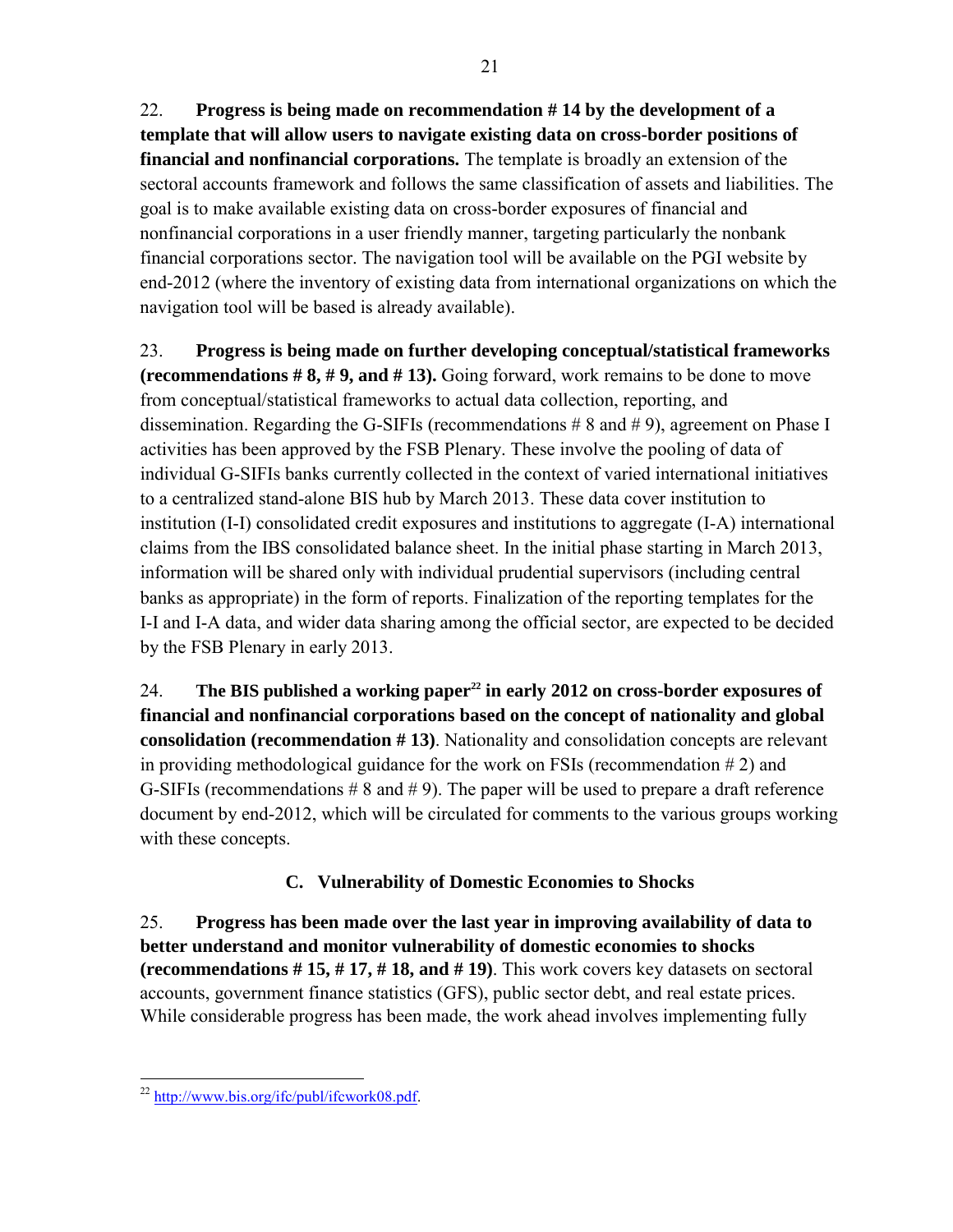harmonized data reporting templates, especially for GFS, real estate prices, and sectoral accounts (Figure 1).

26. **Recommendation # 15 calls for developing a strategy to promote the compilation and dissemination of the balance-sheet approach, flow of funds, and sectoral data, starting with G-20 economies.** An important milestone is the development of templates for a minimum and encouraged set of internationally comparable sectoral accounts and balance sheets. The templates were finalized in June 2012 through a global consultative process led by the IMF.<sup>23</sup> Consistent with the templates developed, countries adhering to the SDDS Plus will be expected to disseminate a minimum set of internationally comparable sectoral balance sheets, for financial assets and liabilities with a focus on the sub-sector details of the financial corporations, and standard 2008 SNA instrument classification.<sup>24</sup> Countries adhering to the SDDS Plus would be expected to disseminate quarterly data within one quarter after the end of the reference period.

27. **Similarly a reporting template for GFS (recommendation # 17) has been developed by the IAG (Annex II), and it is expected to become operational by October 2012.** The reporting template involves General Government Operations (GGO) data presented in the *GFSM 2001* format and reported on a quarterly basis. In March 2010, the IMF Executive Board approved that, from May 2011, IMF staff reports should present government finance statistics based on the *GFSM 2001* framework. Countries adhering to the SDDS Plus will be expected to disseminate quarterly GGO data presented in the GFSM 2001 format.

28. **The advanced economies have been invited to participate in the World Bank debt database, following its successful launch for emerging and developing economies in 2010 (recommendation # 18).** As of July 2012, 15 G-20 economies had agreed to participate, and 14 are reporting data. The minimum data to be reported cover central government gross debt at nominal value. The data are reported on a quarterly basis within four months after the end of the reference period. Consistent with the public sector debt template, countries adhering to the SDDS Plus will be expected to disseminate data on general government total gross debt at nominal value, classified by debt instrument, currency of denomination, and residence of the creditor; and for memorandum items, general government debt securities and loans classified by remaining maturity, and total debt securities at market value<sup>25</sup> with dissemination within four months after the end of the reference period.

 $\overline{a}$ 

<sup>&</sup>lt;sup>23</sup> See<http://www.imf.org/external/np/sta/templates/sectacct/index.htm>and [http://unstats.un.org/unsd/nationalaccount/imp.asp.](http://unstats.un.org/unsd/nationalaccount/imp.asp)

<sup>&</sup>lt;sup>24</sup> See Annex III in:<http://www.imf.org/external/np/pp/eng/2012/013112.pdf.>

<sup>&</sup>lt;sup>25</sup> See Annex IV in http://www.imf.org/external/np/pp/eng/2012/013112.pdf.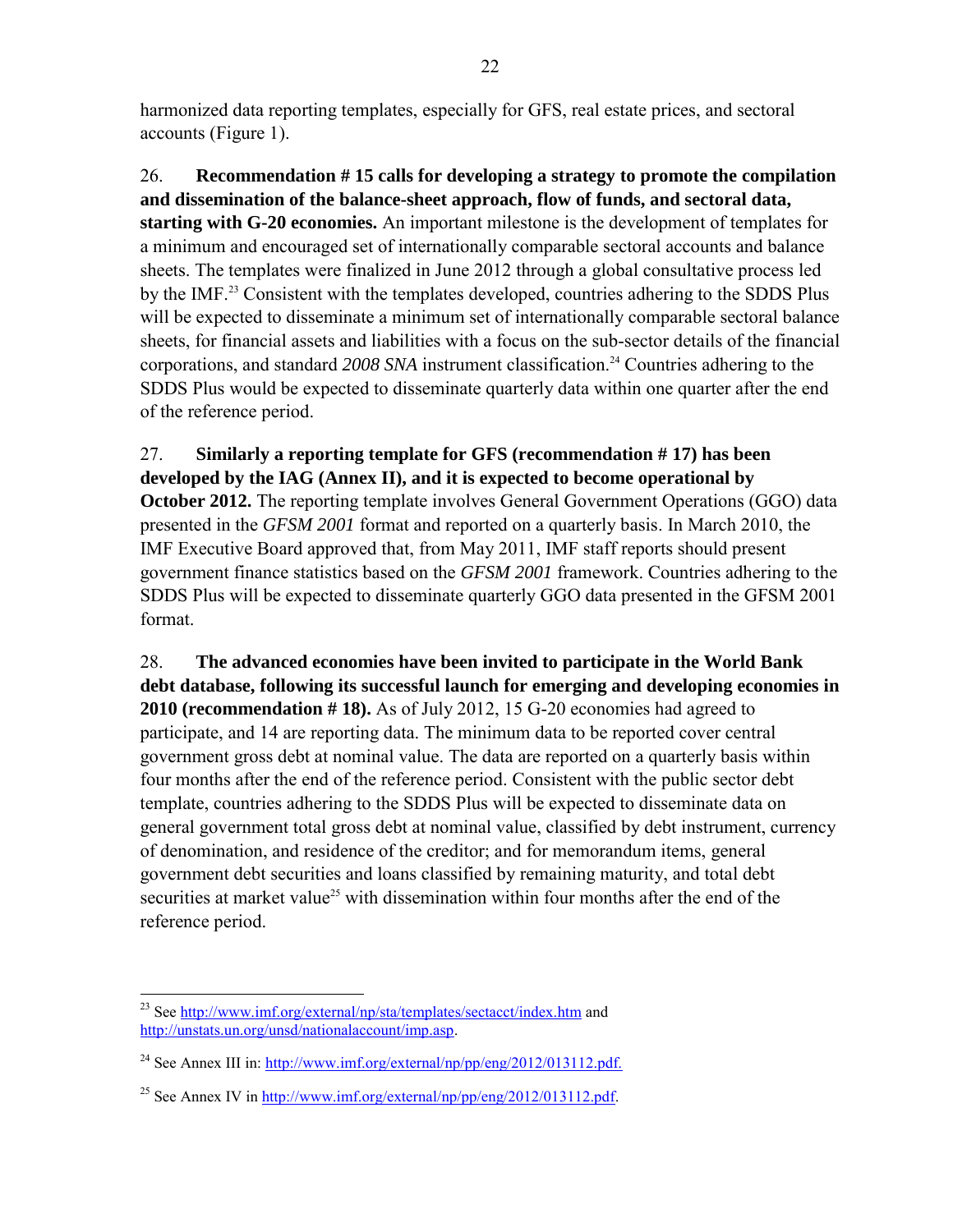29. **Recommendation # 19 calls for completion of a** *Handbook on Residential Property Price Indices (RPPI)* **and for the BIS and member central banks to investigate dissemination of these statistics on its website.** Real estate prices played a major role in the financial crisis bubble, but harmonized statistics on real estate properties were not available. The BIS, with the assistance of its member central banks (and, in certain cases, also of statistical offices), has started to disseminate real estate price statistics on its website. Fifteen G-20 economies and the Euro area provide data to the BIS. These data are also available through the PGI website. However, these data remain on a heterogeneous basis. To foster the development of homogeneous real estate statistics, the *Handbook on RPPI* has been developed and is very close to official publication. For the longer-term development of their RPPI, G-20 countries could consider as necessary and feasible developmental plans to improve coverage (geographical, type, vintage, source of finance), timeliness, variables available for quality-mix method adjustment, and basis for pricing. Work commenced in May 2012 on the development of a *Handbook on Commercial Property Price Indicators*   $(CPPI)$  with a conference hosted by the ECB.<sup>26</sup> This was in response to a call from G-20 senior officials' conference in Washington (March 2011) to address commercial estate prices. The *CPPI Handbook* is scheduled for publication by end 2014.

30. **Work is also progressing on developing a conceptual/statistical framework on distributional information on household income, consumption, and wealth across social-economic classes of households** (recommendation # 16). The OECD and Eurostat set up two expert groups in early 2011 with member country participation. One group investigated the measurement of disparities in a national accounts framework (micro-macro); and the other the joint distribution of income, consumption, and wealth (micro). Their work is making good progress. The OECD-Eurostat Expert group on disparities on national accounts (EGDNA) is examining the breakdown of household income and final consumption by household subgroups with the aim of producing distributional information consistent with macro-totals. However, a significant amount of work remains to be covered before the relevant data are collected, reported, and disseminated. The discussion of the first national results, based on a common template developed by the first group, took place in August 2012, and the final report is expected by end-2012. The micro-group is undertaking methodological work on the joint distribution of income, consumption, and wealth with results expected also by the end of 2012.

### **D. Improving Communication of Statistics**

31. **Considerable progress has been made in improving the communication of statistics through the Principal Global Indicators website (recommendation # 20)**. 27 Over the last year, key enhancements included the release of the G-20 GDP aggregate growth rate (as compiled by the OECD) for the first time in March 2012; sectoral accounts

 $\overline{a}$ <sup>26</sup> See <u>http://www.ecb.europa.eu/events/conference/html/20120511\_cppi.en.html</u>.

<sup>&</sup>lt;sup>27</sup> See [http://www.principalglobalindicators.org/default.aspx.](http://www.principalglobalindicators.org/default.aspx)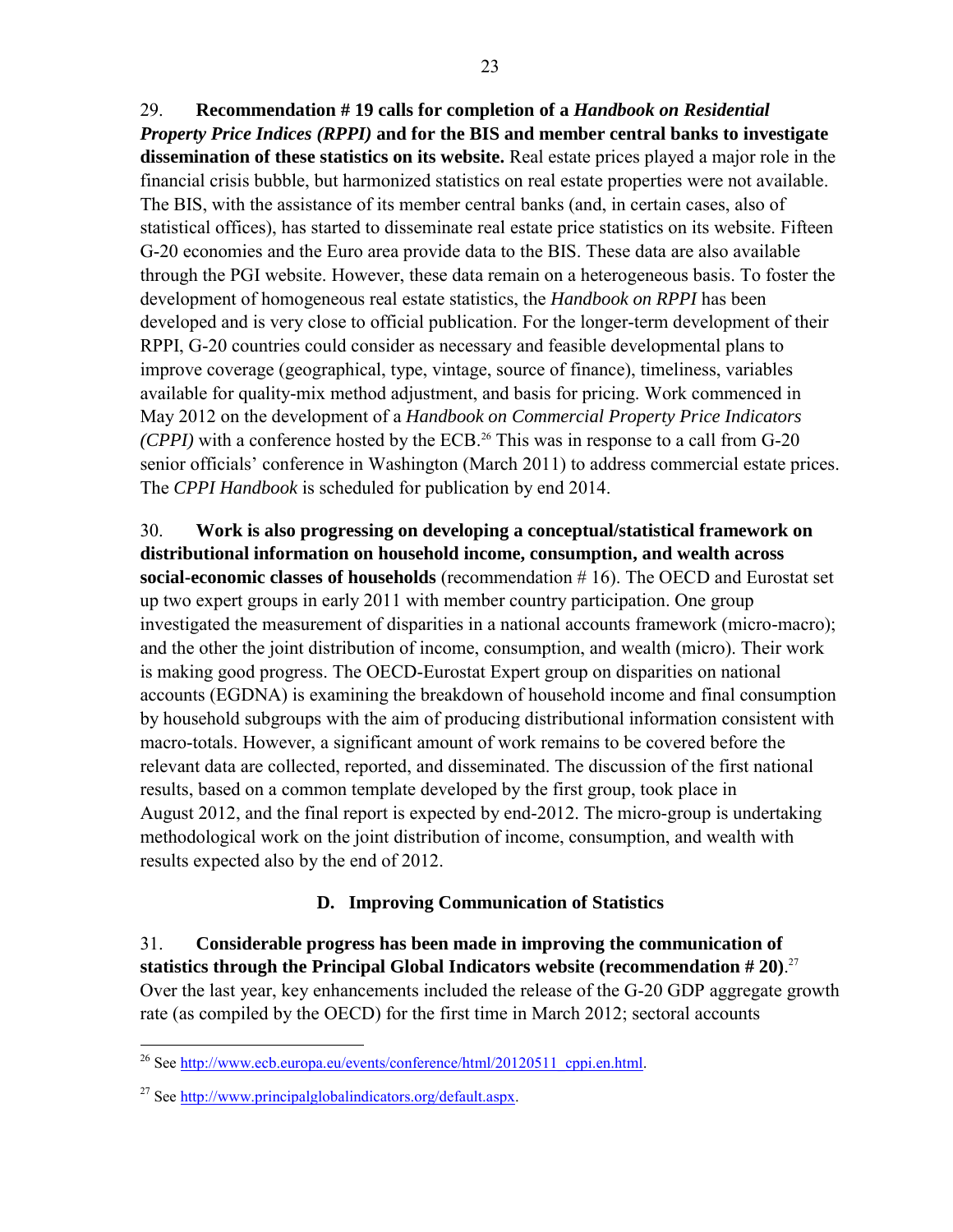transactions and balance-sheet data of the G-20 which are available from the OECD; posting of the inventory of available data at international agencies on cross-border exposures of financial and nonfinancial corporations; cross-country government finance data; CPIS data; and balance of payments and IIP data in a *BPM6* format. The PGI includes the CPIS data for the G-20 economies plus the five non-G-20 members of the FSB. The official website of the G-20 economies provides a link to the PGI.<sup>28</sup>

# **III. LINKS TO OTHER INITIATIVES**

32. **The DGI has a high value added in advancing and monitoring other initiatives, including G-20 initiatives, aimed at strengthening the international financial architecture, and reforming the financial sector.** With its comprehensive coverage of key datasets, the DGI is improving the tools for enhancing surveillance and supporting other policy/institutional initiatives which are being implemented in response to the global crisis. For instance, the DGI underpins the IMF measures put forward for strengthening surveillance under the 2011 Triennial Surveillance Review; namely, measures to better understand linkages and spillovers across sectors and economies; buildup of vulnerabilities; financial stability, and external stability.

33. **Enhancing surveillance is part of the IMF Managing Director's Action Plan<sup>29</sup> to the International Monetary and Financial Committee on April 2012, and focuses on the need to improve risk assessments and better integration of financial and macroeconomic issues.** The G-20 leaders at their meeting at Los Cabos (June, 2012)<sup>30</sup> supported this effort by calling for better integration of bilateral and multilateral surveillance, with a focus on global, domestic and financial stability, including spillovers from countries' policies.

34. **The DGI is an integral part of these initiatives and plugs key data gaps to provide a solid information foundation for policy analysis and decision making.** Accelerating the implementation of the DGI recommendations by the G-20 economies, therefore, has far reaching benefits to the global community.

# 35. **The main links of the DGI with other initiatives can be summarized as follows:**

 **Strengthening international financial architecture**: The DGI underpins the work of the  $G-20<sup>31</sup>$  on strengthening IMF surveillance by improving data collection. The IMF's 2011 Triennial Surveillance Review focuses on four broad themes—

 $\overline{a}$ <sup>28</sup> See http://www.g20.org/index.php/en/numeralia.

 $^{29}$  [http://www.imf.org/external/pp/longres.aspx?id=4640.](http://www.imf.org/external/pp/longres.aspx?id=4640)

<sup>&</sup>lt;sup>30</sup> http://g20.org/images/stories/docs/g20/conclu/G20 Leaders Declaration 2012 1.pdf.

<sup>&</sup>lt;sup>31</sup> G-20 International Financial Architecture Working Group.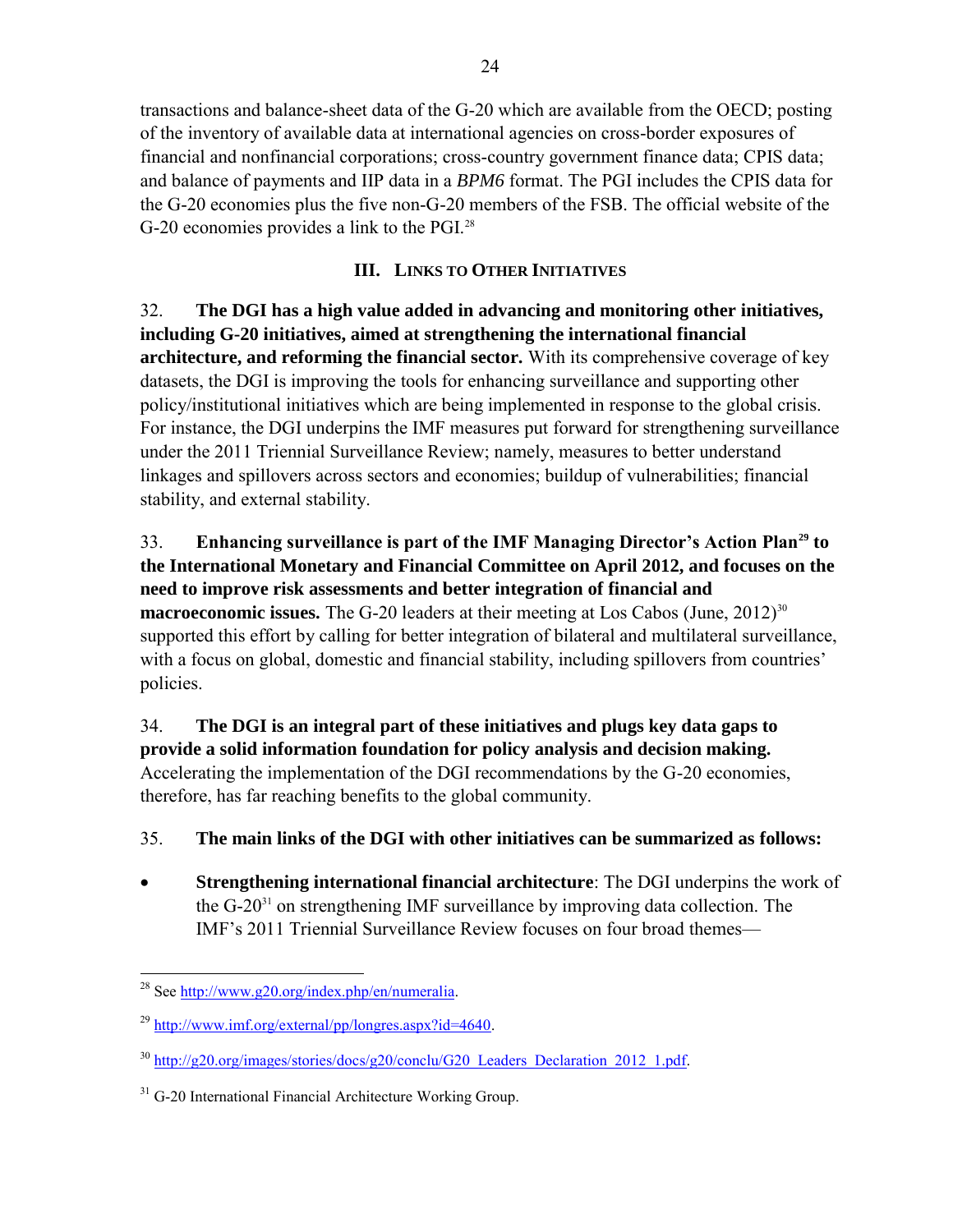interconnectedness, risk assessment, financial stability, and external stability. The DGI supports this work by enhancing data on (1) interconnectedness, through the G-SIFIs data stream work covering I-A data (recommendations  $\# 8$  and  $\# 9$ ); (2) cross-border exposures of financial and nonfinancial corporations (recommendation # 14); portfolio investment through the CPIS data and cross-border banking through the BIS IBS (recommendations  $\# 10$  and  $\# 11$ ), and international investment positions through the IIP (recommendation  $# 12$ ); and (3) sectoral interconnections through sectoral accounts (recommendation # 15).

- **The DGI work underpins the IMF work on the IMF's Data Standards Initiatives by enhancing data dissemination to the public through the SDDS and SDDS Plus.** The latter covers important enhancements which were developed with a close link to the DGI including sectoral balance sheets; general government operations; general government gross debt; other financial corporation's survey; debt securities; financial soundness indicators; CPIS; Coordinated Direct Investment Survey; and Currency Composition of Foreign Exchange Reserves.<sup>32</sup>
- **The DGI supports the work of the G-20 initiatives on shadow banking and is linked to the FSB work on legal entity identifiers (LEI).** In particular, the expansion in the dissemination and reporting of internationally comparable and detailed sectoral accounts, including developing financial stocks and flows on a from-whom-to-whom basis, is relevant for the work on shadow banking. LEI will be helpful in the context of several recommendations, for example, the work on global network connections would benefit from a harmonized identification of counterparties.
- **The DGI supports the G-20 Action Plan to develop local currency bonds markets (LCBM)**. **<sup>33</sup>** The DGI work on securities statistics supports the G-20 Action Plan on LCBM by providing statistical guidance for the collection of securities statistics through the *HSS*. This helps enhance harmonization and dissemination of quantitative and qualitative data on local currency bonds.

#### **IV. CHALLENGES AND IMPLEMENTATION PLANS**

### **A. Challenges**

## 36. **Substantial progress is being made in enhancing existing datasets and developing new conceptual/statistical frameworks to address data gaps.**

 $\overline{a}$  $32$  Countries adhering to the SDDS Plus will be expected to disseminate data in nine categories covering four macroeconomic sectors: the real sector, the fiscal sector, the financial sector, and the external sector. See <http://www.imf.org/external/np/pp/eng/2012/013112.pdf>.

 $33 \text{ http://www.g8-g20.com/g8-g20/root/bank}$  objects/0000005999-G20-AP\_PostCannes.pdf.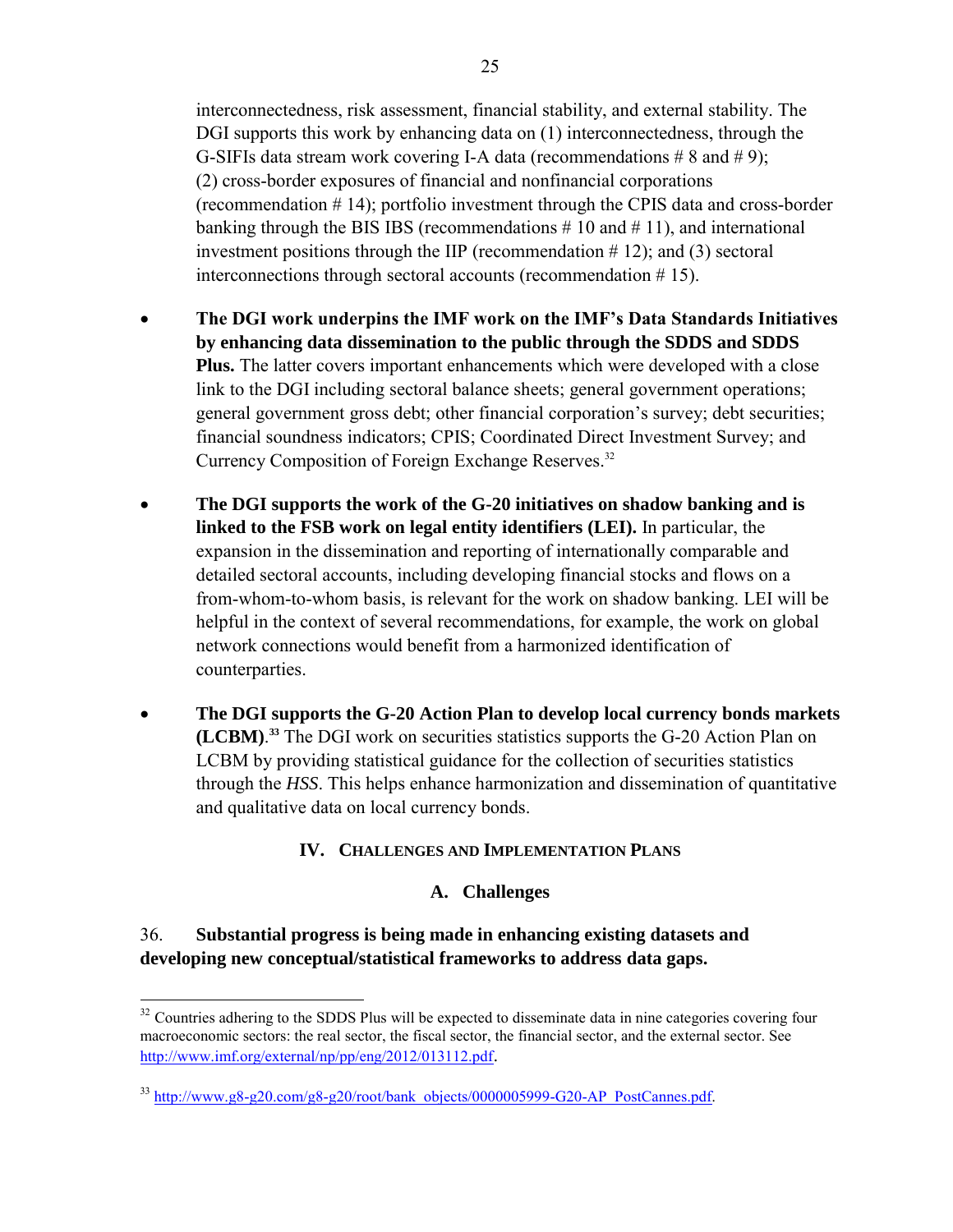Notwithstanding the substantial progress fostered by the DGI, significant challenges remain to move the DGI forward.

## 37. **A key area that remains to be addressed is the sharing of information on connections from G-SIFIs to different countries and sectors, the so-called I-A information.** Financial stress in G-SIFIs had global implications and timely information on the interconnections of these institutions to countries and sectors is key to ensure proper early warning and global surveillance. In this connection, the extension of data sharing to central banks, macroprudential authorities, and international financial institutions is very important but some legal hurdles remain. It is expected to be decided in early 2013.

# 38. **Other areas that remain challenging are the implementation of data**

**enhancements to GFS and sectoral accounts.** Further efforts are ongoing to achieve quarterly reporting and dissemination of general government positions and flows with quarterly timeliness. It is expected that most G-20 economies will be in a position to achieve this objective by 2014. The reporting and dissemination of full datasets of sectoral accounts, balance sheets, and flow of funds remains confined to a few economies. The expectation is, particularly for G-20 economies, that work in this area will accelerate fostered by the recent agreement on a minimum set of internationally comparable sectoral balance sheets for financial assets and liabilities with a focus on the subsector details of the financial corporations, and standard *2008 SNA* instrument classification.

39. **Ensuring adequate resources for statistical programs is critical for making tangible progress in plugging data gaps.** Resource availability is seen as the main impediment to keep enhancing existing datasets and to address new data requirements. In certain economies statistical programs have been scaled back as part of austerity measures at a time when new data are critical for monitoring the recovery programs. While the issue of resource allocation is a preserve of national authorities, as noted in previous reports, there is a strong case to fortify statistical programs to ensure availability of data to identify and monitor vulnerabilities of economies more effectively. Continuing support of the G-20 in this regard is essential for the success of the DGI.

40. **Further strengthening of coordination of statistical activities is needed.** Closing the data gaps identified under the DGI requires effective coordination of the several agencies in an economy involved in and with responsibilities on statistical work; including national statistical offices, central banks, financial regulatory/supervisory agencies, and ministries of finance and planning. While, in some cases, the availability of data is constrained by legal frameworks, there is ample evidence that in other cases flow of data between agencies is limited due to disparate arrangements.

41. **Lack of harmonized data reporting standards continue to hamper comparability of information across countries**. There is a degree of diversity in the quality and coverage of data disseminated by the G-20 economies. Globally harmonized data-reporting templates for the main domains, with agreed timelines of reporting and frequency, would therefore enhance data comparability. The IAG is propagating this approach by fostering data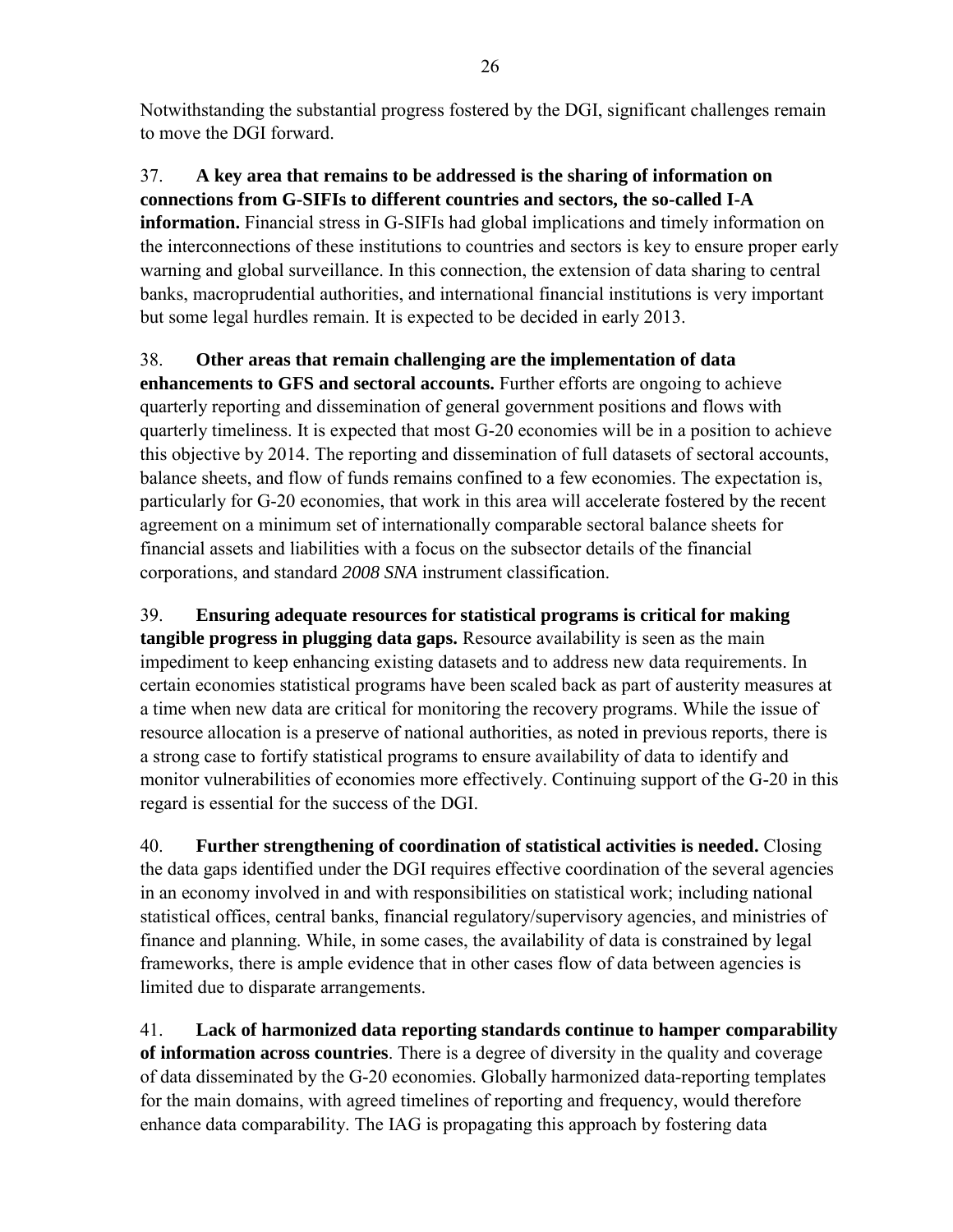reporting templates for specific domains. Annexes I and II are data reporting templates for securities and government finance statistics. Links to the templates that have been agreed on sectoral accounts were noted above.<sup>34</sup> Notwithstanding the diversity in the starting point on data availability, the G-20 economies are invited to develop concrete action plans and timetables reflecting their self-commitments to report data for the specific reporting templates that are part of this and previous progress reports. Besides improving the comparability of data among the G-20 economies, harmonized templates are expected to streamline data collection by international organizations, eliminate duplication of efforts, and reduce multiplicity of reporting demands received by countries for the same set of data.

42. **Meeting and monitoring new data demands is another challenge going forward.**

At its inception four years ago, the DGI broadly identified the key data gaps that were seen as major impediments in detecting vulnerabilities of economies to shocks and financial risks. The identified gaps continue to be relevant and have been factored in by countries in their plans for statistical development. As described above, implementation of several of the recommendations has already been completed or is nearing completion. At the same time, with the persistence of the global crisis and new measures taken to address it, new data requirements are emerging raising the question whether the DGI recommendations should be expanded or modified going forward. Senior officials at the Basel conference in June 2012 weighed on the feasible way forward and concluded that the emphasis should generally be to give priority to existing recommendations before embarking on new ones. Moreover, it was considered prudent to wait until the emerging requirements become clearer following further progress in financial regulatory/supervisory work, such as the implementation of Basel III. An effort should be made to maintain consistency between ongoing and upcoming or planned statistical requirements. The next progress report on the DGI to be delivered to the G-20 Finance Ministers and Central Bank governors in late 2013 will consider whether the G-20 DGI needs to be fine-tuned to take on board emerging data needs and, if so, will make proposals on how it should be modified/expanded.

### **B. Priorities for Action Plans**

43. The implementation of the DGI recommendations is a multi-year process, with the different recommendations proceeding at different speeds. To keep track of the process, in last year's progress report, Table 3 provided a schedule of key milestones ahead in the enhancement of statistical frameworks under the DGI. With just a few exceptions, the DGI has met or is very close to meeting all the milestones set for the period between the two reports. The schedule of milestones has been updated in Table 3. Key milestones include:

 Phase 1 of the work on the G-SIFI templates is to be implemented from March 2013. This will involve the creation of the data hub at the BIS and the sharing among supervisors of the bilateral credit exposures data (I-I) and the existing data reported to the BIS IBS by G-SIFIs.

 $\overline{a}$ <sup>34</sup> See footnote 23.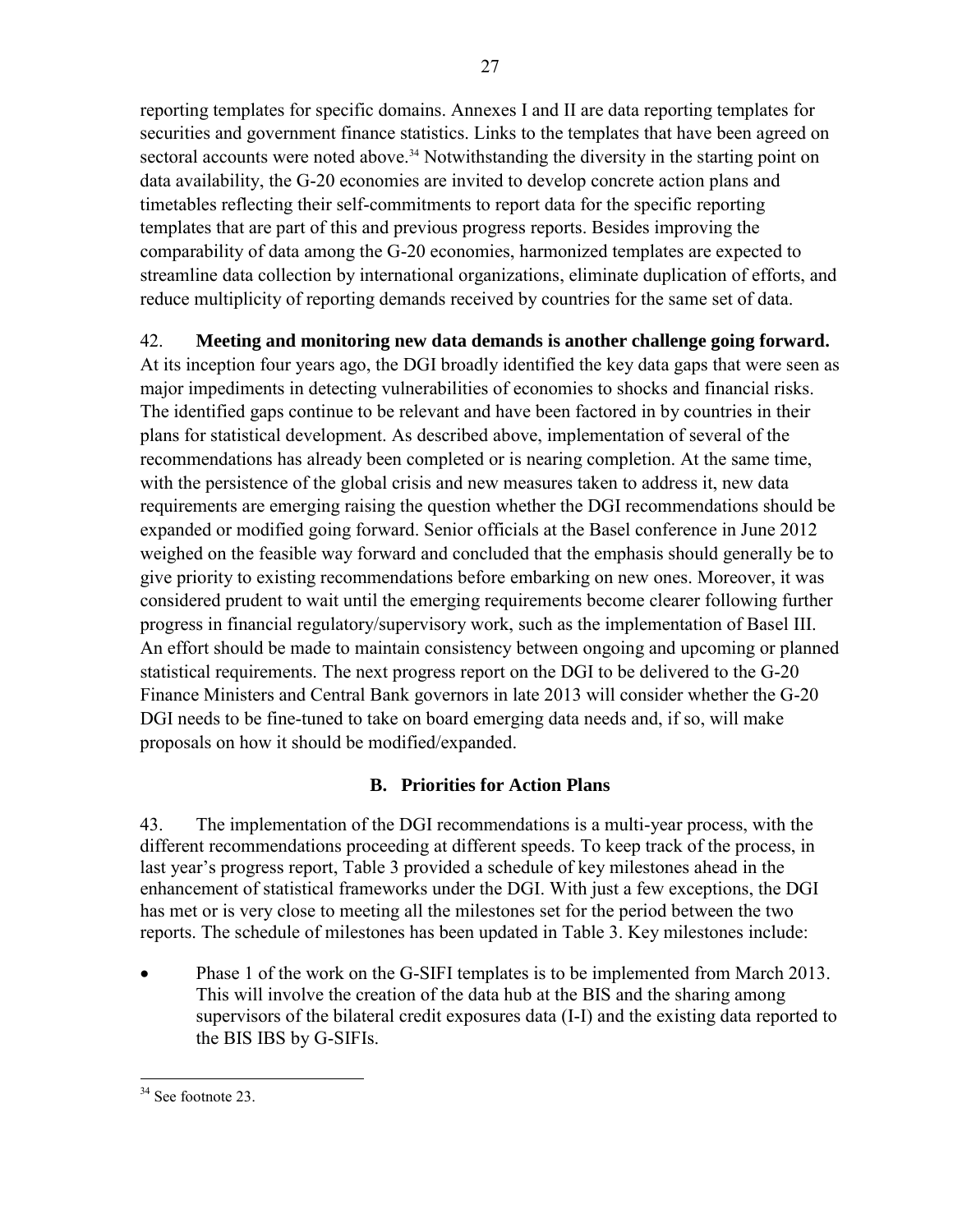- Launching the agreed GFS reporting template.
- The enhancements to the BIS's IBS approved by the CGFS are being implemented starting with Q2 2012 for the first stage (expansion of locational statistics by nationality) and for Q4 2013 data at the earliest for the second stage (more detailed locational and consolidated banking statistics in terms of sector, instrument, and other breakdowns). All G-20 countries that participate in the IBS have indicated that they are working to meet the new enhancements.
- Most G-20 economies participating in the CPIS considered the increased frequency and timeliness of semi-annual reporting to be a feasible objective within 2013/2014. Some countries suggested that quarterly frequency may be feasible.
- Outreach, training, and technical assistance activities on implementation of the template for sectoral accounts will be undertaken with the aim of encouraging countries to implement it by around end 2014.

44. **Understandably, the speed of implementation of action plans to improve datasets depends on individual country circumstances and priorities as well as the nature of the recommendation.** G-20 economies have provided information to the staff on the IMF and the FSB Secretariat both in the country notes and at the regional and Basel conferences on their plans for improvement. The objective is for these plans for improvement to include concrete actions and milestones in the form of self-commitments to report data for the agreed reporting templates. It is evident that there is a strong demand for the datasets being enhanced and developed under the DGI for analysis and decision making (Box 1). Further detailed analysis of the feedback received from country notes, as well as in the G-20 conferences, suggests that countries are designing realistic implementation timetables that lead to actual data enhancement. These timetables are reflected in the objectives for the implementation of data enhancements in G-20 economies included in Table 1. The staff of the IMF and the FSB Secretariat will continue to monitor the action plans provided by, and maintain close consultation with, G-20 members.

#### **V. WAY FORWARD**

45. **This report asks the G-20 Ministers and Central Bank Governors to take note of the significant progress made so far in closing data gaps, the remaining challenges, and the need to ensure adequate resources for statistical work. The report seeks endorsement of the G-20 Finance Ministers and Central Bank Governors and support for the proposed action plans and timetables going forward.**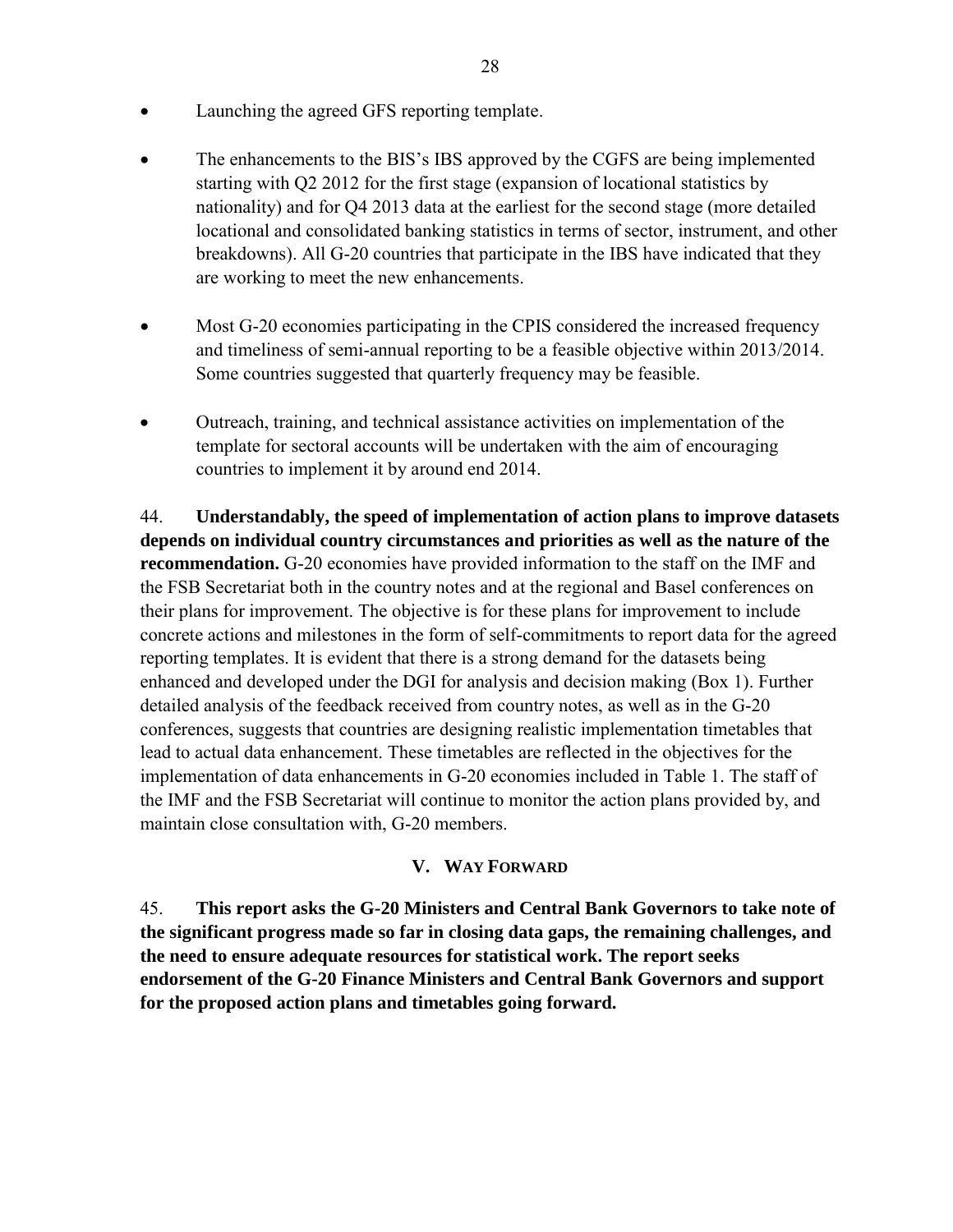|                     | Table 3. Implementation Schedule of DGI Recommendations: Key Milestones Ahead                                                                                                                                                                 |                        |  |  |
|---------------------|-----------------------------------------------------------------------------------------------------------------------------------------------------------------------------------------------------------------------------------------------|------------------------|--|--|
| Year                | <b>Action to be taken</b>                                                                                                                                                                                                                     | <b>Lead Agency</b>     |  |  |
| 2012<br>Second half | Publish IMF Working papers on tail risks (recommendation $# 3$ ).                                                                                                                                                                             | <b>IMF</b>             |  |  |
|                     | Second annual monitoring exercise on shadow banking system by the FSB<br>(recommendation $# 4$ ).                                                                                                                                             | <b>FSB</b>             |  |  |
|                     | Complete Part 3 of the HSS (issues and holdings of equity securities) and publish<br>revised data on debt securities issues for G-20 economies; (recommendation #7). The<br>WGSD will issue a communication on the implementation of the HSS. | BIS, ECB, IMF          |  |  |
|                     | Collection of data from the Stage 1 enhancements of IBS BIS data (recommendations<br># 10 and # 11).                                                                                                                                          | <b>BIS</b>             |  |  |
|                     | Develop a navigation template from existing data on cross-border positions of<br>financial and nonfinancial corporations.                                                                                                                     | BIS, ECB,<br>IMF, OECD |  |  |
|                     | Prepare a reference document on consolidation concepts on a nationality basis<br>(recommendation $# 13$ ).                                                                                                                                    | <b>BIS</b>             |  |  |
|                     | Populate pilot template on cross-border exposures on financial and nonfinancial<br>corporations (recommendation $# 14$ ).                                                                                                                     | <b>BIS</b>             |  |  |
|                     | Start outreach, training, and technical assistance activities on implementation of the<br>data-reporting templates for sectoral accounts (recommendation $# 15$ ).                                                                            | <b>IMF/OECD</b>        |  |  |
|                     | Final report of the Expert group on disparities in the national accounts framework<br>(recommendation $# 16$ ).                                                                                                                               | <b>OECD</b>            |  |  |
|                     | Launch agreed GFS common reporting template for use by international agencies<br>(recommendation $# 17$ ).                                                                                                                                    | <b>IMF</b>             |  |  |
|                     | Publication of the Handbook on Residential Property Price Index (RPPI)<br>(recommendation $# 19$ ).                                                                                                                                           | Eurostat               |  |  |
|                     | Start detailed work on the Handbook on Commercial Property Price Indicators<br>(CPPI); expected release at the end of 2014 (recommendation $# 19$ ).                                                                                          | Eurostat               |  |  |
| 2013                | Publish additional indicators of the G-20 aggregates (recommendation $#20$ ).                                                                                                                                                                 | <b>IAG</b>             |  |  |
| First half          | FSB Plenary decisions on the common data template for G-SIFIs and Phase 2 and<br>Phase 3 activities (recommendations $\# 8$ and $\# 9$ ).                                                                                                     | <b>FSB</b>             |  |  |
|                     | Launch of Phase 1 of the G-SIFIs project, with data centralized in a stand-alone BIS<br>hub (recommendations # $8$ and # 9).                                                                                                                  | <b>FSB</b>             |  |  |
|                     |                                                                                                                                                                                                                                               |                        |  |  |

29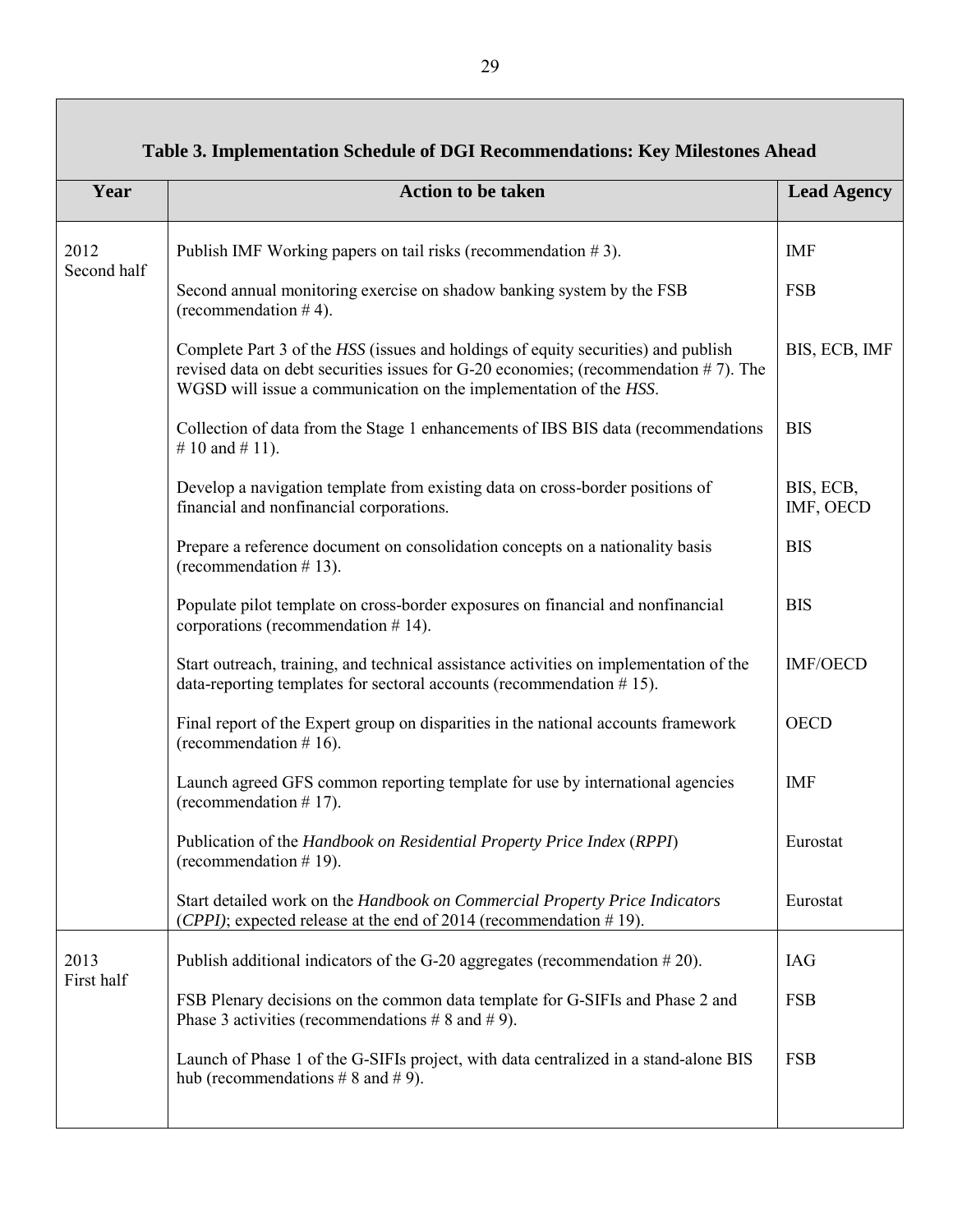|                                                                                                                            | Table 3. Implementation Schedule of DGI Recommendations: Key Milestones Ahead                                                                                                                                                                                                            |                    |  |  |
|----------------------------------------------------------------------------------------------------------------------------|------------------------------------------------------------------------------------------------------------------------------------------------------------------------------------------------------------------------------------------------------------------------------------------|--------------------|--|--|
| Year                                                                                                                       | <b>Action to be taken</b>                                                                                                                                                                                                                                                                | <b>Lead Agency</b> |  |  |
| 2013<br>Second half                                                                                                        | Report progress to the G-20 Finance Ministers and Central Bank Governors, including<br>an assessment on whether the DGI needs to be fine-tuned going forward to take on<br>board emerging data needs and, in that case, providing proposals on how it should be<br>modified or expanded. | <b>FSB/IMF</b>     |  |  |
| 2014<br>Collection of data from the Stage 2 enhancements of BIS IBS (recommendation $\# 10$<br>First half<br>and $# 11$ ). |                                                                                                                                                                                                                                                                                          | <b>BIS</b>         |  |  |
|                                                                                                                            | Release of CPIS enhancements with reporting of data for end-June 2013 measurement<br>date (recommendations $# 11$ ).                                                                                                                                                                     | IMF                |  |  |
| September<br>2014                                                                                                          | Dissemination of quarterly IIP data by all SDDS subscribers (recommendation#12).                                                                                                                                                                                                         | <b>IMF</b>         |  |  |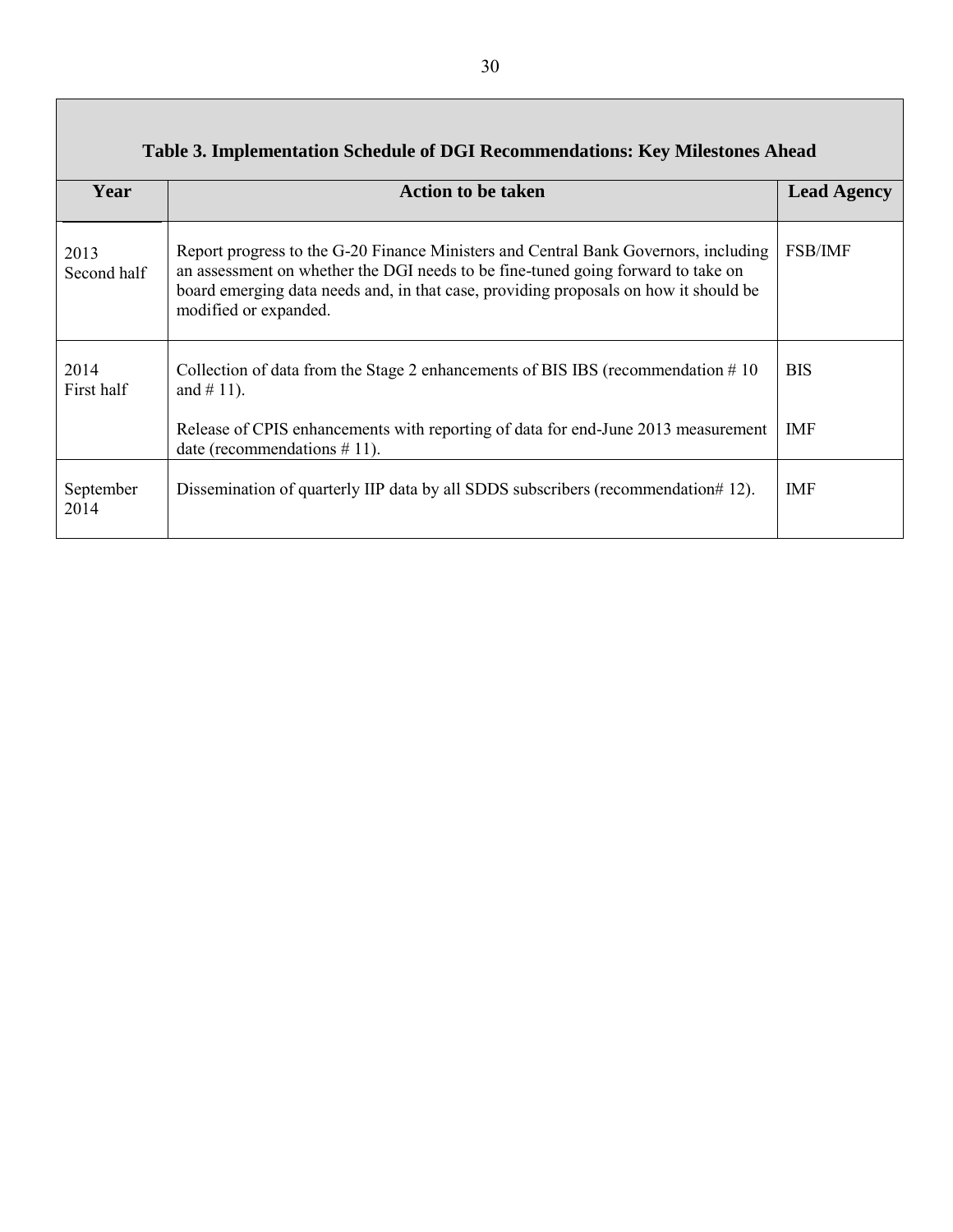#### **Annex I; Table 1. Debt Securities Issues**

|                    | Issuer                                                                                                       | <b>Residents</b> |              |         |                |              |                   |                  |                       |            |            |               |
|--------------------|--------------------------------------------------------------------------------------------------------------|------------------|--------------|---------|----------------|--------------|-------------------|------------------|-----------------------|------------|------------|---------------|
|                    |                                                                                                              | Non-financial    | Financial    |         |                |              |                   |                  |                       | General    |            | Households    |
|                    |                                                                                                              | corporations     | corporations | Central | Other deposit- | Money-       | Insurance         | Other financial  |                       | government | of which:  | and NPISH     |
| Financial          |                                                                                                              | (S.11)           | (S.12)       | bank    | taking         | market funds | corporations      | corporations     | of which:             | (S.13)     | Central    | $(S.14+S.15)$ |
| <i>instruments</i> | Item                                                                                                         |                  |              | (S.121) | corporations   | $(S.123)*$   | and pension       | $(S.124++S.127)$ | <b>Securitisation</b> |            | government |               |
| 2008 SNA code      |                                                                                                              |                  |              |         | (S.122)        |              | funds             |                  | corporations          |            | (S.1311)   |               |
|                    |                                                                                                              |                  |              |         |                |              | $(S.128 + S.129)$ |                  |                       |            |            |               |
|                    |                                                                                                              |                  |              |         |                |              |                   |                  |                       |            |            |               |
|                    |                                                                                                              |                  |              |         |                |              |                   |                  |                       |            |            |               |
|                    | Transactions (F) and positions (AF) at market value, positions also at nominal value                         |                  |              |         |                |              |                   |                  |                       |            |            |               |
| F/AF.3             | Total issues of debt securities                                                                              |                  |              |         |                |              |                   |                  |                       |            |            |               |
|                    | of which: Issues in international markets                                                                    |                  |              |         |                |              |                   |                  |                       |            |            |               |
| F/AF.31            | Short-term at original maturity                                                                              |                  |              |         |                |              |                   |                  |                       |            |            |               |
|                    | of which: denominated in foreign currencies                                                                  |                  |              |         |                |              |                   |                  |                       |            |            |               |
| F/AF.32            | Long-term at original maturity                                                                               |                  |              |         |                |              |                   |                  |                       |            |            |               |
|                    | of which: denominated in foreign currencies                                                                  |                  |              |         |                |              |                   |                  |                       |            |            |               |
|                    | of which: with variable interest rate                                                                        |                  |              |         |                |              |                   |                  |                       |            |            |               |
|                    | Memo item: Long-term at orginal maturity, with a                                                             |                  |              |         |                |              |                   |                  |                       |            |            |               |
|                    | remaining maturity up to and including one year                                                              |                  |              |         |                |              |                   |                  |                       |            |            |               |
|                    | Memo item: Securitisation debt securities                                                                    |                  |              |         |                |              |                   |                  |                       |            |            |               |
|                    | Flows (F) and positions (AF) at market value                                                                 |                  |              |         |                |              |                   |                  |                       |            |            |               |
| AF.3               | Position at end of previous period                                                                           |                  |              |         |                |              |                   |                  |                       |            |            |               |
| F.3                | $+$ Net issues                                                                                               |                  |              |         |                |              |                   |                  |                       |            |            |               |
|                    | $( = Gross$ issues                                                                                           |                  |              |         |                |              |                   |                  |                       |            |            |               |
|                    | - Redemptions)                                                                                               |                  |              |         |                |              |                   |                  |                       |            |            |               |
|                    | + Revaluations                                                                                               |                  |              |         |                |              |                   |                  |                       |            |            |               |
|                    | + Other changes in volume                                                                                    |                  |              |         |                |              |                   |                  |                       |            |            |               |
| AF.3               | $=$ Position at end of current period                                                                        |                  |              |         |                |              |                   |                  |                       |            |            |               |
|                    | * Money-market funds do usually not issue debt and inany case debt issuance is subject to regulatory limits. |                  |              |         |                |              |                   |                  |                       |            |            |               |
|                    | <b>Decommended reporting dates are indicated in the cells of the table</b>                                   |                  |              |         |                |              |                   |                  |                       |            |            |               |

**Recommended reporting dates are indicated in the cells of the table**

| Periodicity:             |                                            | Quarterly                                      |
|--------------------------|--------------------------------------------|------------------------------------------------|
| Timeliness:              |                                            | $T+3$ months                                   |
| Type of account:         |                                            | Non-consolidated                               |
| Basis or recording:      |                                            | Accrual accounting                             |
| Maturity breakdown:      |                                            | Original and remaining maturity                |
| Currency breakdown:      |                                            | Domestic currency and foreign currencies       |
| Interest rate breakdown: |                                            | Fixed interest rate and variable interest rate |
| Valuation:               |                                            | Market value and (for positions) nominal value |
|                          | breakdown may be provided at a later stage |                                                |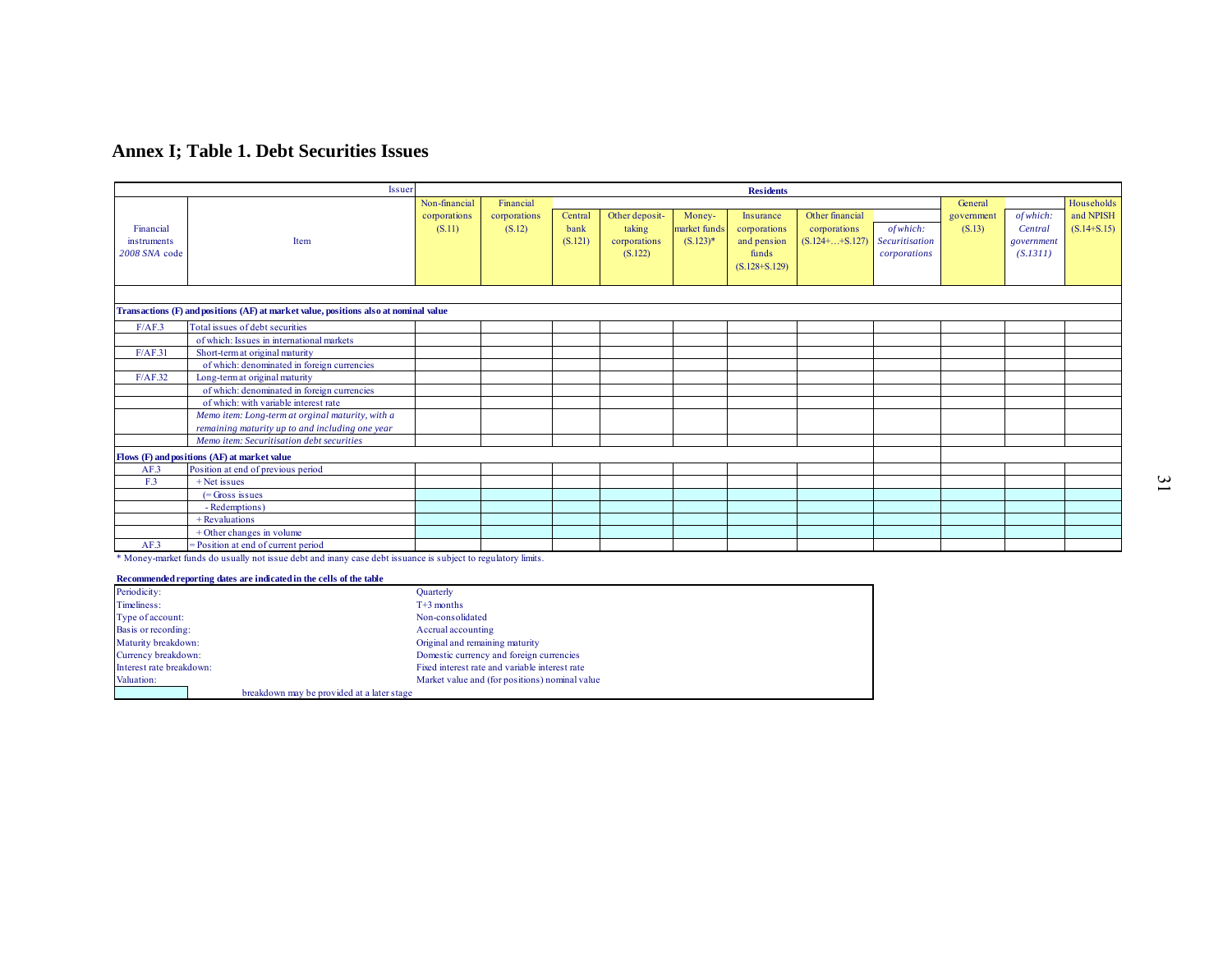# **Annex I, Table 2. Debt Securities Holdings**

|          |             | Holder                                                                             | Residents     |              |      |                       |         | Non-              | All                  |                |         |                 |           |         |
|----------|-------------|------------------------------------------------------------------------------------|---------------|--------------|------|-----------------------|---------|-------------------|----------------------|----------------|---------|-----------------|-----------|---------|
|          |             |                                                                                    | Non-financial | Financial    |      |                       |         |                   |                      |                | General | Households      | residents | holders |
|          |             |                                                                                    | corporations  | corporations |      | Central Other deposit | Money-  | Insurance         | Other financial      |                | govern- | and NPISH       |           |         |
| 2008     |             |                                                                                    | (S.11)        | (S.12)       | bank | taking                | market  | corporations      | corporations         | of which:      | ment    | $(S.14 + S.15)$ |           |         |
| SNA code | Issuer      |                                                                                    |               |              |      | (S.121) corporations  | funds   | and pension       | $(S.124 +  + S.127)$ | Securitisation | (S.13)  |                 |           |         |
|          |             | Item                                                                               |               |              |      | (S.122)               | (S.123) | funds             |                      | corporations   |         |                 |           |         |
|          |             |                                                                                    |               |              |      |                       |         | $(S.128 + S.129)$ |                      |                |         |                 |           |         |
|          |             |                                                                                    |               |              |      |                       |         |                   |                      |                |         |                 |           |         |
|          |             |                                                                                    |               |              |      |                       |         |                   |                      |                |         |                 |           |         |
|          |             | Transactions (F) and positions (AF) at market value                                |               |              |      |                       |         |                   |                      |                |         |                 |           |         |
| F/AF.3   |             | Debt securities                                                                    |               |              |      |                       |         |                   |                      |                |         |                 |           |         |
| F/AF.31  |             | Short-term at original maturity                                                    |               |              |      |                       |         |                   |                      |                |         |                 |           |         |
|          |             | of which: denominated in foreign currencies                                        |               |              |      |                       |         |                   |                      |                |         |                 |           |         |
| F/AF.32  |             | Long-term at original maturity                                                     |               |              |      |                       |         |                   |                      |                |         |                 |           |         |
|          | Residents   | of which: denominated in foreign currencies                                        |               |              |      |                       |         |                   |                      |                |         |                 |           |         |
|          |             | of which: with variable interest rate                                              |               |              |      |                       |         |                   |                      |                |         |                 |           |         |
|          |             | Memo item: Long-term at orginal maturity,                                          |               |              |      |                       |         |                   |                      |                |         |                 |           |         |
|          |             | with a remaining maturity up to and                                                |               |              |      |                       |         |                   |                      |                |         |                 |           |         |
|          |             | Memo item: Securitisation debt securities                                          |               |              |      |                       |         |                   |                      |                |         |                 |           |         |
| F/AF.3   |             | Debt securities                                                                    |               |              |      |                       |         |                   |                      |                |         |                 |           |         |
| F/AF.31  |             | Short-term at original maturity                                                    |               |              |      |                       |         |                   |                      |                |         |                 |           |         |
|          |             | of which: denominated in foreign currencies                                        |               |              |      |                       |         |                   |                      |                |         |                 |           |         |
| F/AF.32  | Non-        | Long-term at original maturity                                                     |               |              |      |                       |         |                   |                      |                |         |                 |           |         |
|          | residents   | of which: denominated in foreign currencies                                        |               |              |      |                       |         |                   |                      |                |         |                 |           |         |
|          |             | of which: with variable interest rate                                              |               |              |      |                       |         |                   |                      |                |         |                 |           |         |
|          |             | Memo item: Long-term at orginal maturity,                                          |               |              |      |                       |         |                   |                      |                |         |                 |           |         |
|          |             | with a remaining maturity up to and                                                |               |              |      |                       |         |                   |                      |                |         |                 |           |         |
|          |             | Memo item: Securitisation debt securities                                          |               |              |      |                       |         |                   |                      |                |         |                 |           |         |
| F/AF.3   |             | Debt securities                                                                    |               |              |      |                       |         |                   |                      |                |         |                 |           |         |
| F/AF.31  |             | Short-term at original maturity                                                    |               |              |      |                       |         |                   |                      |                |         |                 |           |         |
|          |             | of which: denominated in foreign currencies                                        |               |              |      |                       |         |                   |                      |                |         |                 |           |         |
| F/AF.32  |             | Long-term at original maturity                                                     |               |              |      |                       |         |                   |                      |                |         |                 |           |         |
|          | All issuers | of which: denominated in foreign currencies                                        |               |              |      |                       |         |                   |                      |                |         |                 |           |         |
|          |             | of which: with variable interest rate<br>Memo item: Long-term at orginal maturity, |               |              |      |                       |         |                   |                      |                |         |                 |           |         |
|          |             | with a remaining maturity up to and                                                |               |              |      |                       |         |                   |                      |                |         |                 |           |         |
|          |             | Memo item: Securitisation debt securities                                          |               |              |      |                       |         |                   |                      |                |         |                 |           |         |
|          |             | Flows (F) and positions (AF) at market value                                       |               |              |      |                       |         |                   |                      |                |         |                 |           |         |
| AF.3     |             | Position at end of previous period                                                 |               |              |      |                       |         |                   |                      |                |         |                 |           |         |
| F.3      |             | + Net acquisitions                                                                 |               |              |      |                       |         |                   |                      |                |         |                 |           |         |
|          | Residents   | + Revaluations                                                                     |               |              |      |                       |         |                   |                      |                |         |                 |           |         |
|          |             | + Other changes in volume                                                          |               |              |      |                       |         |                   |                      |                |         |                 |           |         |
| AF.3     |             | Position at end of current period                                                  |               |              |      |                       |         |                   |                      |                |         |                 |           |         |
| AF.3     |             | Position at end of previous period                                                 |               |              |      |                       |         |                   |                      |                |         |                 |           |         |
| F.3      |             | + Net acquisitions                                                                 |               |              |      |                       |         |                   |                      |                |         |                 |           |         |
|          | Non-        | + Revaluations                                                                     |               |              |      |                       |         |                   |                      |                |         |                 |           |         |
|          | residents   | + Other changes in volume                                                          |               |              |      |                       |         |                   |                      |                |         |                 |           |         |
| AF.3     |             | Position at end of current period                                                  |               |              |      |                       |         |                   |                      |                |         |                 |           |         |
|          |             |                                                                                    |               |              |      |                       |         |                   |                      |                |         |                 |           |         |
| AF.3     |             | Position at end of previous period                                                 |               |              |      |                       |         |                   |                      |                |         |                 |           |         |
| F.3      |             | + Net acquisitions                                                                 |               |              |      |                       |         |                   |                      |                |         |                 |           |         |
|          | All issuers | + Revaluations                                                                     |               |              |      |                       |         |                   |                      |                |         |                 |           |         |
|          |             | + Other changes in volume                                                          |               |              |      |                       |         |                   |                      |                |         |                 |           |         |
| AF.3     |             | Position at end of current period                                                  |               |              |      |                       |         |                   |                      |                |         |                 |           |         |

#### **Recommended reporting dates are indicated in the cells of the table**

| Periodicity:                               | Quarterly                                                          |
|--------------------------------------------|--------------------------------------------------------------------|
| Timeliness:                                | $T+3$ months                                                       |
| Type of account:                           | Non-consolidated                                                   |
| Basis or recording:                        | Accrual accounting                                                 |
| Maturity breakdown:                        | Original and remaining maturity                                    |
| Currency breakdown:                        | Domestic currency and foreign currencies                           |
| Interest rate breakdown:                   | Fixed interest rate and variable interest rate                     |
| Flows and positions:                       | Net acquisitions, revaluations, other volume changes and positions |
| Valuation:                                 | Market value                                                       |
| breakdown may be provided at a later stage |                                                                    |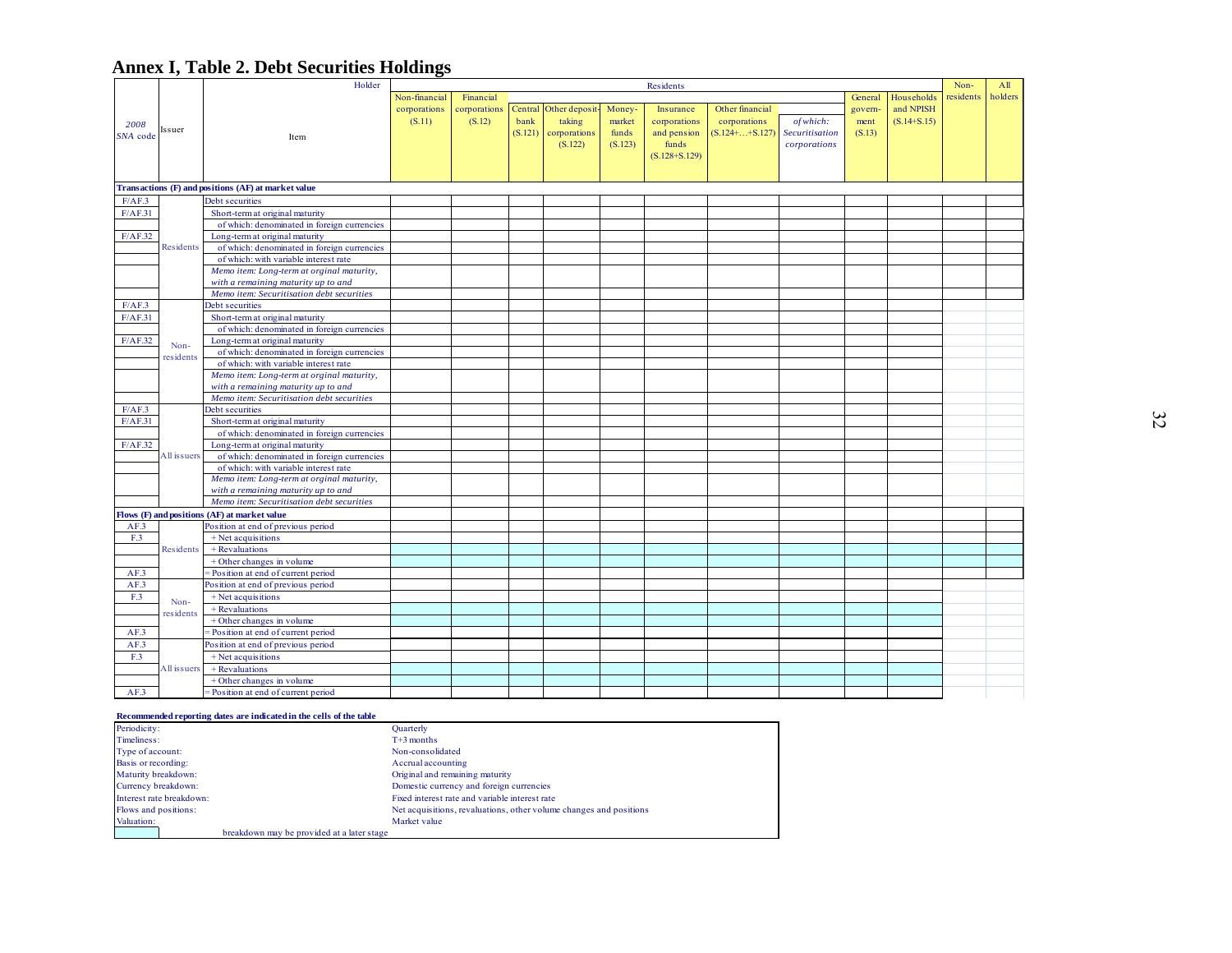# **Annex I; Table 3. Equity Securities Issues**

|                                                     | Issuer                                                                                     | <b>Residents</b>       |                        |                         |                                                        |                                           |                                                                           |                                                                     |                         |                                                |
|-----------------------------------------------------|--------------------------------------------------------------------------------------------|------------------------|------------------------|-------------------------|--------------------------------------------------------|-------------------------------------------|---------------------------------------------------------------------------|---------------------------------------------------------------------|-------------------------|------------------------------------------------|
| Nonfinancial<br>Financial                           |                                                                                            |                        |                        |                         |                                                        |                                           | General                                                                   |                                                                     |                         |                                                |
| Financial<br>instruments<br><b>2008 SNA</b><br>code | Item                                                                                       | corporations<br>(S.11) | corporations<br>(S.12) | Central bank<br>(S.121) | Other<br>deposit-<br>taking<br>corporations<br>(S.122) | Non-MMF<br>investment<br>funds<br>(S.124) | Insurance<br>corporations<br>and pension<br>funds<br>$(S.128 + S.129)$ ** | Other<br>financial<br>corporations<br>$(S.125 + S.126)$<br>$+S.127$ | government<br>$(S.13)*$ | of which:<br>Central<br>government<br>(S.1311) |
|                                                     | Transactions (F) and positions (AF) at market value                                        |                        |                        |                         |                                                        |                                           |                                                                           |                                                                     |                         |                                                |
| F/AF.51                                             | Total issues of equity securities                                                          |                        |                        |                         |                                                        |                                           |                                                                           |                                                                     |                         |                                                |
| F/AF.511                                            | Listed shares                                                                              |                        |                        |                         |                                                        |                                           |                                                                           |                                                                     |                         |                                                |
| F/AF.512                                            | Unlisted shares                                                                            |                        |                        |                         |                                                        |                                           |                                                                           |                                                                     |                         |                                                |
|                                                     | Flows (F) and positions (AF) at market value                                               |                        |                        |                         |                                                        |                                           |                                                                           |                                                                     |                         |                                                |
| AF.51                                               | Position at end of previous period                                                         |                        |                        |                         |                                                        |                                           |                                                                           |                                                                     |                         |                                                |
| F.51                                                | $+$ Net issues                                                                             |                        |                        |                         |                                                        |                                           |                                                                           |                                                                     |                         |                                                |
|                                                     | $( = Gross$ issues                                                                         |                        |                        |                         |                                                        |                                           |                                                                           |                                                                     |                         |                                                |
|                                                     | - Redemptions)                                                                             |                        |                        |                         |                                                        |                                           |                                                                           |                                                                     |                         |                                                |
|                                                     | $+$ Revaluations                                                                           |                        |                        |                         |                                                        |                                           |                                                                           |                                                                     |                         |                                                |
|                                                     | + Other changes in volume                                                                  |                        |                        |                         |                                                        |                                           |                                                                           |                                                                     |                         |                                                |
| AF.51                                               | = Position at end of current period                                                        |                        |                        |                         |                                                        |                                           |                                                                           |                                                                     |                         |                                                |
|                                                     | *Equity securities issued by public companies classified in the general government sector. |                        |                        |                         |                                                        |                                           |                                                                           |                                                                     |                         |                                                |
|                                                     | ** Pension funds do not in general issue equity securities.                                |                        |                        |                         |                                                        |                                           |                                                                           |                                                                     |                         |                                                |
|                                                     | Recommended reporting dates are indicated in the cells of the table                        |                        |                        |                         |                                                        |                                           |                                                                           |                                                                     |                         |                                                |
| Periodicity:                                        |                                                                                            | Quarterly              |                        |                         |                                                        |                                           |                                                                           |                                                                     |                         |                                                |
| Timeliness:                                         |                                                                                            | $T+3$ months           |                        |                         |                                                        |                                           |                                                                           |                                                                     |                         |                                                |
| Type of account:                                    |                                                                                            | Non-consolidated       |                        |                         |                                                        |                                           |                                                                           |                                                                     |                         |                                                |
| Basis or recording:                                 |                                                                                            | Accrual accounting     |                        |                         |                                                        |                                           |                                                                           |                                                                     |                         |                                                |
| Valuation:                                          |                                                                                            | Market value           |                        |                         |                                                        |                                           |                                                                           |                                                                     |                         |                                                |
|                                                     | breakdown may be provided at a later stage                                                 |                        |                        |                         |                                                        |                                           |                                                                           |                                                                     |                         |                                                |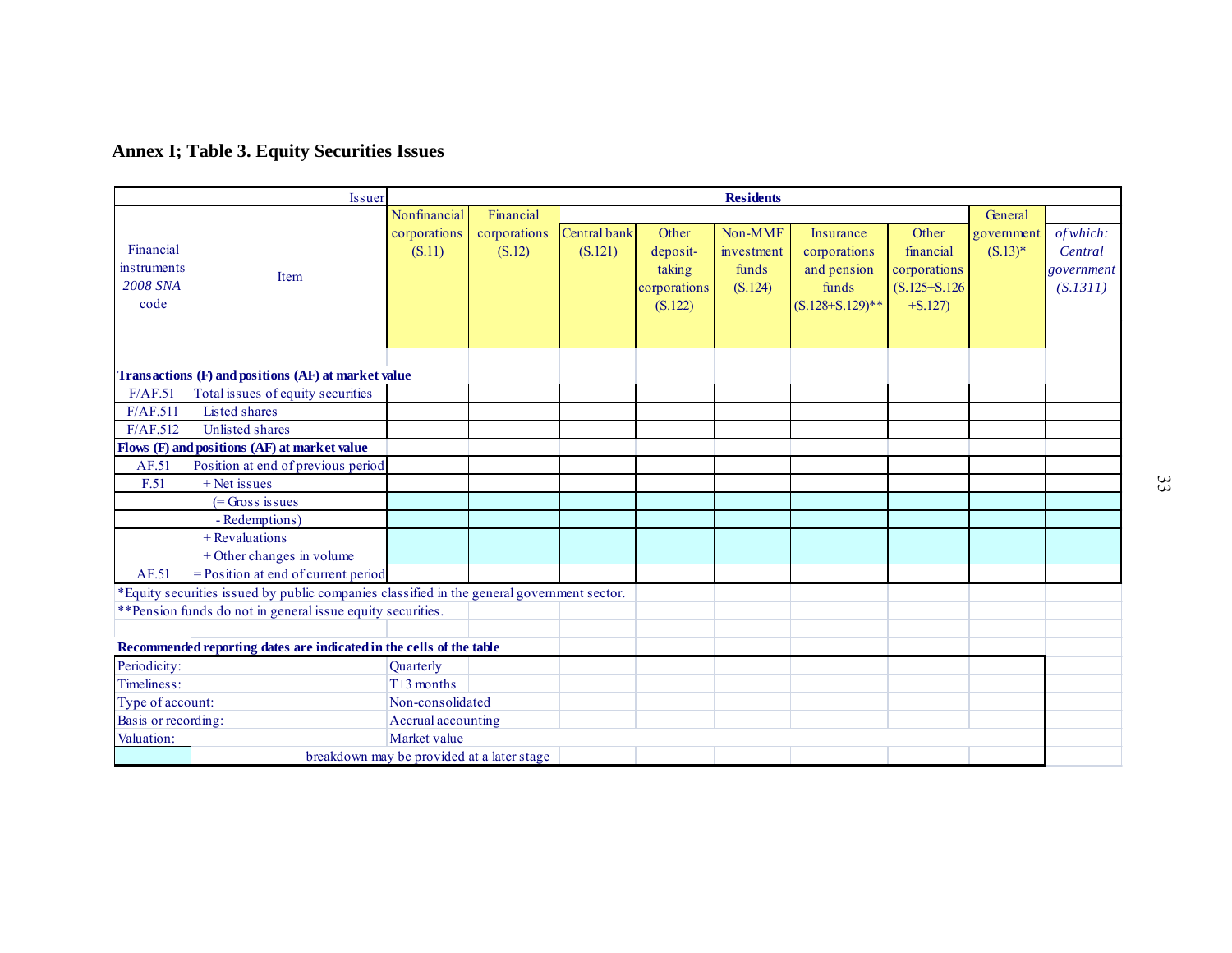|                                                     |                   | Holder                                                              | Residents                                                          |                      |         |                             |            |                   | Non-               |            |                 |  |
|-----------------------------------------------------|-------------------|---------------------------------------------------------------------|--------------------------------------------------------------------|----------------------|---------|-----------------------------|------------|-------------------|--------------------|------------|-----------------|--|
|                                                     |                   |                                                                     | Nonfinancial                                                       | Financial<br>General |         |                             |            |                   |                    | Households | residents       |  |
|                                                     |                   |                                                                     | corporations                                                       | corporations         |         | Central bank Other deposit- | Non-MMF    | Insurance         | Other              | government | and NPISH       |  |
| <b>2008 SNA</b>                                     |                   |                                                                     | (S.11)                                                             | (S.12)               | (S.121) | taking                      | investment | corporations      | financial          | (S.13)     | $(S.14 + S.15)$ |  |
| code                                                |                   | Item                                                                |                                                                    |                      |         | corporations                | funds      | and pension       | corporations       |            |                 |  |
|                                                     |                   |                                                                     |                                                                    |                      |         | (S.122)                     | (S.124)    | funds             | $(S.125 + S.126 +$ |            |                 |  |
|                                                     |                   |                                                                     |                                                                    |                      |         |                             |            | $(S.128 + S.129)$ | S.127              |            |                 |  |
|                                                     | Issuer            |                                                                     |                                                                    |                      |         |                             |            |                   |                    |            |                 |  |
| Transactions (F) and positions (AF) at market value |                   |                                                                     |                                                                    |                      |         |                             |            |                   |                    |            |                 |  |
| F/AF.51                                             |                   | <b>Equity securities</b>                                            |                                                                    |                      |         |                             |            |                   |                    |            |                 |  |
| F/AF.511                                            | Residents         | Listed shares                                                       |                                                                    |                      |         |                             |            |                   |                    |            |                 |  |
| F/AF.512                                            |                   | Unlisted shares                                                     |                                                                    |                      |         |                             |            |                   |                    |            |                 |  |
| F/AF.51                                             | Non-              | <b>Equity securities</b>                                            |                                                                    |                      |         |                             |            |                   |                    |            |                 |  |
| F/AF.511                                            | residents         | Listed shares                                                       |                                                                    |                      |         |                             |            |                   |                    |            |                 |  |
| F/AF.512                                            |                   | Unlisted shares                                                     |                                                                    |                      |         |                             |            |                   |                    |            |                 |  |
| F/AF.51                                             | All               | <b>Equity securities</b>                                            |                                                                    |                      |         |                             |            |                   |                    |            |                 |  |
| F/AF.511                                            | <i>issuers</i>    | Listed shares                                                       |                                                                    |                      |         |                             |            |                   |                    |            |                 |  |
| F/AF.512                                            |                   | Unlisted shares                                                     |                                                                    |                      |         |                             |            |                   |                    |            |                 |  |
| Flows (F) and positions (AF) at market value        |                   |                                                                     |                                                                    |                      |         |                             |            |                   |                    |            |                 |  |
| AF.51                                               |                   | Position at end of previous period                                  |                                                                    |                      |         |                             |            |                   |                    |            |                 |  |
| F.51                                                |                   | $+$ Net acquisitions                                                |                                                                    |                      |         |                             |            |                   |                    |            |                 |  |
|                                                     | Residents         | + Revaluations                                                      |                                                                    |                      |         |                             |            |                   |                    |            |                 |  |
|                                                     |                   | + Other changes in volume                                           |                                                                    |                      |         |                             |            |                   |                    |            |                 |  |
| AF.51                                               |                   | = Position at end of current period                                 |                                                                    |                      |         |                             |            |                   |                    |            |                 |  |
| AF.51                                               |                   | Position at end of previous period                                  |                                                                    |                      |         |                             |            |                   |                    |            |                 |  |
| F.51                                                |                   | $+$ Net acquisitions                                                |                                                                    |                      |         |                             |            |                   |                    |            |                 |  |
|                                                     | Non-<br>residents | + Revaluations                                                      |                                                                    |                      |         |                             |            |                   |                    |            |                 |  |
|                                                     |                   | + Other changes in volume                                           |                                                                    |                      |         |                             |            |                   |                    |            |                 |  |
| AF.51                                               |                   | = Position at end of current period                                 |                                                                    |                      |         |                             |            |                   |                    |            |                 |  |
| AF.51                                               |                   | Position at end of previous period                                  |                                                                    |                      |         |                             |            |                   |                    |            |                 |  |
| F.51                                                |                   | + Net acquisitions                                                  |                                                                    |                      |         |                             |            |                   |                    |            |                 |  |
|                                                     | All               | + Revaluations                                                      |                                                                    |                      |         |                             |            |                   |                    |            |                 |  |
|                                                     | <i>issuers</i>    | + Other changes in volume                                           |                                                                    |                      |         |                             |            |                   |                    |            |                 |  |
| AF.51                                               |                   | = Position at end of current period                                 |                                                                    |                      |         |                             |            |                   |                    |            |                 |  |
|                                                     |                   | Recommended reporting dates are indicated in the cells of the table |                                                                    |                      |         |                             |            |                   |                    |            |                 |  |
| Periodicity:                                        |                   |                                                                     | Quarterly                                                          |                      |         |                             |            |                   |                    |            |                 |  |
| Timeliness:                                         |                   |                                                                     | $T+3$ months                                                       |                      |         |                             |            |                   |                    |            |                 |  |
| Type of account:<br>Non-consolidated                |                   |                                                                     |                                                                    |                      |         |                             |            |                   |                    |            |                 |  |
| Basis or recording:                                 |                   |                                                                     | Accrual accounting                                                 |                      |         |                             |            |                   |                    |            |                 |  |
| Flows and positions:                                |                   |                                                                     | Net acquisitions, revaluations, other volume changes and positions |                      |         |                             |            |                   |                    |            |                 |  |
| Valuation:                                          | Market value      |                                                                     |                                                                    |                      |         |                             |            |                   |                    |            |                 |  |
|                                                     |                   | breakdown may be provided at a later stage                          |                                                                    |                      |         |                             |            |                   |                    |            |                 |  |
|                                                     |                   |                                                                     |                                                                    |                      |         |                             |            |                   |                    |            |                 |  |

# **Annex I; Table 4. Equity Securities Holdings**